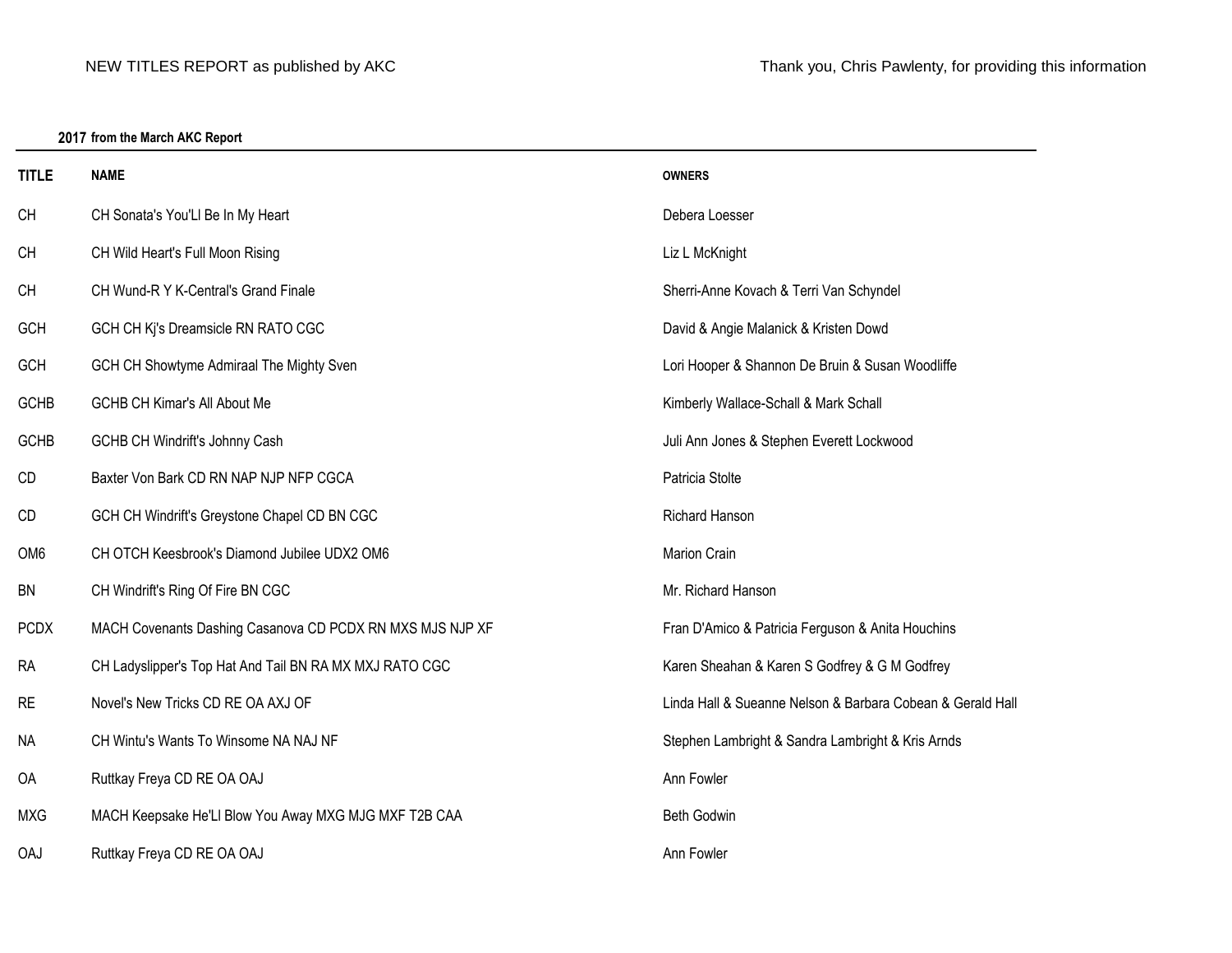| <b>OAJ</b>                    | Windrift's Sky Full Of Stars NA OAJ NF                           | Karen O'Neil & Claire O'Neil                                                  |
|-------------------------------|------------------------------------------------------------------|-------------------------------------------------------------------------------|
| AXJ                           | Keepsake Fly With The Wind CD NA AXJ                             | Frances D'Amico & Patricia Ferguson                                           |
| MXJ                           | Keepsake Playing With Matches AX MXJ CAX                         | Mary Kay Keenan                                                               |
| <b>MJS</b>                    | MACH Adonai's Star Attraction MXS MJS XF T2B CGC                 | Craig Josling                                                                 |
| <b>MJG</b>                    | CH Keepsake Firestarter VCD2 UD OM1 VER RE MX MXB MXJ MJG XF T2B | Jean Munger                                                                   |
| <b>MJG</b>                    | MACH Keepsake He'LI Blow You Away MXS MJG MXF T2B CAA            | <b>Beth Godwin</b>                                                            |
| MJP6                          | PACH Foxfair Counterpoint MXP5 MXPS MJP6 MJPS PAX OFP            | Sherilyn K Solanick & John R Samuel                                           |
| <b>NF</b>                     | Ki's Dreamcatcher CD RA NF CGC                                   | Barbara Eng & Kristen Dowd                                                    |
| MACH <sub>6</sub>             | MACH6 Tasmanian Tiki MXS3 MJS3 OF T2B4                           | Marsha Yaeger                                                                 |
| T <sub>2</sub> B <sub>3</sub> | GCH CH MACH Shoreline's Way Too Tuff CD BN RAE MXS MJS T2B3 CGC  | Robyn M Mcnutt & Tawn Sinclair & Blaine E Mcnutt                              |
| CGC                           | Higgins CGC                                                      | Alexandria Cupp                                                               |
| <b>RATN</b>                   | Winsome's Second Sight RATN                                      | Maralou Burnham & Kristine M Arnds                                            |
|                               | 2017 from the April AKC Report                                   |                                                                               |
| <b>TITLE</b>                  | <b>NAME</b>                                                      | <b>OWNERS</b>                                                                 |
| CH                            | CH Athena Game Changer                                           | Geraldine Kassel & Jennifer Sturgeon & Gabrielle Sturgeon &<br>Gilbert Kassel |
| CH                            | CH Barkee All That And More                                      | Delaena Bundsen                                                               |
| CH                            | CH Challenger's Rebel By Choice                                  | Mr. Patrick P Harrigan & Mrs. Carol A Harrigan                                |
| CH                            | CH Corney's Corner's Ncis Agent Extraordinaire RN CGC            | Edna M Corney                                                                 |
| CH                            | CH Dreamwoods Divergent                                          | Debra A Tousey                                                                |
| <b>CH</b>                     | CH Indykees Hurryin' Hoosier                                     | Pamela L Hildebrand                                                           |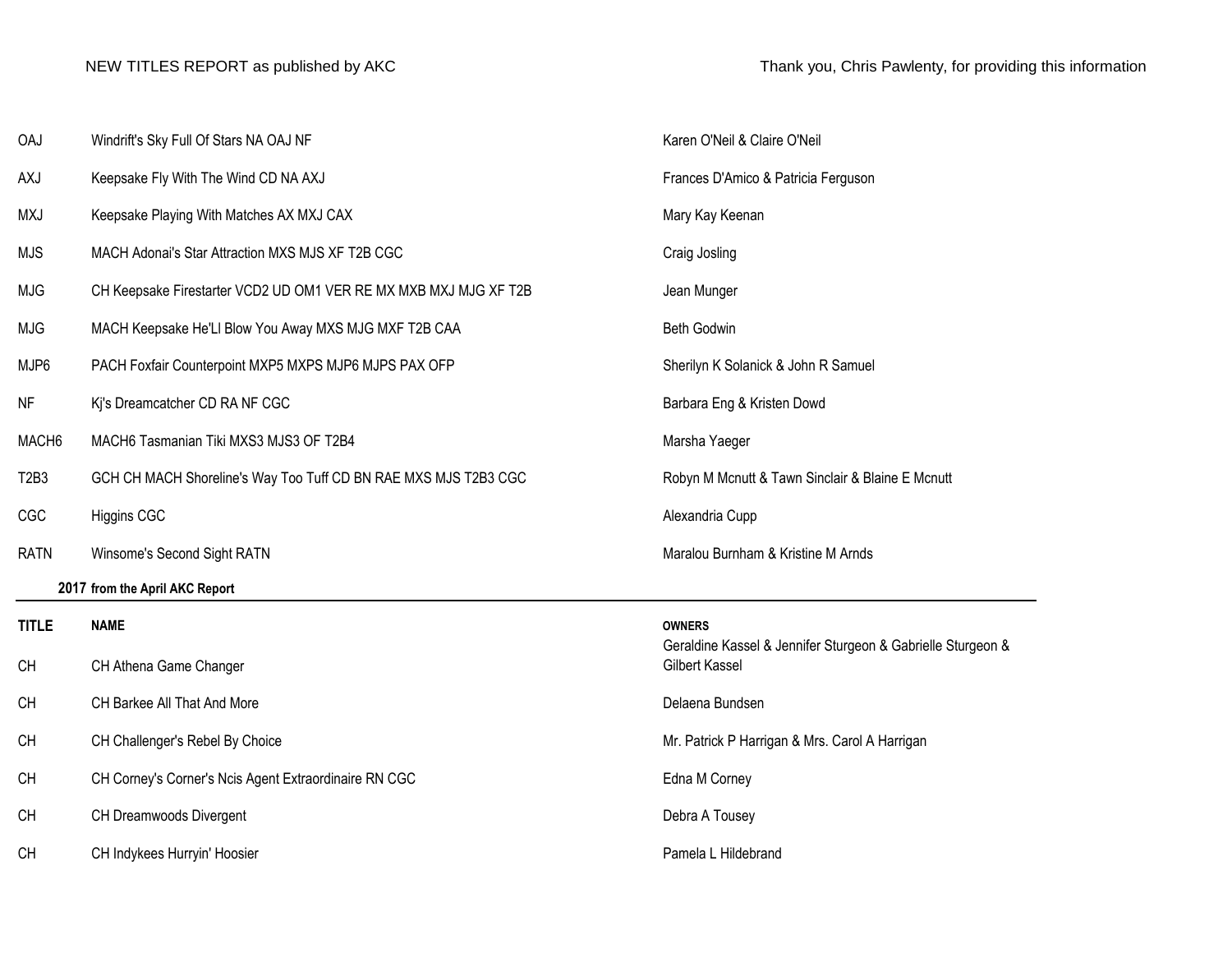| <b>CH</b>   | CH Keez Devil Wears Prada                                                                                                           | Trevor Rogers & Cheri Rogers                    |
|-------------|-------------------------------------------------------------------------------------------------------------------------------------|-------------------------------------------------|
| CH          | CH Keez Kause For Koncern                                                                                                           | Trevor J Rogers & Cheri L Rogers                |
| CH          | CH Legend's Heart Of Gold                                                                                                           | Deanna Cox                                      |
| <b>CH</b>   | CH Markwright's Tennessee Waltz                                                                                                     | Mrs. Bonnie M. Hammond Brown                    |
| <b>CH</b>   | CH Masada's Spinnakees Eblouissante                                                                                                 | Roger Baskin                                    |
| <b>CH</b>   | CH Paugh Prints Can You Hear Me Now                                                                                                 | Sherri Alspaugh                                 |
| <b>CH</b>   | CH Paugh Prints The Family Dog                                                                                                      | Brenda Wilson                                   |
| CH          | CH Winsome's Second Sight RATO                                                                                                      | Maralou Burnham & Kristine M Arnds              |
| <b>GCHB</b> | GCHB CH Masada's Spinnakees War Admiral                                                                                             | Roger B Baskin                                  |
| <b>GCHB</b> | GCHB CH Shainakees Faith In Song At Southcar                                                                                        | Lynne Hewitt & Rev. Ruthann Seibert             |
| <b>PCDX</b> | Keedox High Flyer CD PCDX GO RE                                                                                                     | Karen Squier                                    |
| <b>RN</b>   | Jen'N Di's Epic Illumination RN                                                                                                     | Barbara Stoffel & Diane Wright                  |
| <b>RE</b>   | CH Allante's Devil In The Bottle RE CGC                                                                                             | Rebecca McMillion & Jeri Caldwell               |
| <b>OA</b>   | Keepsake Fly With The Wind CD OA AXJ                                                                                                | Frances D'Amico & Patricia Ferguson             |
| <b>MXB</b>  | CH Ladyslipper's Top Hat And Tail BN RA MX MXB MXJ RATO CGC                                                                         | Karen Sheahan & Karen S Godfrey & G M Godfrey   |
| <b>MXB</b>  | CH Shoreline's Cup O Sunshine MX MXB MXJ                                                                                            | Ms. Jocelyn Tipple & Mrs. Tawn Sinclair         |
| <b>MXS</b>  | CH Foxfair Audacious BN RE MX MXS MXJ MJB                                                                                           | Deborah A Lynch & Jeanne Buente                 |
| MXS2        | MACH4 Sonata's Start Your Engines CD RE MXS2 MJB2 XF T2B                                                                            | Mary Beth Wajda                                 |
| MXS5        | MACH14 Sherwood's Selah MXS5 MJS5 MXF TQX T2B2<br>GCH CH MACH7 Parrkees Perpetual Motion At Shoreline CDX RAE MXB3 PAD MJG3 MFB TQX | Ms. Kimberly D Smith                            |
| PAD         | T <sub>2</sub> B <sub>4</sub>                                                                                                       | Patricia Voyles & Tawn Sinclair & Eileen A Parr |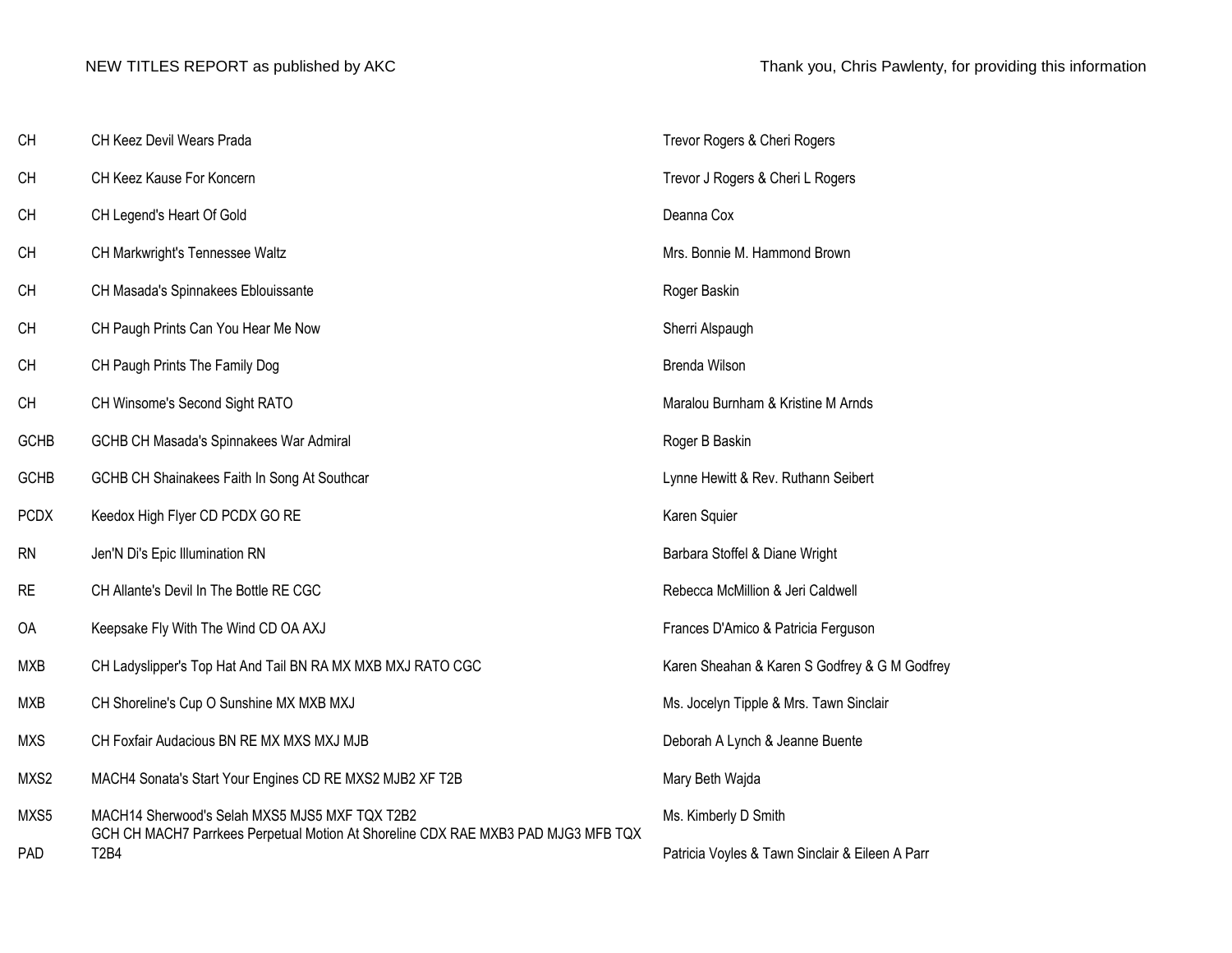| <b>MJPB</b>                   | Sweetkees Mia Esmerelda Ruttkay NA MXP2 MXPB MJP3 MJPB NF                                                                          | Dawn Rager & Donald Warren                                     |
|-------------------------------|------------------------------------------------------------------------------------------------------------------------------------|----------------------------------------------------------------|
| OJP                           | GCHB CH Astarz Through The Looking Glass OJP OFP CGC                                                                               | Donna Stekli & Kathryn Barker                                  |
| MJS2                          | CH MACH2 Jamynn's Onetoomany Coladas UD MXC MJS2                                                                                   | <b>Shirley Kilpatrick</b>                                      |
| MJS2                          | MACH4 Sonata's Start Your Engines CD RE MXS2 MJS2 XF T2B                                                                           | Mary Beth Wajda                                                |
| MJS2                          | CH MACH3 Wund-R Y Theres No Crying In Baseball MXC MJS2                                                                            | Emily Taggart & Harold Taggart                                 |
| MJC2                          | MACH5 ResQ's Ruger 514 MXS2 MJC2 MFB TQX T2B3<br>GCH CH MACH7 Parrkees Perpetual Motion At Shoreline CDX RAE MXB3 PAD MJC3 MFB TQX | Mrs. Shelley Durbak & Mr. Joseph Durbak                        |
| MJC3                          | <b>T2B4</b>                                                                                                                        | Patricia Voyles & Tawn Sinclair & Eileen A Parr                |
| <b>NF</b>                     | Keepsake Catch A Breeze BN AX AXJ NF                                                                                               | Patricia Ferguson & Frances D'Amico                            |
| <b>NF</b>                     | Keepsake Fly With The Wind CD OA AXJ NF                                                                                            | Frances D'Amico & Patricia Ferguson                            |
| OF                            | CH Wintu's Wants To Winsome NA NAJ OF                                                                                              | Stephen Lambright & Sandra Lambright & Kris Arnds              |
| <b>OFP</b>                    | GCHB CH Astarz Through The Looking Glass NJP OFP CGC                                                                               | Donna Stekli & Kathryn Barker                                  |
| <b>OFP</b>                    | CH Daimler Wynwood Rhythm N Blues CDX BN GN RAE OA OAJ NAP OJP NF OFP RATN                                                         | Lois Albright                                                  |
| MACH <sub>2</sub>             | MACH2 Keepsake He'Ll Blow You Away MXG MJG MXF T2B CAA                                                                             | Beth Godwin                                                    |
| MACH <sub>3</sub>             | CH MACH3 Jamynn's Onetoomany Coladas UD MXC MJS2                                                                                   | <b>Shirley Kilpatrick</b>                                      |
| T <sub>2</sub> B <sub>3</sub> | CH Hallelujah's Canon Amen CD RE MX MXB MXJ MJS XF T2B3 CGC                                                                        | Sue Ellen Cassiday & John Cassiday                             |
| ACT <sub>2</sub>              | GCH CH Jen'N Di's Don'T Stop Believin' CD RE ACT2 CGC                                                                              | Barbara Anne Crawford Stoffel & Diane Wright                   |
| <b>CGC</b>                    | Coaster Kees Over The Limit RN NA NAJ CGC                                                                                          | Dana & Michael Montague & Patricia Voyles & Mrs. Tawn Sinclair |
| CGC                           | Jamynn's Livin With Too Many Coladas CD OA OAJ CGC                                                                                 | <b>Shirley Kilpatrick</b>                                      |
| CGC                           | Nala V CGC                                                                                                                         | Daniel Rosenthal & Laurie Furman                               |
| CGC                           | Whirlwind's Serenading Son CGC                                                                                                     | Susanna Reichling                                              |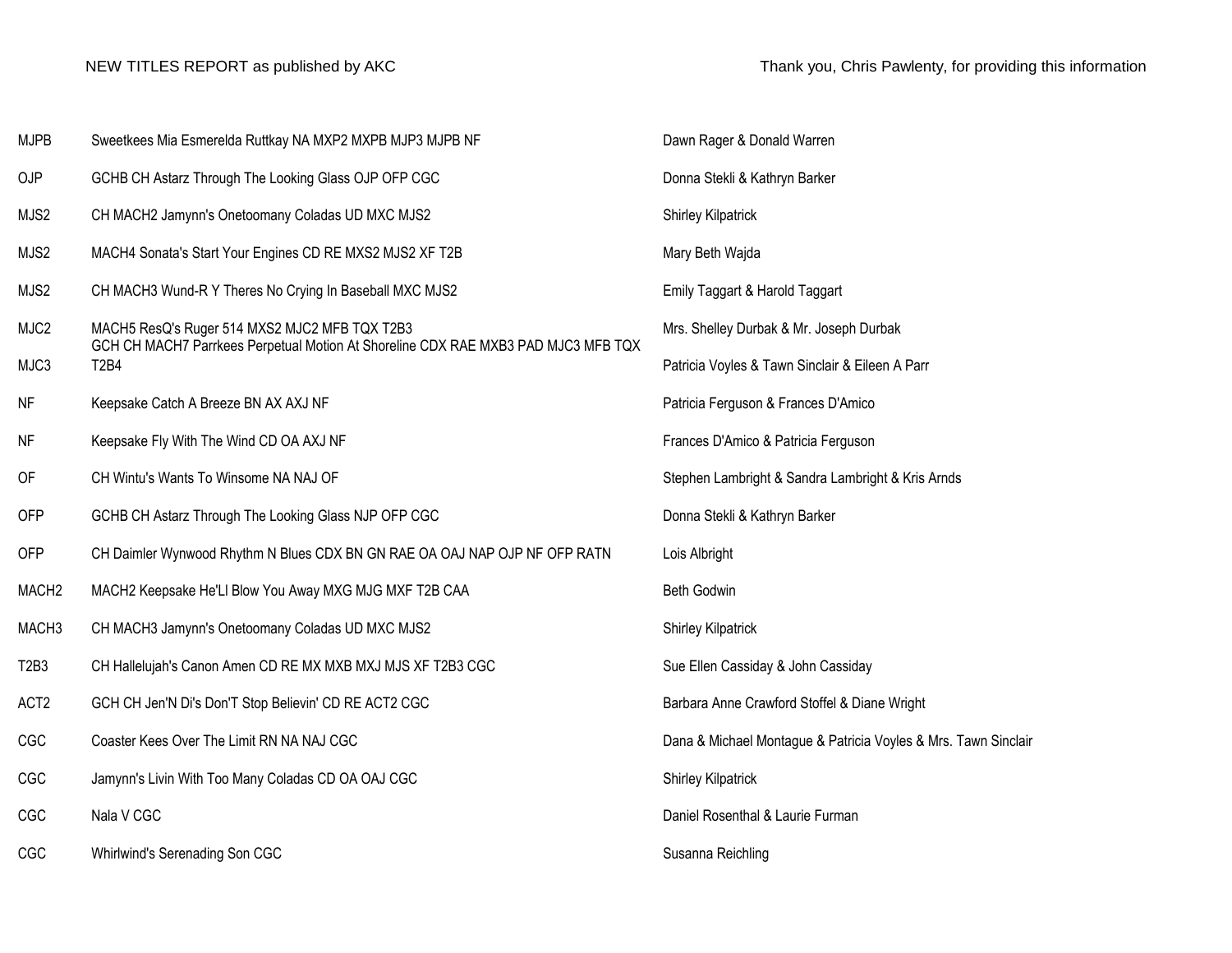| <b>THD</b>   | CH Keltic's Living The Dream BN RN THD CGCA            | Anitra Lee Redlefsen                                              |
|--------------|--------------------------------------------------------|-------------------------------------------------------------------|
| <b>RATN</b>  | <b>GCHB CH Shoreline's Winsome Without Limits RATN</b> | Maralou Burnham & Kristine Arnds & Arnold Burnham                 |
| <b>RATO</b>  | Winsome's Second Sight RATO                            | Maralou Burnham & Kristine M Arnds                                |
|              | 2017 from the May AKC Report                           |                                                                   |
| <b>TITLE</b> | <b>NAME</b>                                            | <b>OWNERS</b>                                                     |
| <b>CH</b>    | CH Cedarhills-Shamrock Private Reserve-Merlot          | Teresa Sue Cook & Shannon L Kelly & Brian Cook                    |
| <b>CH</b>    | CH Dore's Starry Night                                 | Roselyne Lipphardt                                                |
| CH           | CH Jamynn's Livin With Too Many Coladas CD AX AXJ CGC  | <b>Shirley Kilpatrick</b>                                         |
| <b>CH</b>    | CH Jen'Ndi's Ashbrook Ascent                           | Jennifer McClure & Diane Wright                                   |
| <b>CH</b>    | CH Vista's Chasing The Big Easy                        | Ms. Mary Ann Thompson                                             |
| <b>CH</b>    | CH Whirlwind's Man Of Valor By Cornerstone             | Ms. Beth Roetman & Julie Jacob                                    |
| <b>CH</b>    | CH Windrift's Star-Spangled Banner                     | Cmdr. Patrick Doyle                                               |
| <b>GCH</b>   | GCH CH B Mi Irridescent Iris CD                        | Irene Munson & Betty Munson                                       |
| GCH          | GCH CH Indykees Blessings Rain Down                    | Janet L Miller & John R Miller                                    |
| GCH          | <b>GCH CH Trumpet's Poundcake</b>                      | Beth Blankenship                                                  |
| <b>GCHB</b>  | GCHB CH Bearpaws Bonnyvale Rebel                       | Marcy L Zingler & Suzanne H Hampton                               |
| <b>RN</b>    | Clingmey's Home Grown Honey RN                         | Cyndi Clingerman                                                  |
| <b>RA</b>    | CH Evolution's Front Page News CD BN RA                | Karen Blair                                                       |
| <b>NA</b>    | CH Summerwind's Tempus Fugit NA                        | Kathy Winzer & Joshua Hargis & Jean Gauchat-Hargis & Steve Winzer |
| <b>OA</b>    | Windrift's Sky Full Of Stars OA OAJ OF                 | Karen O'Neil & Claire O'Neil                                      |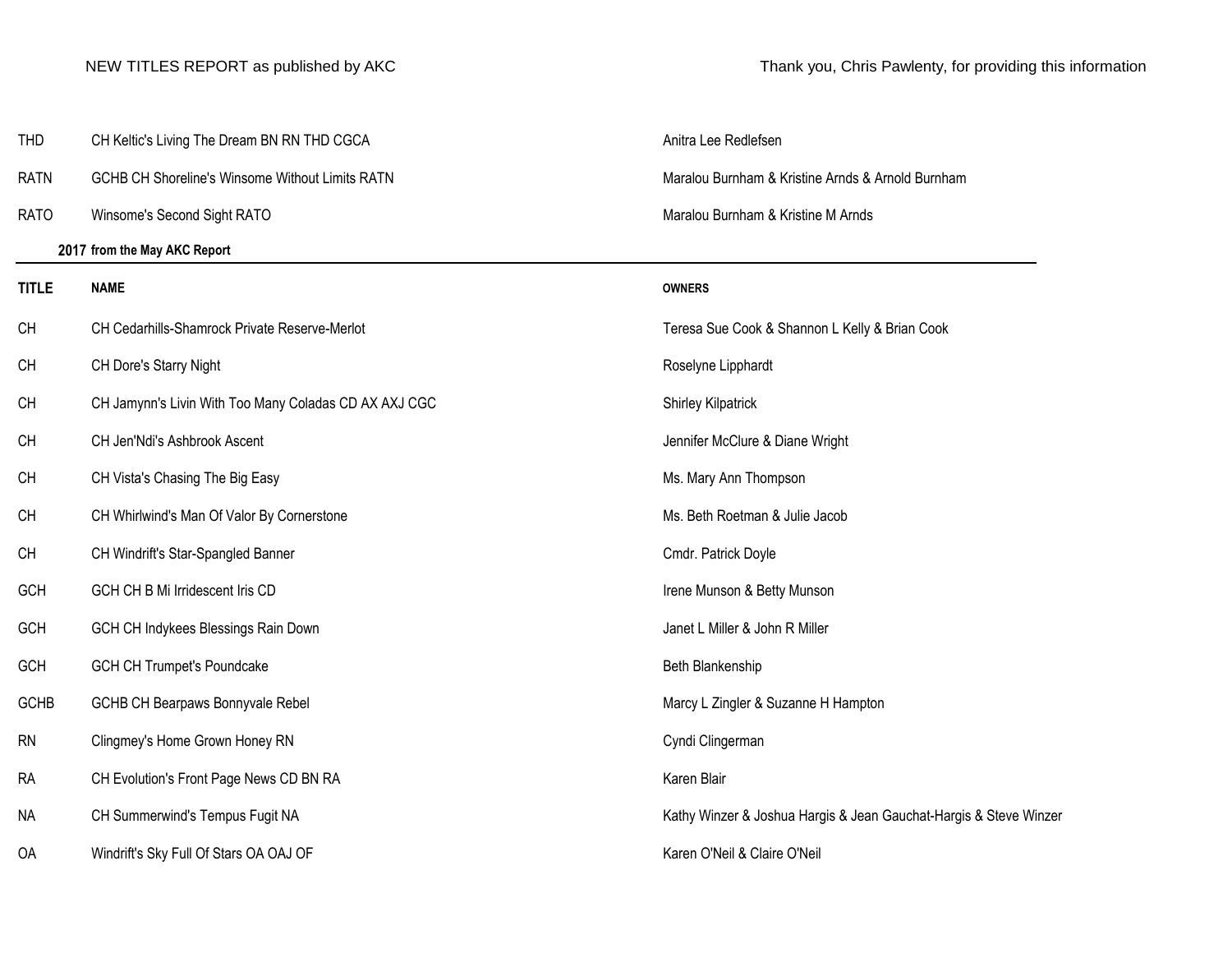| АX                | Jamynn's Livin With Too Many Coladas CD AX AXJ CGC                                                                                        | <b>Shirley Kilpatrick</b>                                                                                      |
|-------------------|-------------------------------------------------------------------------------------------------------------------------------------------|----------------------------------------------------------------------------------------------------------------|
| <b>MXB</b>        | CH Ki's Live-A-Little CDX MX MXB MXJ                                                                                                      | <b>Shirley Kilpatrick</b>                                                                                      |
| MXG               | GCH CH MACH Shoreline's Way Too Tuff CD BN RAE MXG MJS T2B3 CGC                                                                           | Robyn M Mcnutt & Tawn Sinclair & Blaine E Mcnutt                                                               |
| MXS2              | MACH3 Winsome's Raising The Bar MXS2 MJS2 OF T2B11                                                                                        | Kristine M Arnds                                                                                               |
| MXG2              | MACH5 ResQ's Ruger 514 MXG2 MJC2 MFB TQX T2B3                                                                                             | Mrs. Shelley Durbak & Mr. Joseph Durbak                                                                        |
| MXP6              | PACH Foxfair Counterpoint MXP6 MXPS MJP6 MJPS PAX OFP<br>MACH2 PACH Afkee's Mistress Of The Dark RN MXC MJB2 MXP7 MXPS MJP7 MJPS PAX2 MXF | Sherilyn K Solanick & John R Samuel                                                                            |
| MXP7              | MFPB TQXP T2B T2BP                                                                                                                        | Lexie E Billman                                                                                                |
| <b>NAJ</b>        | CH Shoreline's Tuff 'N Tumble NA NAJ                                                                                                      | Lisa Marzban & Tawn Sinclair                                                                                   |
| <b>OAJ</b>        | CH Wintu's Wants To Winsome NA OAJ OF                                                                                                     | Stephen Lambright & Sandra Lambright & Kris Arnds                                                              |
| MJG               | CH Hallelujah's Canon Amen CD RE MX MXB MXJ MJG XF T2B3 CGC                                                                               | Sue Ellen Cassiday & John Cassiday                                                                             |
| MJP9              | PACH Kimar's Prime Time In Sprookje MXP4 MXPB MJP9 MJPG PAX NFP                                                                           | Sherilyn Solanick & John R Samuel                                                                              |
| ΝF                | CH Shoreline's Cup O Sunshine MX MXB MXJ NF                                                                                               | Ms. Jocelyn Tipple & Mrs. Tawn Sinclair                                                                        |
| ΝF                | GCH CH MACH Shoreline's Way Too Tuff CD BN RAE MXG MJS NF T2B3 CGC                                                                        | Robyn M Mcnutt & Tawn Sinclair & Blaine E Mcnutt<br>Kathy Winzer & Joshua Hargis & Jean Gauchat-Hargis & Steve |
| ΝF                | CH Summerwind's Tempus Fugit NA NF                                                                                                        | Winzer                                                                                                         |
| 0F                | Windrift's Sky Full Of Stars OA OAJ OF                                                                                                    | Karen O'Neil & Claire O'Neil                                                                                   |
| ΧF                | GCH CH Ki's Play Date CDX BN RE AX AXJ XF CGCA<br>GCH CH MACH8 Parrkees Perpetual Motion At Shoreline CDX RAE MXB3 PAD MJC3 MFS TQX       | Lois and David Waddell                                                                                         |
| MFS               | <b>T2B4</b>                                                                                                                               | Patricia Voyles & Tawn Sinclair & Eileen A Parr                                                                |
| MACH <sub>2</sub> | MACH2 Duncan MXS MJS OF T2B                                                                                                               | Jessica Houghton & Francis Kelly                                                                               |
| MACH4             | MACH4 Winsome's Raising The Bar MXS2 MJS2 OF T2B11                                                                                        | Kristine M Arnds                                                                                               |
| MACH4             | CH MACH4 Wund-R Y Theres No Crying In Baseball MXC MJS2                                                                                   | Emily Taggart & Harold Taggart                                                                                 |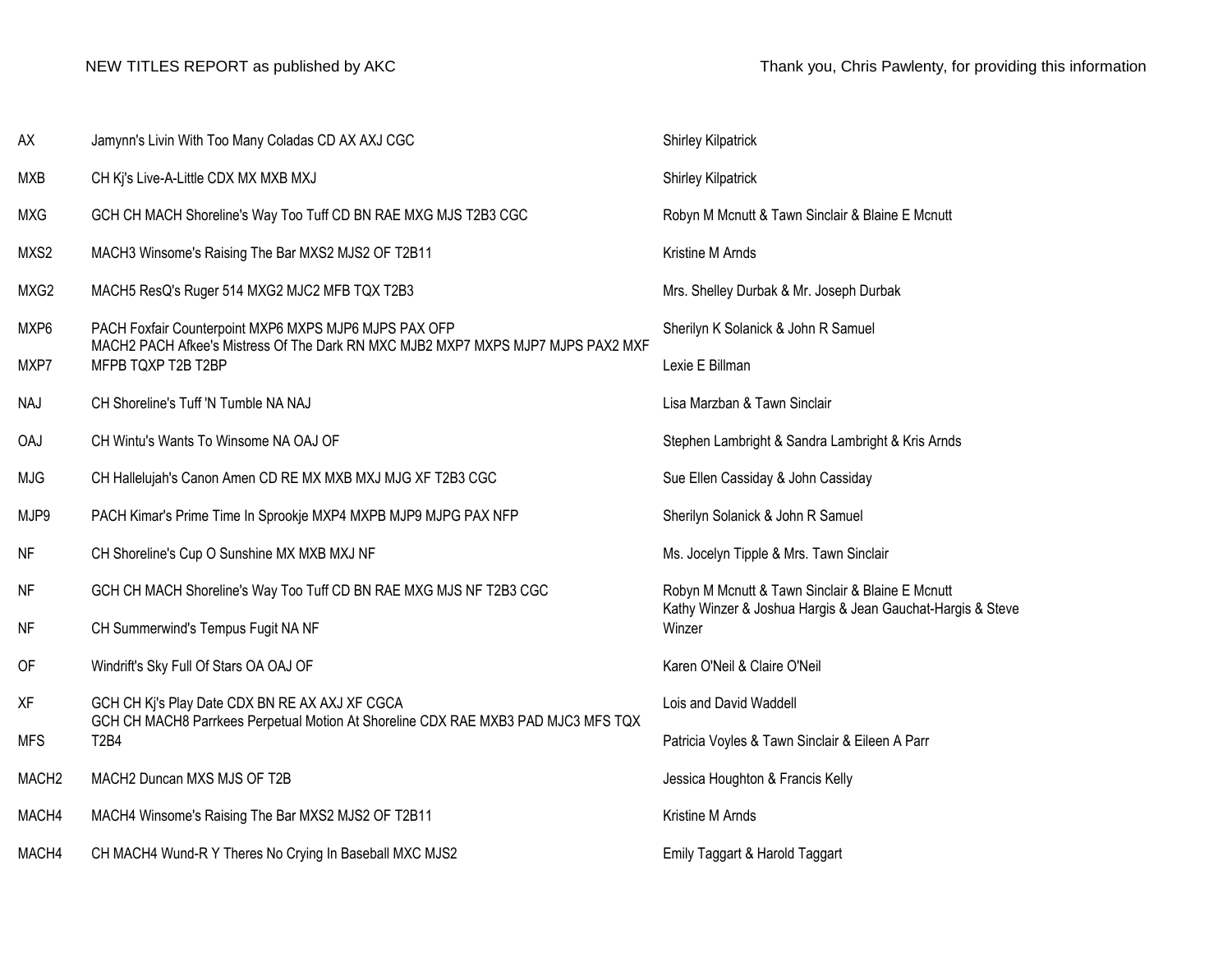| MACH <sub>8</sub>             | GCH CH MACH8 Parrkees Perpetual Motion At Shoreline CDX RAE MXB3 PAD MJC3 MFB TQX<br>T <sub>2</sub> B <sub>4</sub> | Patricia Voyles & Tawn Sinclair & Eileen A Parr |
|-------------------------------|--------------------------------------------------------------------------------------------------------------------|-------------------------------------------------|
| T <sub>2</sub> B <sub>4</sub> | MACH5 ResQ's Ruger 514 MXG2 MJC2 MFB TQX T2B4                                                                      | Mrs. Shelley Durbak & Mr. Joseph Durbak         |
| T2B12                         | MACH4 Winsome's Raising The Bar MXS2 MJS2 OF T2B12                                                                 | Kristine M Arnds                                |
| ACT <sub>2</sub>              | Maiha Dancing Wave BN RA ACT2 THDN CGCA                                                                            | Marguerite Cutroni                              |
| CGC                           | Annabelle CGC                                                                                                      | <b>Tracey Hunter</b>                            |
|                               | 2017 from the June AKC Report                                                                                      |                                                 |
| <b>TITLE</b>                  | <b>NAME</b>                                                                                                        | <b>OWNERS</b>                                   |
| <b>CH</b>                     | CH Allante's Easy On The Eyes                                                                                      | Jeri Caldwell                                   |
| <b>CH</b>                     | CH Ashbrook's Nauty Nanette                                                                                        | Linda Moss & Teresa Craig                       |
| <b>CH</b>                     | CH Barkee Maj. Hot Lips Houlihan                                                                                   | Delaena Bundsen                                 |
| CH                            | CH Keepsake Giving Me Excitations                                                                                  | Margaret Bissell                                |
| <b>CH</b>                     | CH Keesbrook's Out Of The Fyre                                                                                     | Brenda S Brookes                                |
| <b>CH</b>                     | CH Keeshond Heaven's Look At Me Now !                                                                              | Collene Esterly Hamm                            |
| <b>CH</b>                     | CH Keeshond Heavens Over The Moon!                                                                                 | Collene Estery-Hamm                             |
| <b>CH</b>                     | CH Keesridge Inferno                                                                                               | Amanda Lougheed & Cindy Lougheed                |
| <b>CH</b>                     | CH Keestorpets Captivating                                                                                         | Carolyn Donovan & Frederick Donovan             |
| <b>CH</b>                     | CH Kemont's Check My Passport                                                                                      | Marla Holbrook & Jan Corrington                 |
| CH                            | CH Kimar's Ask Me No Questions                                                                                     | Kimberly Wallace-Schall & Mark Schall           |
| <b>CH</b>                     | CH Kimar's Take Me All The Way                                                                                     | Cathy Sicard & Kimberly Wallace-Schall          |
| <b>CH</b>                     | CH Kj's Chill Out                                                                                                  | Karin Follese & Kristen Dowd                    |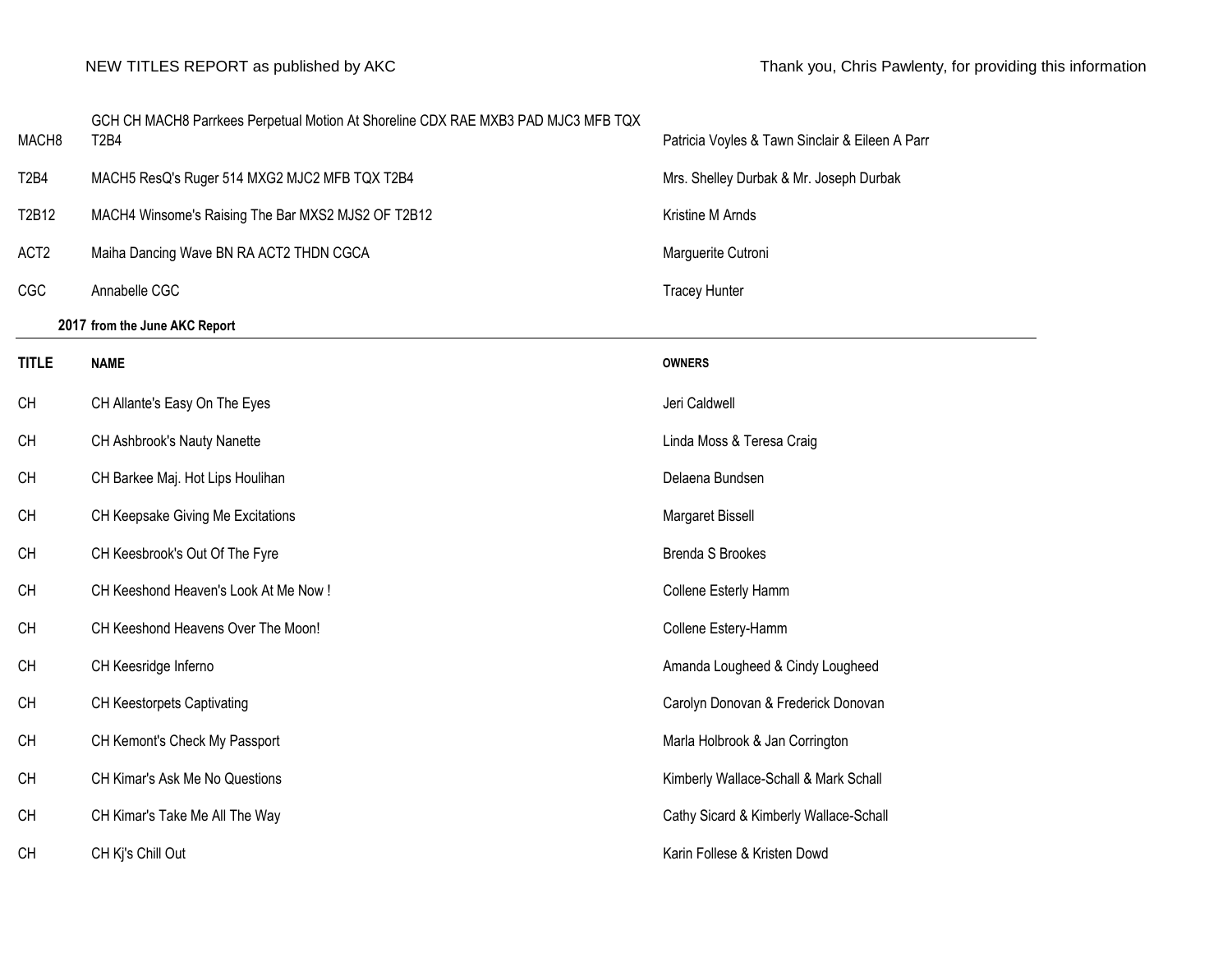| CH               | CH Ki's Dreamcatcher CD RA NA NF CGC         | Barbara Eng & Kristen Dowd                 |
|------------------|----------------------------------------------|--------------------------------------------|
| <b>CH</b>        | CH Markwright's Touch Of Frost               | Mrs. Alecia Novak                          |
| CH               | CH Shoreline's Quantum Leap                  | Toni A Locke & Tawn Sinclair & Greg Kump   |
| <b>CH</b>        | CH Skyline's Splash Of Mimosa                | Mrs. Sandi Ford                            |
| <b>CH</b>        | CH Trumpet's Hollywood Swinging V Wolfers    | Rob Fowler & Bonnie Fowler                 |
| <b>CH</b>        | CH Trumpet's Walk Tall                       | Drew and Sarah Cranford                    |
| GCH              | GCH CH Adonai's Drawn From The Water         | Melinda Hughes                             |
| GCH              | GCH CH Ashbrook's Like-A-Rock O Allante      | Teresa Craig & Linda Moss                  |
| GCH              | <b>GCH CH Athena Hypnotic</b>                | Jennifer Sturgeon & Gabrielle Sturgeon     |
| GCH              | GCH CH Jen'Ndi's My Fair Lady                | Diane Wright & Jennifer McClure            |
| <b>GCH</b>       | GCH CH Keesridge The Essence Of Zivah RE     | Amanda Lougheed                            |
| GCH              | GCH CH Kj's Princess Without A Pea           | Kristen Dowd                               |
| GCH              | GCH CH Lyntova Midnight Irish Princess       | Teresa Cook & Brian Cook & Shannon Kelly   |
| GCH              | GCH CH Shoreline's Asking For Trouble CGC    | Toni Locke                                 |
| GCH              | GCH CH Sprookje N Sherwood Special Blendz    | Mrs. Melanie Sorice & Mr. Salvatore Sorice |
| GCH              | <b>GCH CH Winsome's Taking Flight</b>        | Ms. Kristine M Arnds                       |
| <b>GCHS</b>      | GCHS CH Ikon's Hooray For Hollywood          | Teresa Pike & Kathi Fleischer              |
| GCH <sub>3</sub> | GCHS CH Shainakees Faith In Song At Southcar | Lynne Hewitt & Rev. Ruthann Seibert        |
| CD               | Kj's Daydreamer CD                           | Theresa Bricker                            |
| UDX3             | CH OTCH Keesbrook's Diamond Jubilee UDX3 OM6 | Marion Crain                               |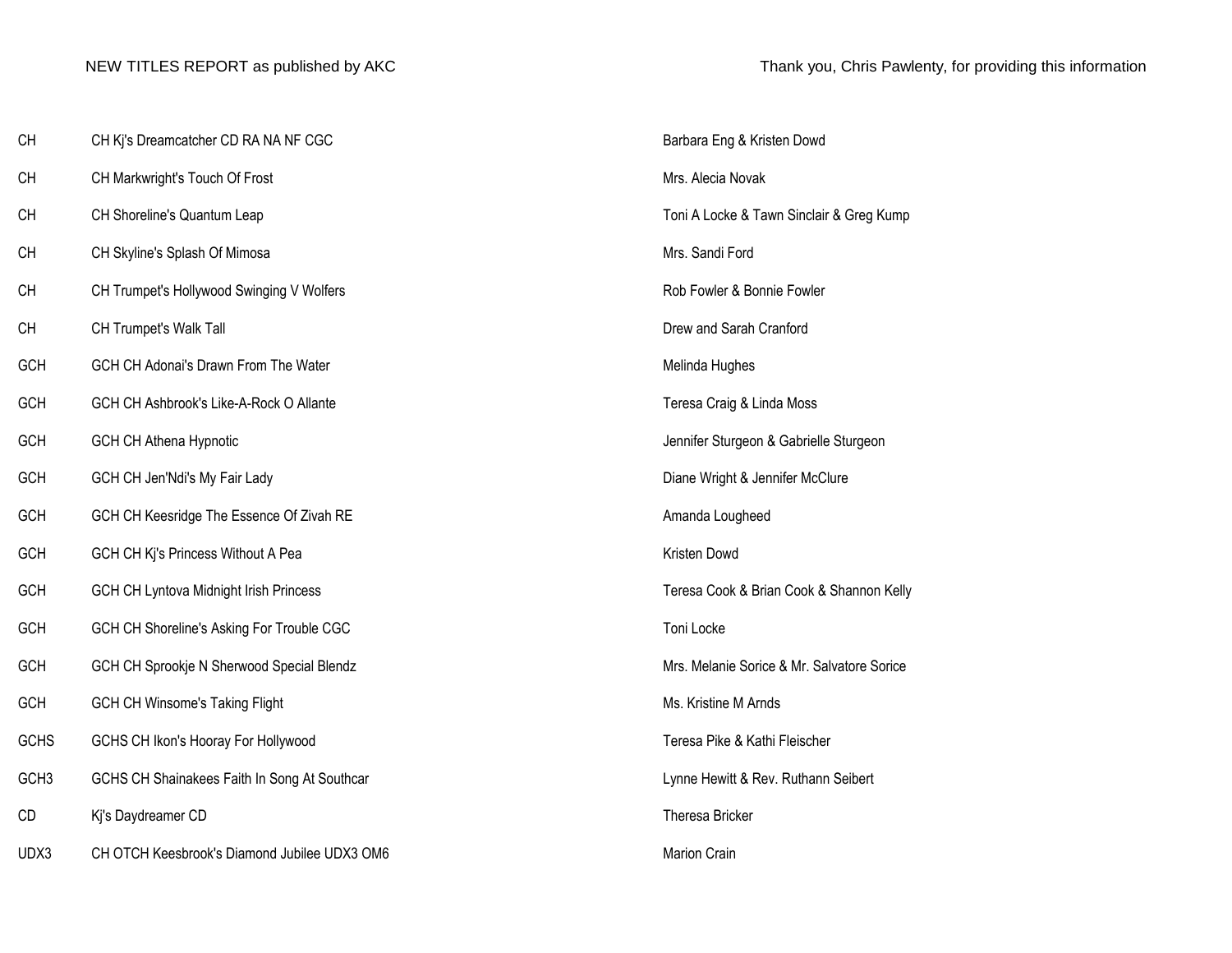| OM7         | CH OTCH Keesbrook's Diamond Jubilee UDX3 OM7                                                                                                                  | Marion Crain                                      |
|-------------|---------------------------------------------------------------------------------------------------------------------------------------------------------------|---------------------------------------------------|
| <b>BN</b>   | CH Shoreline's Wild Things Run Fast BN RN CGC                                                                                                                 | Robyn McNutt & Tawn Sinclair & Blaine McNutt      |
| <b>RN</b>   | CH Jen'Ndi's Winter Games At Nightwatch BN RN CGC                                                                                                             | Martha V Huck & Jennifer McClure                  |
| <b>NA</b>   | Keepsake Dauntless Shyenne NA                                                                                                                                 | Kimberly Smith                                    |
| <b>NA</b>   | Kj's Dreamcatcher CD RA NA NF CGC                                                                                                                             | Barbara Eng & Kristen Dowd                        |
| OAP         | CH Keesbrook Kealoha Miss B'Gottn NA OAJ OAP AJP                                                                                                              | Laura L Lenci & Brenda Brookes                    |
| МX          | Keepsake Playing With Matches MX MXJ CAX                                                                                                                      | Mary Kay Keenan                                   |
| <b>MX</b>   | CH Skyline's Outburst CDX RE MX AXJ CGC                                                                                                                       | Stacey Alexander & Thomas Alexander               |
| <b>MXG</b>  | MACH2 Krafty's Secret Peppermint Twist MXG MJG NF                                                                                                             | Ruth Thompson                                     |
| <b>MXC</b>  | CH MACH2 Kj's Speed Date BN RN MXC MJG NAP NJP OF T2B RATO                                                                                                    | Laura Inman                                       |
| MXC2        | GCH CH MACH3 Shoreline's Tuff Enuf VCD2 BN RAE TDX MXC2 MJG2 MFB TQX T2B3<br>MACH2 PACH Afkee's Mistress Of The Dark RN MXC MJB2 MXP8 MXPG MJP7 MJPG PAX2 MXF | Tawn Sinclair & Pia Paulsen                       |
| MXP8        | MFPB TQXP T2B T2BP<br>MACH2 PACH Afkee's Mistress Of The Dark RN MXC MJB2 MXP7 MXPG MJP7 MJPS PAX2 MXF                                                        | Lexie E Billman                                   |
| <b>MXPG</b> | MFPB TQXP T2B T2BP                                                                                                                                            | Lexie E Billman                                   |
| <b>NAJ</b>  | Keepsake Dauntless Shyenne NA NAJ                                                                                                                             | Kimberly Smith                                    |
| <b>AXJ</b>  | CH Wintu's Wants To Winsome NA AXJ OF                                                                                                                         | Stephen Lambright & Sandra Lambright & Kris Arnds |
| MJB         | CH Ladyslipper's Top Hat And Tail BN RA MX MXB MXJ MJB RATO CGC                                                                                               | Karen Sheahan & Karen S Godfrey & G M Godfrey     |
| <b>MJC</b>  | CH MACH2 Ki's Speed Date BN RN MXC MJC NAP NJP OF T2B RATO<br>PACH Afkee's Berberella MX MXB MXJ MJB MXP5 MXPS MJP6 MJPS PAX MXF MFPS TQXP T2B                | Laura Inman                                       |
| MJP6        | T <sub>2</sub> BP                                                                                                                                             | Lexie E Billman                                   |
| MJP7        | PACH Foxfair Counterpoint MXP6 MXPS MJP7 MJPS PAX OFP<br>MACH2 PACH Afkee's Mistress Of The Dark RN MXC MJB2 MXP8 MXPG MJP8 MJPG PAX2 MXF                     | Sherilyn K Solanick & John R Samuel               |
| MJP8        | MFPB TQXP T2B T2BP                                                                                                                                            | Lexie E Billman                                   |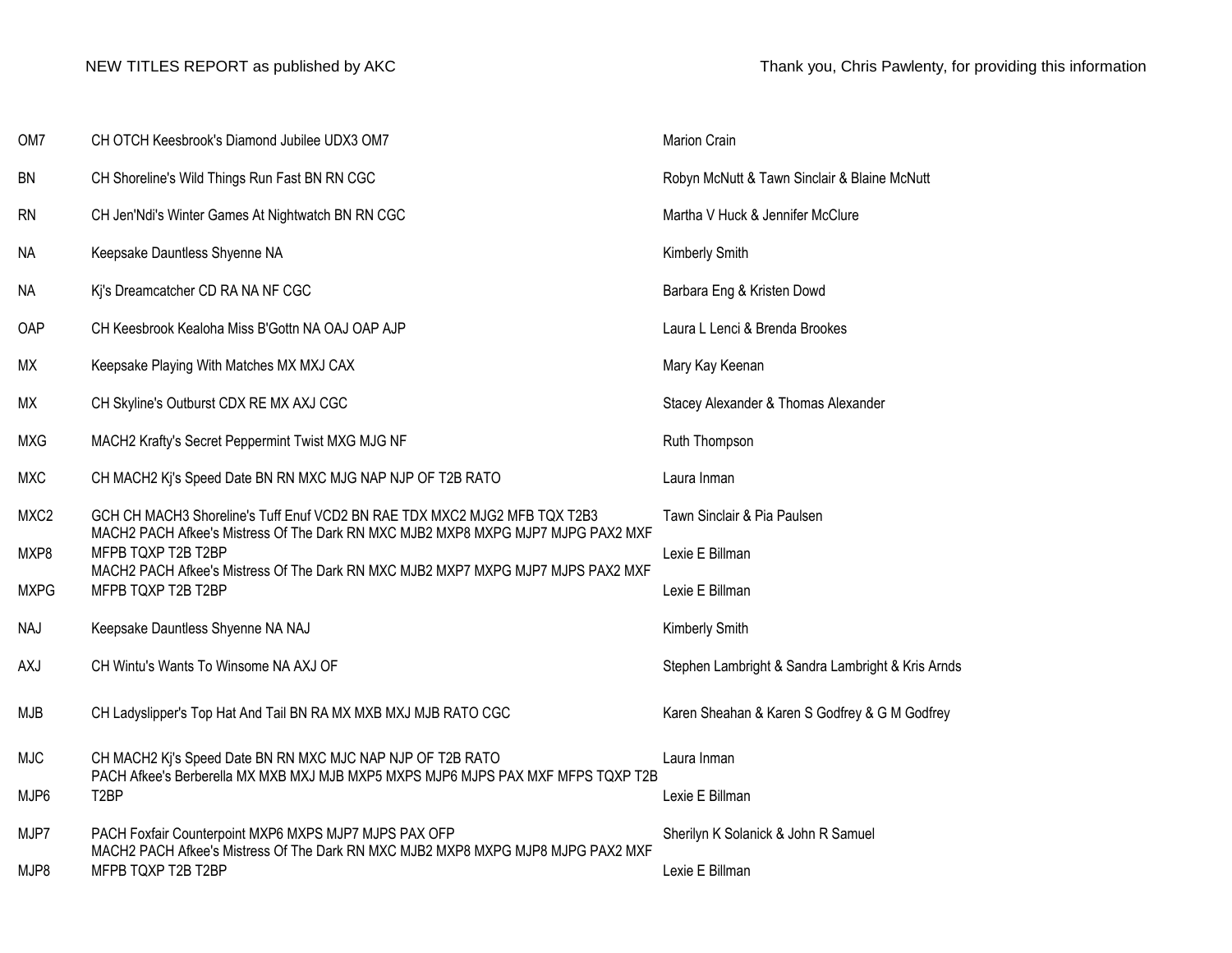| <b>MJPG</b>       | MACH2 PACH Afkee's Mistress Of The Dark RN MXC MJB2 MXP7 MXPG MJP7 MJPG PAX2 MXF<br>MFPB TQXP T2B T2BP | Lexie E Billman                                   |
|-------------------|--------------------------------------------------------------------------------------------------------|---------------------------------------------------|
| <b>MJPG</b>       | PACH2 Foxfair Counterpoint MXP6 MXPS MJP7 MJPG PAX2 OFP                                                | Sherilyn K Solanick & John R Samuel               |
| NF                | CH MACH4 Wund-R Y Theres No Crying In Baseball MXC MJS2 NF                                             | Emily Taggart & Harold Taggart                    |
| OF                | Hallelujah Amen Katie CD RE AX AXJ OF CGC                                                              | Sue Ellen Cassiday & John Cassiday                |
| OF                | CH Shoreline's Cup O Sunshine MX MXB MXJ OF                                                            | Ms. Jocelyn Tipple & Mrs. Tawn Sinclair           |
| OF                | GCH CH MACH Shoreline's Way Too Tuff CD BN RAE MXG MJS OF T2B3 CGC                                     | Robyn M Mcnutt & Tawn Sinclair & Blaine E Mcnutt  |
| XF                | CH Wintu's Wants To Winsome NA AXJ XF                                                                  | Stephen Lambright & Sandra Lambright & Kris Arnds |
| <b>MSF</b>        | GCH CH MACH3 Shoreline's Tuff Enuf VCD2 BN RAE TDX MXC2 MJG2 MFS TQX T2B3                              | Tawn Sinclair & Pia Paulsen                       |
| MACH11            | MACH11 Rainkees He's Got Razzmatazz CD RE MXC3 MJS4 MFG TQX T2B2                                       | <b>Beth Godwin</b>                                |
| PACH <sub>2</sub> | PACH2 Foxfair Counterpoint MXP6 MXPS MJP7 MJPS PAX2 OFP                                                | Sherilyn K Solanick & John R Samuel               |
| PAX <sub>2</sub>  | PACH2 Foxfair Counterpoint MXP6 MXPS MJP7 MJPS PAX2 OFP                                                | Sherilyn K Solanick & John R Samuel               |
| T <sub>2</sub> B  | GCH CH Coaster Kees Pounce And Bounce CD BN RAE MX MXJ MJB OF T2B CGC                                  | Carol Blair & Stu Blair                           |
| CGC               | Clingmey's Home Grown Honey RN CGC                                                                     | Cyndi Clingerman                                  |
| CGC               | Koda Shaw CGC                                                                                          | Lisa Shaw & Robert Shaw                           |
| CGC               | CH Olefort Triple Crown CGC                                                                            | Ms. Melissa Brown Eelman                          |
| <b>GCGA</b>       | GCH CH Trumpet's Play Me Gezang CGCA                                                                   | Patricia Martinez                                 |
| CGCU              | Beasley's Fancy Chief Clancy CDX RAE THD DJ CGCA CGCU                                                  | Stacie Beasley & Jeffrey Beasley                  |
| CGCU              | Darkenwald Nikita THD CGCA CGCU                                                                        | Kenneth Vierra                                    |
| <b>TKA</b>        | CH Covenants Wolf Kees Firestorm PCD BN RE NAJ NF THDA CGCA TKA                                        | Jennifer Rother & Anita Houchins                  |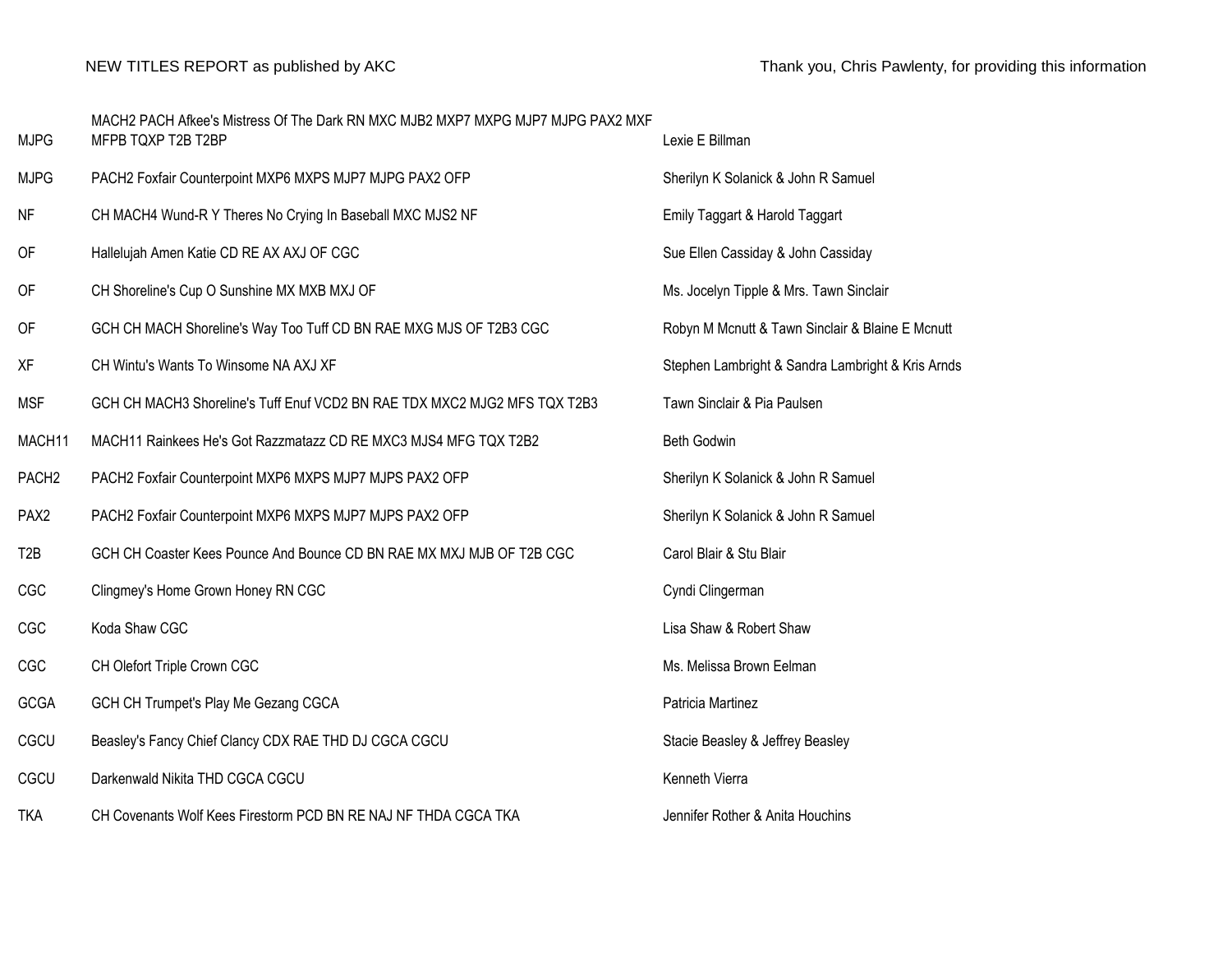## **2017 from the July AKC Report**

| <b>TITLE</b>    | <b>NAME</b>                                                         | <b>OWNERS</b>                                        |
|-----------------|---------------------------------------------------------------------|------------------------------------------------------|
| CH              | CH Darcroft Sittin' On A Pier                                       | Doris Meadowcroft                                    |
| <b>CH</b>       | CH Kidkees Sweet Child O'Mine                                       | Mary Gow                                             |
| <b>CH</b>       | CH Pandora The Country Bears                                        | Michelle Roybal                                      |
| <b>CH</b>       | CH Shamrock-Cedarhills At The Zoo                                   | Shannon L Kelly & Teresa Sue Cook & Brian Cook       |
| <b>CH</b>       | CH Skyline Summerwind Order in the Court                            | Jean Gauchat-Hargis & Joshua Hargis                  |
| <b>CH</b>       | CH Valories Paws Of Perfection Mattise Of Clingmey                  | Valorie Brennan                                      |
| <b>CH</b>       | CH Vista's Take A Chance On Me                                      | Carolyn Donovan & Frederick Donovan                  |
| <b>CH</b>       | CH Wund-R Y K-Central Shaken Not Stirred                            | Terri Van Schyndel                                   |
| <b>GCH</b>      | GCH CH Barkee All That And More                                     | Delaena Bundsen & Elisa Browning & Jeff Browning     |
| <b>GCH</b>      | GCH CH Markwright's Game On                                         | Mary Ellen Meyer & David Daugherty & Darla Daugherty |
| GCH             | GCH CH Winsome's We'll Take Manhattan                               | Nob & Irene Hadeishi & Ms. Kristine Arnds            |
| <b>GCHB</b>     | GCHB CH Keepsake Ez As Pi For Nightwind                             | Margaret Bissell & Deborah Hodges                    |
| <b>GCHB</b>     | GCHB CH Kj's Mcdreamy                                               | Kristen Dowd                                         |
| <b>GCHB</b>     | GCHB CH Summerwind's Sonic Boom BN RA                               | Sarah Berrend & Jean Gauchat-Hargis & Joshua Hargis  |
| CD              | CH Ladyslipper's Top Hat And Tail CD BN RA MX MXB MXJ MJB RATO CGC  | Karen Sheahan & Karen S Godfrey & G M Godfrey        |
| <b>CDX</b>      | CH Jamynn's Livin With Too Many Coladas CDX AX AXJ CGC              | <b>Shirley Kilpatrick</b>                            |
| <b>CDX</b>      | GCH CH MACH Shoreline's Way Too Tuff CDX BN RAE MXG MJG OF T2B3 CGC | Robyn M Mcnutt & Tawn Sinclair & Blaine E Mcnutt     |
| OM <sub>8</sub> | CH OTCH Keesbrook's Diamond Jubilee UDX3 OM8                        | <b>Marion Crain</b>                                  |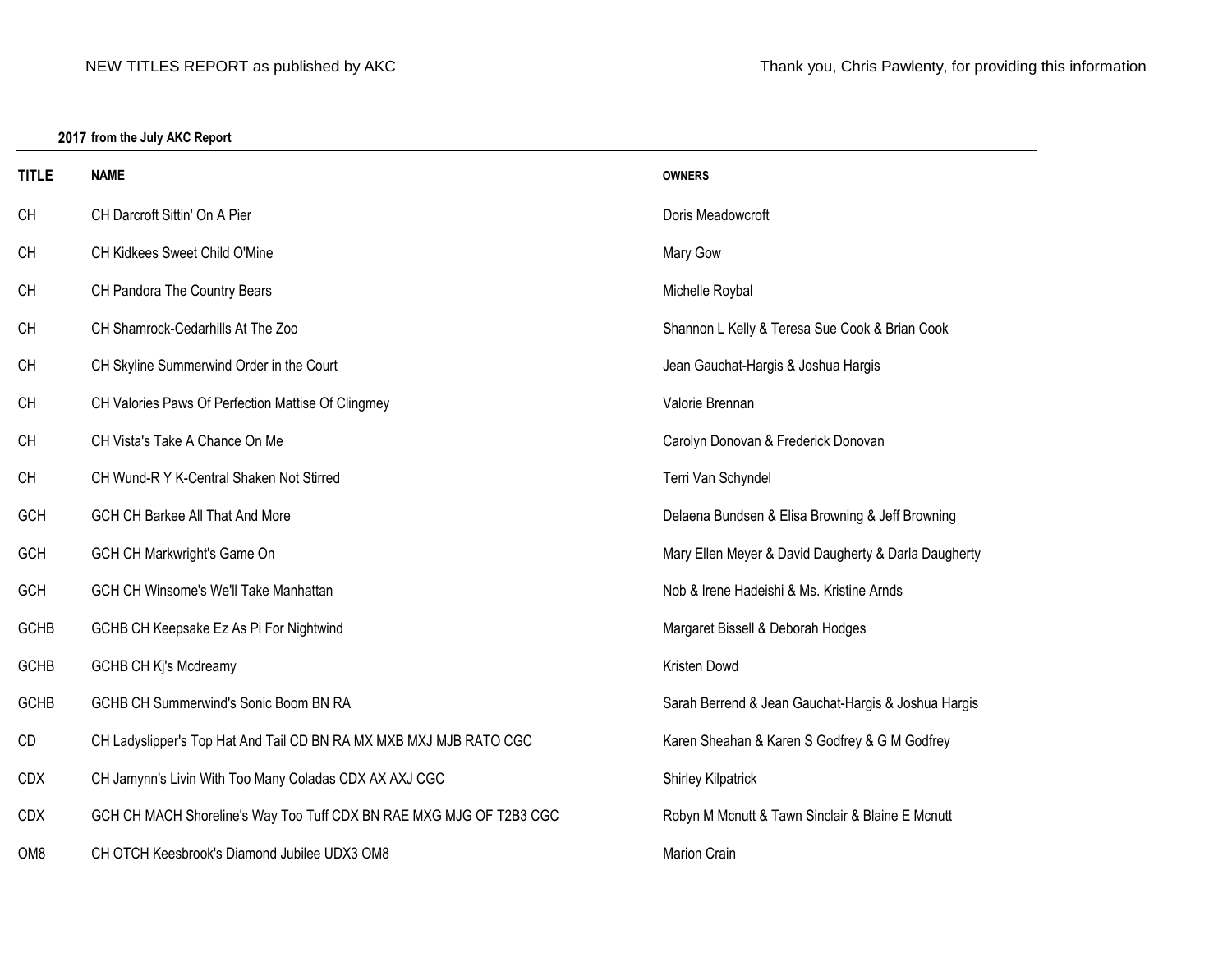| <b>BN</b>        | CH Allante's Devil In The Bottle BN RE CGC                         | Rebecca McMillion & Jeri Caldwell                 |
|------------------|--------------------------------------------------------------------|---------------------------------------------------|
| <b>BN</b>        | Keepsake Bright About Breegan BN                                   | Kori Cook                                         |
| <b>BN</b>        | Keepsake Little Boy Blue BN CGC                                    | Carol Dash                                        |
| <b>BN</b>        | Keepsake She's Got Rhythm BN                                       | Jean Munger                                       |
| <b>RN</b>        | CH Foxfair Mozart's Star RN CGC                                    | Ann Miller                                        |
| <b>RN</b>        | Keepsake Bright About Breegan BN RN                                | Kori Cook                                         |
| <b>RN</b>        | CH Kj's All That And A Bag Of Chips RN CGC                         | Cheryl Prepster & Angela Malanick                 |
| <b>RN</b>        | GCH CH Kj's Tiny Dancer BN RN CGC                                  | Kathy Gaynor                                      |
| <b>RN</b>        | Woodhill Cara Financial Advisor RN                                 | Marilyn Warren                                    |
| <b>RN</b>        | CH OTCH Wyndspell Live Wire II UDX OM3 RN                          | Marion Crain                                      |
| <b>RA</b>        | Willow Gouda Mattas RA CGC                                         | Janette T Mattas & Jerry R Mattas                 |
| <b>RE</b>        | CH Kj's Dreamcatcher CD RE NA NF CGC                               | Barbara Eng & Kristen Dowd                        |
| <b>RE</b>        | CH Ladyslipper's Top Hat And Tail CD BN RE MX MXB MXJ MJB RATO CGC | Karen Sheahan & Karen S Godfrey & G M Godfrey     |
| <b>RE</b>        | OTCH Wyndspell Benchmark UDX3 OM6 BN GN GO RE OA OAJ               | Mrs. Lila M Dann                                  |
| RAE              | CH Keepsake Firestarter VCD2 UD OM1 VER RAE MX MXB MXJ MJG XF T2B  | Jean Munger                                       |
| RAE              | Seacrest Bebopreboprhubarbpie CD RAE OA AXJ THD RATS               | Karen Sheahan                                     |
| RAE <sub>2</sub> | Beasley's Fancy Chief Clancy CDX RAE2 THD DJ CGCA CGCU             | Stacie Beasley & Jeffrey Beasley                  |
| <b>NA</b>        | Foxfair I Get Around NA NAJ                                        | Ms. Jeanne K. Buente & Mrs. Deborah A. Lynch      |
| <b>NAP</b>       | Rainkees No Reservations CD PCD BN RE NAP NJP NFP                  | Kim Sullivan                                      |
| <b>OA</b>        | CH Wintu's Wants To Winsome OA AXJ XF                              | Stephen Lambright & Sandra Lambright & Kris Arnds |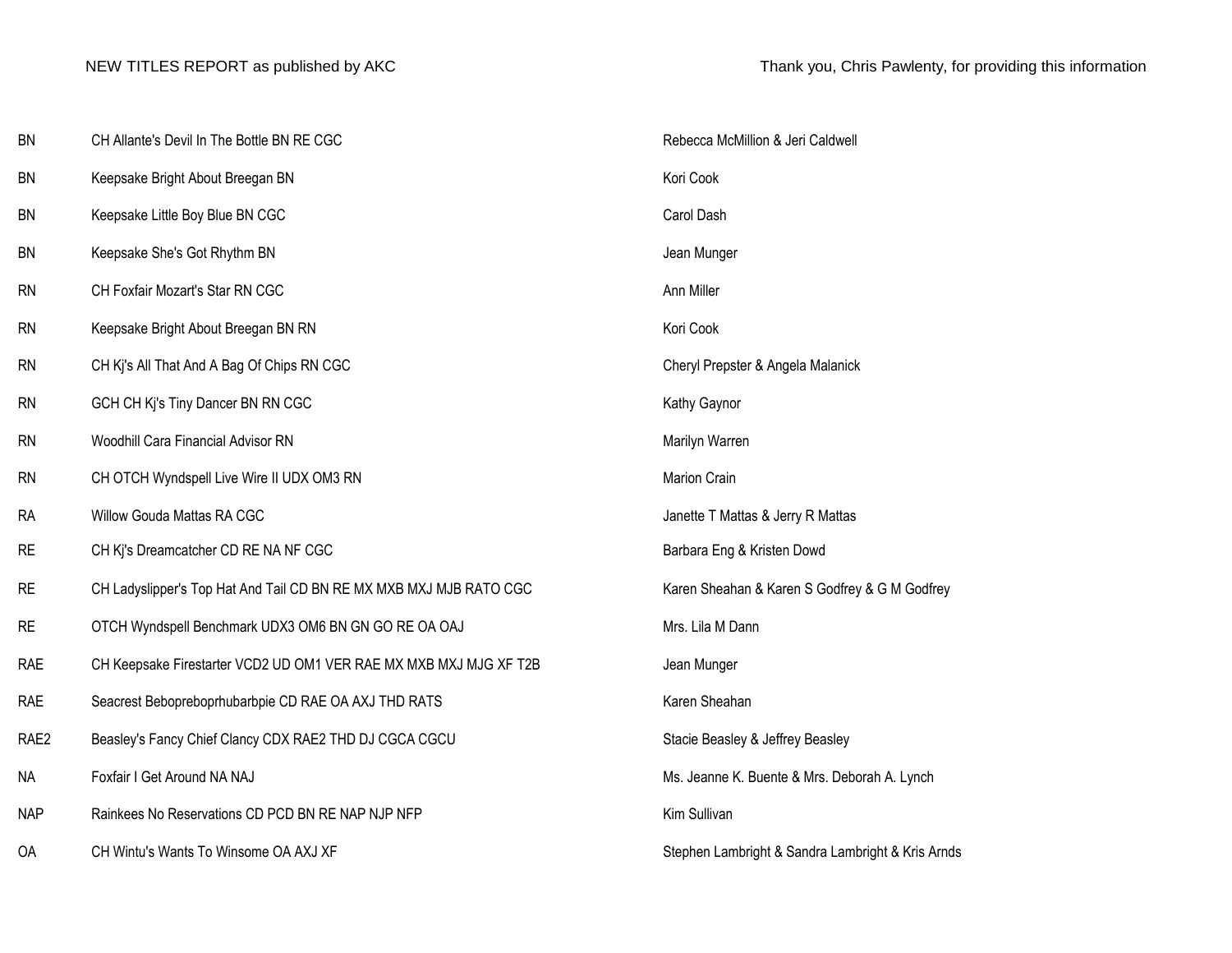| AX                | Novel's New Tricks CD RE AX MXJ OF                                                                                                            | Linda Hall & Sueanne Nelson & Barbara Cobean & Gerald Hall |
|-------------------|-----------------------------------------------------------------------------------------------------------------------------------------------|------------------------------------------------------------|
| MX                | GCH CH Kj's Livin Large CDX BN RA MX AXJ OF                                                                                                   | Elizabeth Strick & Kristen Dowd                            |
| MXS3              | GCH CH MACH8 Parrkees Perpetual Motion At Shoreline CDX RAE MXS3 PAD MJC3 MFS TQX<br><b>T2B4</b>                                              | Patricia Voyles & Tawn Sinclair & Eileen A Parr            |
| MXP7              | PACH2 Foxfair Counterpoint MXP7 MXPS MJP7 MJPG PAX2 OFP                                                                                       | Sherilyn K Solanick & John R Samuel                        |
| NAJ               | Foxfair I Get Around NA NAJ                                                                                                                   | Ms. Jeanne K. Buente & Mrs. Deborah A. Lynch               |
| <b>NAJ</b>        | Silver Bears Siren's Call NA NAJ                                                                                                              | Debbie Eldredge                                            |
| NAJ               | CH Skyline's Path To The Highest Peak NAJ                                                                                                     | Stacey Cromer Berman & Gregg Berman                        |
| OAJ               | CH Skyline's Geatland Aspiration CD NA OAJ NF                                                                                                 | Mr. Richard G Su & Judith L Nye Ph.D.                      |
| <b>MXJ</b>        | Novel's New Tricks CD RE OA MXJ OF                                                                                                            | Linda Hall & Sueanne Nelson & Barbara Cobean & Gerald Hall |
| MJG               | GCH CH MACH Shoreline's Way Too Tuff CD BN RAE MXG MJG OF T2B3 CGC                                                                            | Robyn M Mcnutt & Tawn Sinclair & Blaine E Mcnutt           |
| MJS2              | MACH Keepsake Hot As A Pistol MXB2 MJS2 XF T2B CAX2                                                                                           | Mary Kay Keenan                                            |
| MJP4              | Sweetkees Mia Esmerelda Ruttkay NA MXP2 MXPB MJP4 MJPB NF<br>MACH2 PACH Afkee's Mistress Of The Dark RN MXC MJB2 MXP8 MXPG MJP8 MJPG PAX2 MXF | Dawn Rager & Donald Warren                                 |
| <b>MFPS</b>       | MFPS TQXP T2B T2BP                                                                                                                            | Lexie E Billman                                            |
| <b>MACH</b>       | CH MACH Hallelujah's Canon Amen CD RE MXB MJG XF T2B3 CGC                                                                                     | Sue Ellen Cassiday & John Cassiday                         |
| MACH <sub>2</sub> | GCH CH MACH2 Shoreline's Way Too Tuff CDX BN RAE MXG MJG OF T2B3 CGC                                                                          | Robyn M Mcnutt & Tawn Sinclair & Blaine E Mcnutt           |
| T2B2              | CH Amjukees Regal Discovery MX MXJ NF T2B2                                                                                                    | Roseann Vorce                                              |
| CGC               | CH Ikon's Giving Me Goosebumps CGC                                                                                                            | Roseanne D Conrad & Kathi Fleischer                        |
| CGC               | Kona Bean Shores CGC                                                                                                                          | Mrs. Melinda K Shores                                      |
| CGC               | Paragon's Beau Sancy CGC                                                                                                                      | Bradley Phillips & Natasha Patrov                          |
| <b>CGCA</b>       | Koda Shaw CGCA                                                                                                                                | Lisa Shaw & Robert Shaw                                    |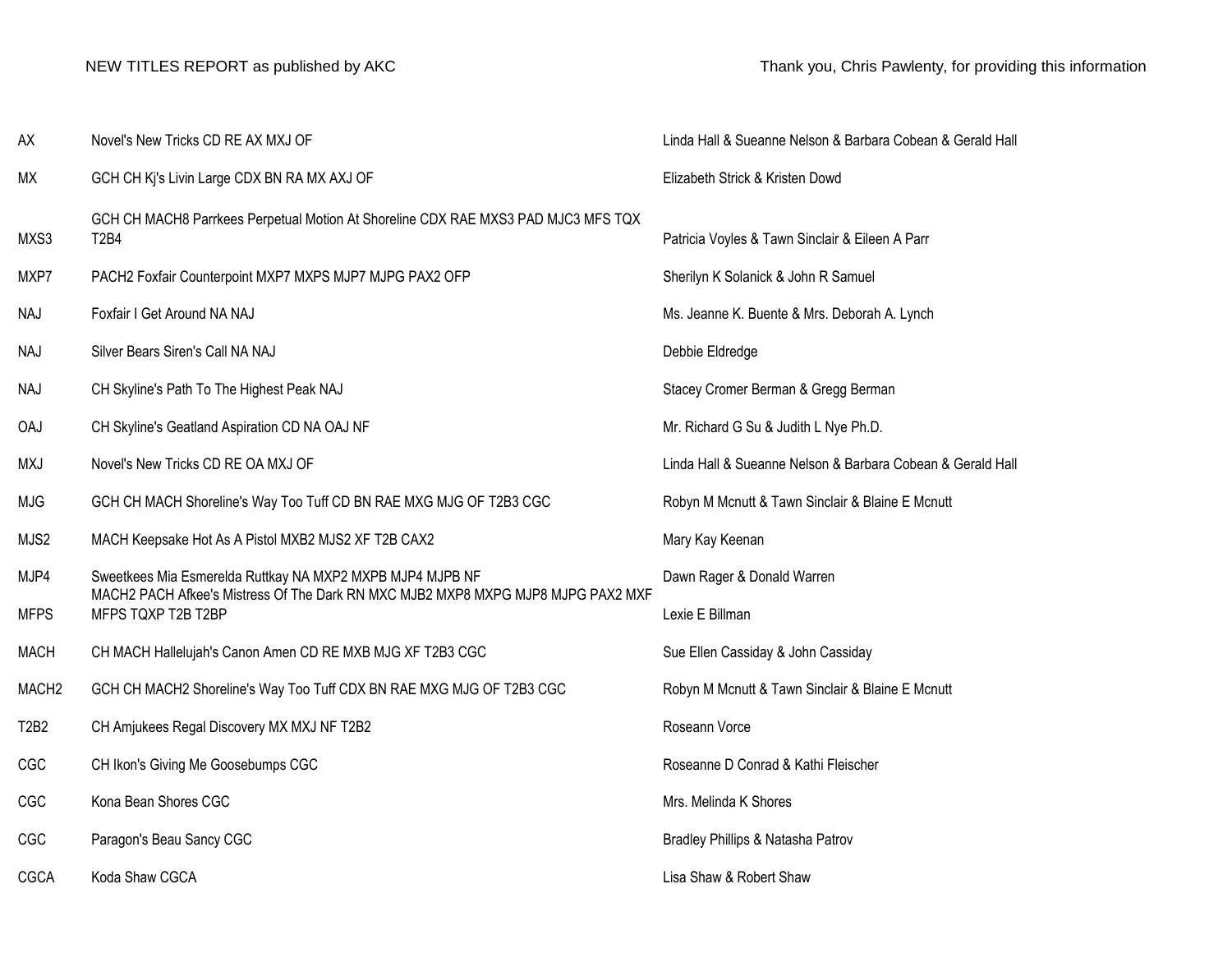| CGCA         | Whirlwind's Serenading Son CGCA CGCU                     | Susanna Reichling                                                  |
|--------------|----------------------------------------------------------|--------------------------------------------------------------------|
| CGCU         | Allante's Wicked Wave Of Wonder BN RN CGCA CGCU          | Margaret K. Griffo                                                 |
| CGCU         | Jo-Lyn's Pumpkin Pride BN RN CGCU                        | Annette Robek & Janit L Johnson                                    |
| CGCU         | Whirlwind's Serenading Son CGCA CGCU                     | Susanna Reichling                                                  |
| <b>TKN</b>   | CH Astarz Dream Out Loud TKN                             | Donna Stekli & Kathryn Ann Barker & Lemuel F Burnett               |
| <b>TKN</b>   | GCHB CH Astarz Through The Looking Glass OJP OFP CGC TKN | Donna Stekli & Kathryn Barker                                      |
| <b>TKN</b>   | Darkenwald Right Down The Line CGC TKN                   | Catherine Foldesi                                                  |
| <b>TKN</b>   | Lilly's Miracle Zoey RN ACT1 CGCA TKN                    | Kathleen Ayala                                                     |
| <b>TKP</b>   | Clingmey's Keeshond Garden's Kallie THDN CGCA CGCU TKP   | Mary Lynch                                                         |
| <b>TKP</b>   | Suncoast's Reggie Barkly Of LI THDN CGCA CGCU TKP        | Mary Lynch & Robert Lynch                                          |
|              |                                                          |                                                                    |
|              | 2017 from the August AKC Report                          |                                                                    |
| <b>TITLE</b> | <b>NAME</b>                                              | <b>OWNERS</b>                                                      |
| <b>CH</b>    | CH Cliffhouse's Jo-Lyn Sky's The Limit                   | Kathleen M Trieschmann & Janit L Johnson                           |
| <b>CH</b>    | CH Cornerstone's He Knows My Name                        | Jean Leiker & Dave Leiker                                          |
| <b>CH</b>    | CH Designers Signed, Sealed And Delivered                | Rita L Jacobs                                                      |
| <b>CH</b>    | CH Dreamwoods Twin Trees                                 | Debra Tousey & Karen Evasuik                                       |
| <b>CH</b>    | CH Jo-Lyn's It's My Party v Katari                       | L Jean Smith & Janit L Johnson                                     |
| <b>CH</b>    | CH Ladyslipper's Elderberry Bounty                       | Steve Lammlein & Karen S Godfrey & G M Godfrey & Marcy<br>Lammlein |
| <b>CH</b>    | CH Raylen's Rubicon Rosebud                              | Elisabeth Dankert & Nancy Cameron                                  |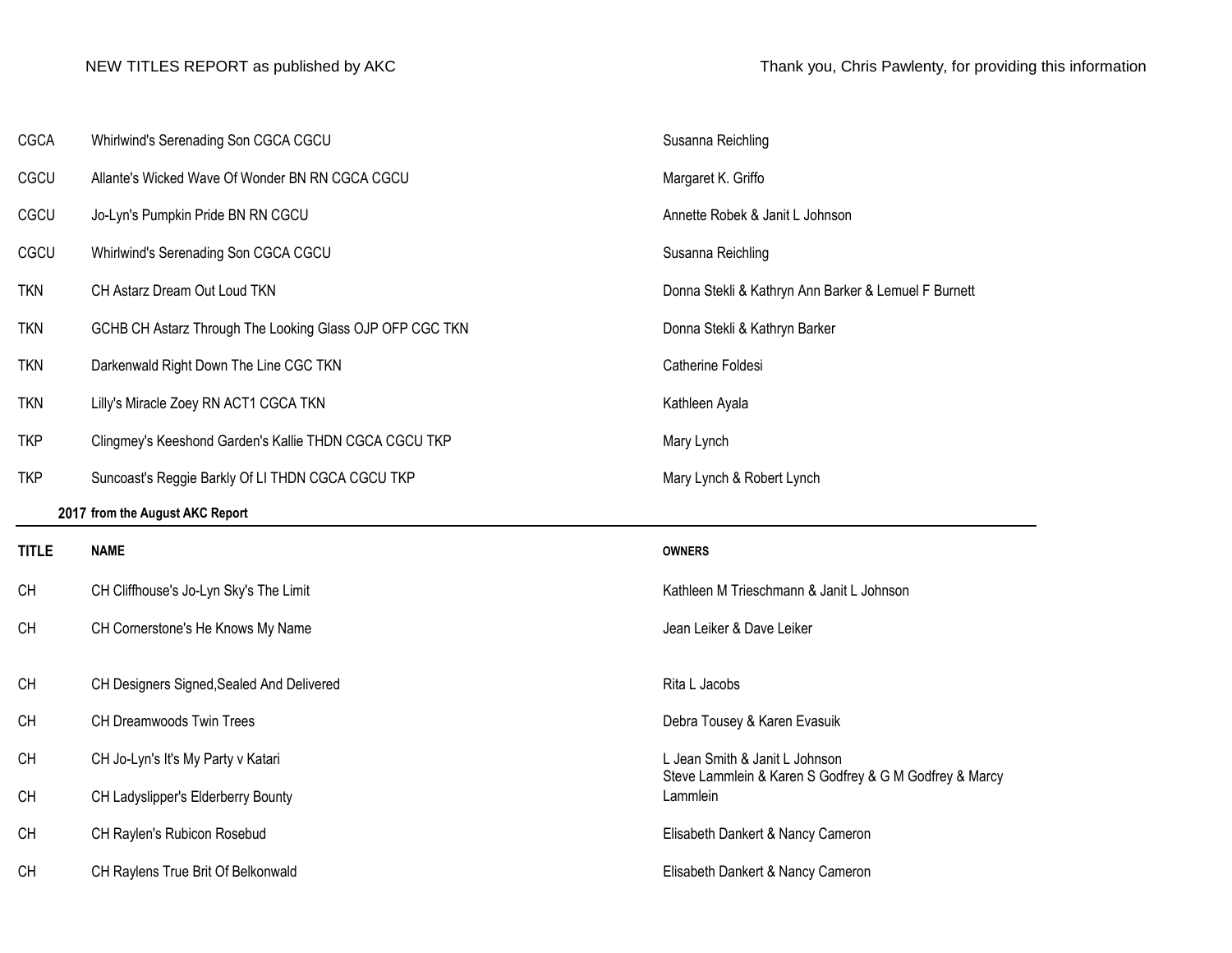| GCH         | GCH CH Daimler Show Me The Streets Of Gold                                                                                                    | Joy Crisler & R Patrick Crisler                                    |
|-------------|-----------------------------------------------------------------------------------------------------------------------------------------------|--------------------------------------------------------------------|
| GCH         | GCH CH Keenorth Off The Runway                                                                                                                | Heather Myers & Elizabeth Fortino                                  |
| <b>GCH</b>  | GCH CH Legend's Lil Bit Of Sugar And Spice                                                                                                    | Deanna Cox & Heather Johnson & Colton Johnson                      |
| GCH         | GCH CH Raylens Celestial Peak Of Belkonwald                                                                                                   | Nancy Cameron & Amanda Cameron & Elisabeth Dankert                 |
| GCH         | <b>GCH CH Shoreline's Enuf Said</b>                                                                                                           | Ethie Wilson & Tawn Sinclair                                       |
| GCH         | GCH CH Skyline's Path To The Highest Peak NAJ                                                                                                 | Stacey Cromer Berman & Gregg Berman                                |
| <b>GCH</b>  | GCH CH Winsome's Lady Sings The Blues                                                                                                         | Christa Sheek & Kristine M Arnds                                   |
| <b>GCHB</b> | GCHB CH Nytsky's Lytning Strykes At Kimar                                                                                                     | Lisa O'Dellick                                                     |
| <b>GCHB</b> | <b>GCHB CH Raylens Rocky Mountain Radiance</b>                                                                                                | Elisabeth Dankert & Nancy Cameron                                  |
| CD          | CH Geatland's Beemster V Sprookje CD                                                                                                          | Ms. Phyllis Noonan & Richard Su & Judith Nye                       |
| <b>CDX</b>  | CH Keeshaven Neon Heart Of A Husker CDX BN RN NA NAJ                                                                                          | Kristina Witzka & Darlene Witzka                                   |
| OM7         | OTCH Wyndspell Benchmark UDX3 OM7 BN GN GO RE OA OAJ                                                                                          | Mrs. Lila M Dann<br>Mrs. Wendy C Swimme & Mr. James F Swimme & Ms. |
| <b>RN</b>   | Keepsake He Comes When Called CD RN                                                                                                           | MARGARET BISSELL                                                   |
| <b>RA</b>   | CH OTCH Wyndspell Live Wire II UDX OM3 RA                                                                                                     | Marion Crain                                                       |
| <b>RE</b>   | CH Evolution's Front Page News CD BN RE                                                                                                       | Karen Blair                                                        |
| AX          | Windrift's Sky Full Of Stars AX OAJ OF                                                                                                        | Karen O'Neil & Claire O'Neil                                       |
| AXP         | Whiskees Caol IIa Floranfauna OA OAJ AXP OF                                                                                                   | Kathy Winzer & Stephen Winzer                                      |
| <b>MXB</b>  | GCH CH Coaster Kees Pounce And Bounce CD BN RAE MX MXB MXJ MJB OF T2B CGC                                                                     | Carol Blair & Stu Blair                                            |
| MXP3        | Sweetkees Mia Esmerelda Ruttkay NA MXP3 MXPB MJP4 MJPB NF<br>PACH Afkee's Berberella MX MXB MXJ MJB MXP6 MXPS MJP6 MJPS PAX MXF MFPS TQXP T2B | Dawn Rager & Donald Warren                                         |
| MCP6        | T <sub>2</sub> BP                                                                                                                             | Lexie E Billman                                                    |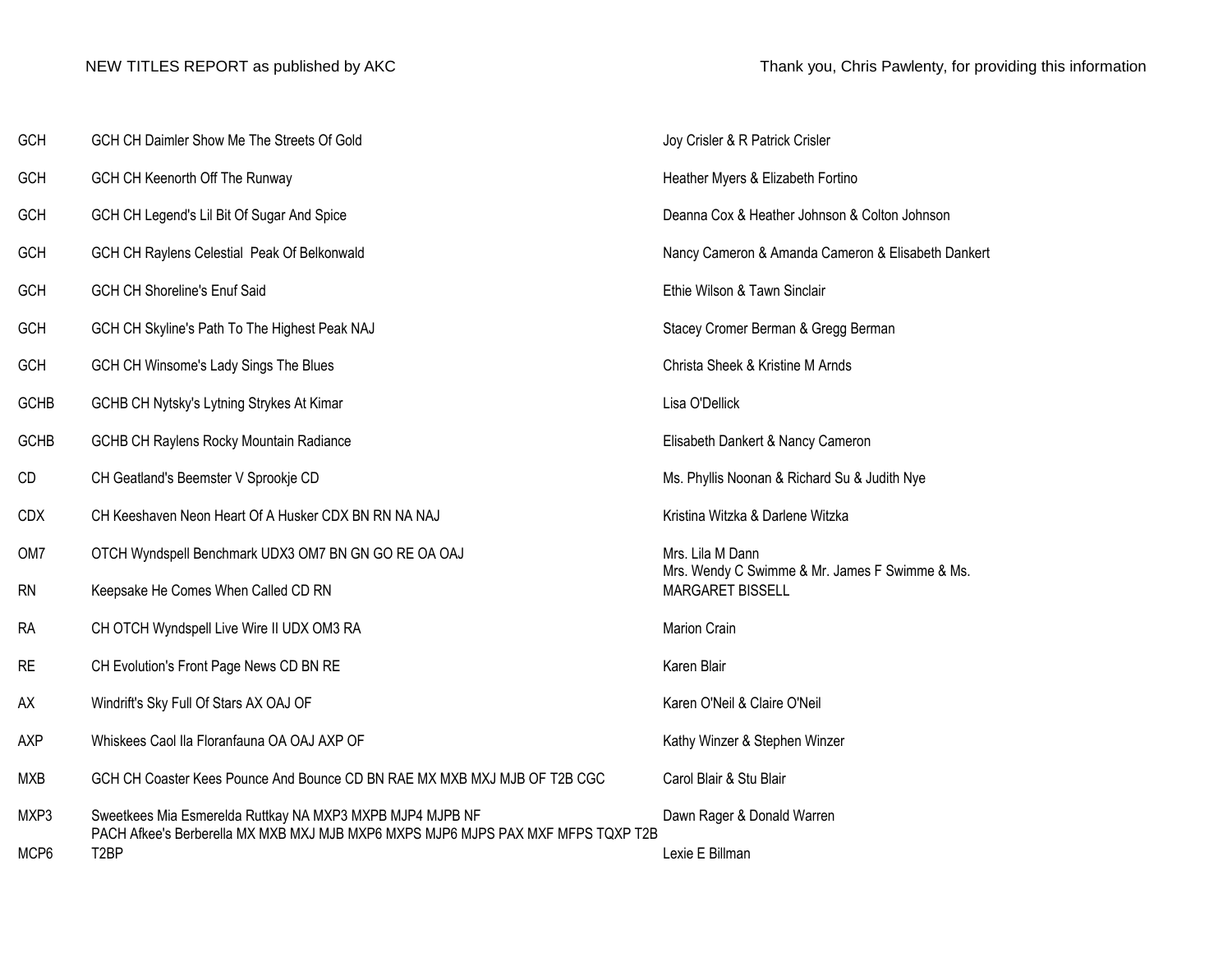| MXP9              | MACH2 PACH Afkee's Mistress Of The Dark RN MXC MJB2 MXP9 MXPG MJP9 MJPG PAX3 MXF<br>MFPS TQXP T2B T2BP                                         | Lexie E Billman                                 |
|-------------------|------------------------------------------------------------------------------------------------------------------------------------------------|-------------------------------------------------|
| PADP              | PACH2 Foxfair Counterpoint MXP7 MXPS PADP MJP8 MJPG PAX2 OFP                                                                                   | Sherilyn K Solanick & John R Samuel             |
| <b>NAJ</b>        | CH Keepsake Hot Rod Lincoln NAJ                                                                                                                | Margaret Bissell                                |
| MJG2              | MACH4 Winsome's Raising The Bar MXS2 MJG2 OF T2B12                                                                                             | Kristine M Arnds                                |
| MJB3              | MACH5 ResQ's Ruger 514 MXG2 MJB3 MFB TQX T2B4<br>GCH CH MACH8 Parrkees Perpetual Motion At Shoreline CDX RAE MXS3 PAD MJB4 PJD MFS             | Mrs. Shelley Durbak & Mr. Joseph Durbak         |
| MJB4              | TQX T2B4                                                                                                                                       | Patricia Voyles & Tawn Sinclair & Eileen A Parr |
| <b>MJP</b>        | CH MACH4 Skyline's Isabella The Ball MXB2 MJS2 MJP NF<br>PACH Afkee's Berberella MX MXB MXJ MJB MXP6 MXPS MJP7 MJPS PAX MXF MFPS TQXP T2B      | Ruth Thompson                                   |
| MJP7              | T <sub>2</sub> BP<br>GCH CH MACH8 Parrkees Perpetual Motion At Shoreline CDX RAE MXS3 PAD MJC3 PJD MFS                                         | Lexie E Billman                                 |
| <b>PJD</b>        | TQX T2B4                                                                                                                                       | Patricia Voyles & Tawn Sinclair & Eileen A Parr |
| MJP8              | PACH2 Foxfair Counterpoint MXP7 MXPS MJP8 MJPG PAX2 OFP<br>MACH2 PACH Afkee's Mistress Of The Dark RN MXC MJB2 MXP8 MXPG MJP9 MJPG PAX3 MXF    | Sherilyn K Solanick & John R Samuel             |
| MJP9              | MFPS TQXP T2B T2BP                                                                                                                             | Lexie E Billman                                 |
| <b>NF</b>         | CH Shoreline's Take A Look NA NAJ NF                                                                                                           | Lisa Marzban & Tawn Sinclair                    |
| <b>NF</b>         | CH Shoreline's Tuff 'N Tumble NA NAJ NF                                                                                                        | Lisa Marzban & Tawn Sinclair                    |
| OF                | CH Kj's Dreamcatcher CD RE NA OF CGC                                                                                                           | Barbara Eng & Kristen Dowd                      |
| <b>MFC</b>        | MACH11 Rainkees He's Got Razzmatazz CD RE MXC3 MJS4 MFC TQX T2B2                                                                               | <b>Beth Godwin</b>                              |
| MACH <sub>3</sub> | CH MACH3 Kj's Speed Date BN RN MXC MJC NAP NJP OF T2B RATO<br>MACH2 PACH Afkee's Mistress Of The Dark RN MXC MJB2 MXP8 MXPG MJP9 MJPG PAX3 MXF | Laura Inman                                     |
| PAX <sub>3</sub>  | MFPS TQXP T2B T2BP                                                                                                                             | Lexie E Billman                                 |
| CGC               | Asha II CGC                                                                                                                                    | Karen ParkerLeigh                               |
| CGC               | Bodhi Bear CGC                                                                                                                                 | <b>CATHY MALKIN</b>                             |
| CGC               | Jolyns Aston Martin CGC                                                                                                                        | Janit L Johnson                                 |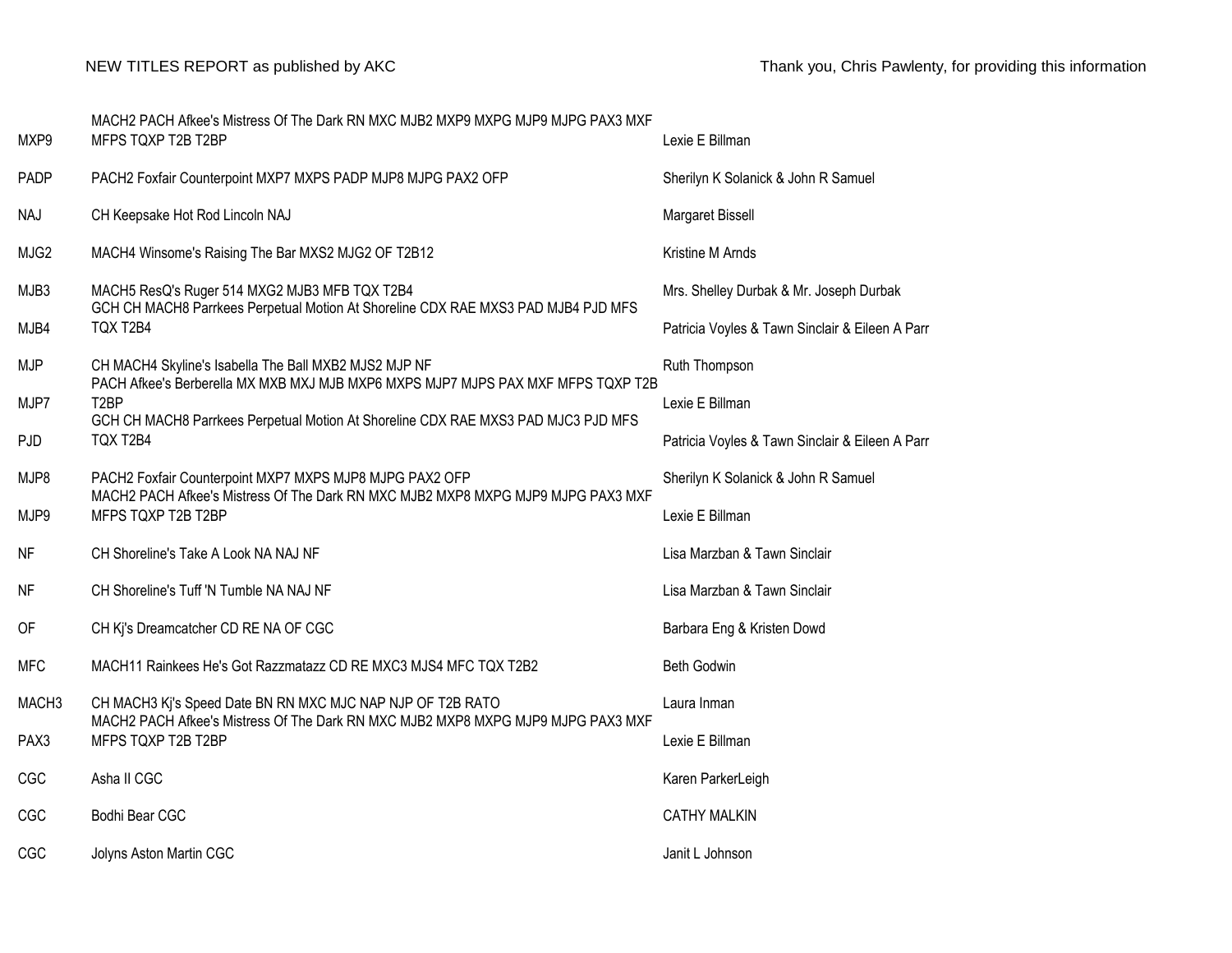| Keepsake Spring Fever CGC                                                 | Daisy Kramer                         |
|---------------------------------------------------------------------------|--------------------------------------|
| Smokee Ridges Priceless Parody CGCA CGCU                                  | Carol L LeGars                       |
| Smokee Ridges Priceless Parody CGCA CGCU                                  | Carol L LeGars                       |
| Darcroft Ncis Very Special Agent V Corney's Corner CGC TKN                | Margaret Zielinski                   |
| CH Keltic's Living The Dream BN RN THD CGCA TKN                           | Anitra Lee Redlefsen                 |
| CH Markwright's Be Dazzlied By Twilight CGC TKN                           | Mary Ellen Meyer                     |
| CH Paugh Prints Can You Hear Me Now TKN                                   | Sherri Alspaugh                      |
| Suncoast's Kosmic Kira Narisse TKN                                        | Mary Lynch                           |
| GCH CH Wund R Y Sheza Superstar At Paugh Prints VCD2 BN GN RAE MX AXJ TKN | Sherri Alspaugh & Terri Van Schyndel |
| CH Allante's Devil In The Bottle BN RE CGC TKI                            | Rebecca McMillion & Jeri Caldwell    |
| CH Keltic's Living The Dream BN RN THD CGCA TKI                           | Anitra Lee Redlefsen                 |
| CH Paugh Prints Can You Hear Me Now TKI                                   | Sherri Alspaugh                      |
| GCH CH Wund R Y Sheza Superstar At Paugh Prints VCD2 BN GN RAE MX AXJ TKI | Sherri Alspaugh & Terri Van Schyndel |
| CH Keltic's Living The Dream BN RN THD CGCA TKA                           | Anitra Lee Redlefsen                 |
| CH Paugh Prints Can You Hear Me Now TKA                                   | Sherri Alspaugh                      |
| GCH CH Wund R Y Sheza Superstar At Paugh Prints VCD2 BN GN RAE MX AXJ TKA | Sherri Alspaugh & Terri Van Schyndel |
| Beasley's Fancy Chief Clancy CDX RAE2 THD DJ CGCA CGCU TKP                | Stacie Beasley & Jeffrey Beasley     |
| CH Covenants Wolf Kees Firestorm PCD BN RE NAJ NF THDA CGCA TKP           | Jennifer Rother & Anita Houchins     |
| CH Keltic's Living The Dream BN RN THD CGCA TKP                           | Anitra Lee Redlefsen                 |
| Clingmey's Keeshond Garden's Kallie THD CGCA CGCU TKP                     | Mary Lynch                           |
|                                                                           |                                      |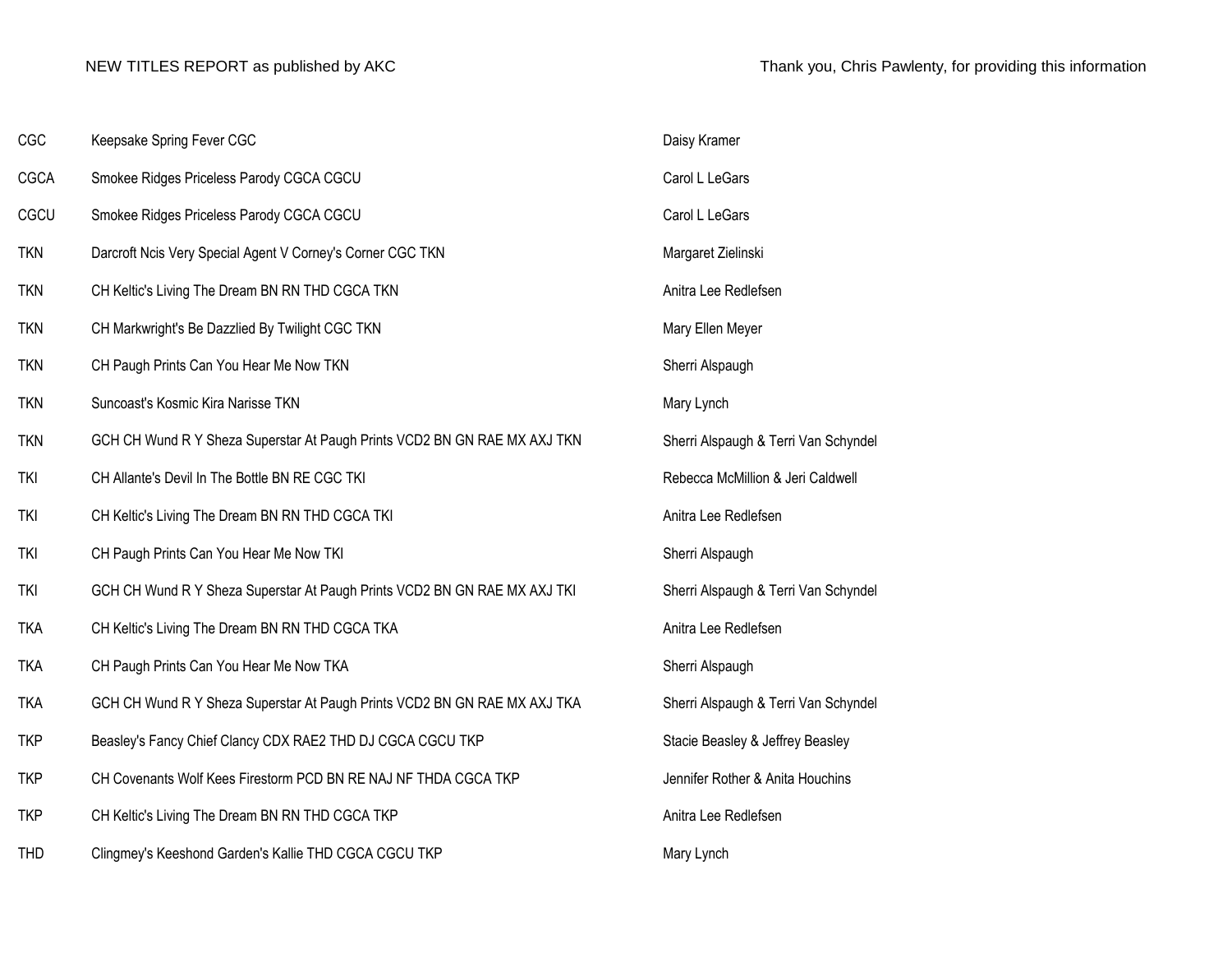## **2017 from the September AKC Report**

| <b>TITLE</b>    | <b>NAME</b>                                              | <b>OWNERS</b>                                              |
|-----------------|----------------------------------------------------------|------------------------------------------------------------|
| <b>CH</b>       | <b>CH Arklows Chance Encounter</b>                       | Kathy Easter & Patrick Easter                              |
| CH              | CH Darkenwald Playing My Song For Enchanted              | Kathy Dodge & Suzette Lefebvre                             |
| <b>CH</b>       | CH Dreamwoods Let Freedom Ring                           | Debra A Tousey                                             |
| <b>CH</b>       | CH Foxfair I Get Around NA NAJ                           | Ms. Jeanne K. Buente & Mrs. Deborah A. Lynch               |
| <b>CH</b>       | CH Jo-Lyn's Star Of The Show                             | Janit L Johnson                                            |
| <b>CH</b>       | CH Russkoe Serebo Emprise At Cara                        | Heather Myers & Victoria Krutova                           |
| <b>CH</b>       | CH Shoreline's Color Me Trouble                          | Dana Montague & Tawn Sinclair                              |
| GCH             | GCH CH Trumpet's Back In Time                            | Brian and Carol Miyamoto                                   |
| <b>GCH</b>      | GCH CH Wild Heart's Full Moon Rising                     | Liz L McKnight                                             |
| <b>GCHB</b>     | GCHB CH Windrift's Moves Like Jagger                     | Michele T Moriarty & Diane B Beurmann                      |
| <b>GCHS</b>     | GCHS CH Kriskee Is Dazzled By Parrkees                   | JAMES K PARR & EILEEN A PARR                               |
| <b>CDX</b>      | Novel's New Tricks CDX RE AX MXJ OF                      | Linda Hall & Sueanne Nelson & Barbara Cobean & Gerald Hall |
| UDX4            | CH OTCH Keesbrook's Diamond Jubilee UDX4 OM8             | Marion Crain                                               |
| OM <sub>9</sub> | CH OTCH Keesbrook's Diamond Jubilee UDX4 OM9             | Marion Crain                                               |
| BN              | Keepsake's Hazy Shade Of Winter BN                       | Mrs. Victoria E Youngmeyer                                 |
| GN              | Rainkees No Reservations CD PCD BN GN RE NAP NJP NFP TKI | Kim Sullivan                                               |
| <b>RN</b>       | CH Trumpet's Every Little Thing She Does Is Magic RN     | Barry Wudel & Beth Blankenship & Lori Wudel                |
| <b>RA</b>       | Baxter Von Bark CD RA NAP NJP NFP CGCA                   | Patricia Stolte                                            |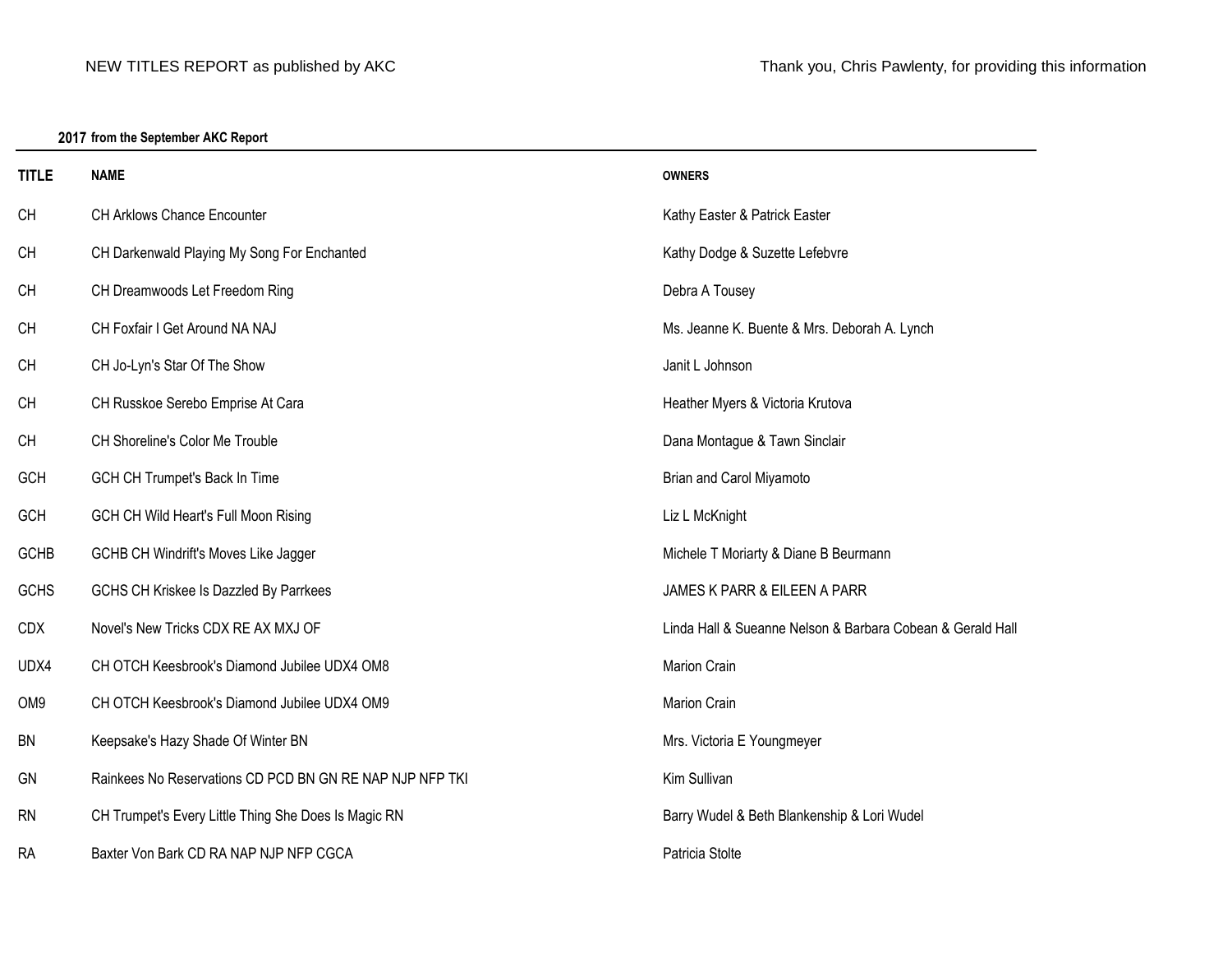| <b>FDC</b> | Vandys Terrah FDC RATO                                                                                                                | Roxanne Dyer                                      |
|------------|---------------------------------------------------------------------------------------------------------------------------------------|---------------------------------------------------|
| NA         | CH Keepsake Hot Rod Lincoln NA NAJ                                                                                                    | Margaret Bissell                                  |
| <b>NA</b>  | GCH CH Skyline's Path To The Highest Peak NA NAJ                                                                                      | Stacey Cromer Berman & Gregg Berman               |
| <b>OA</b>  | CH Ki's Dreamcatcher CD RE OA OF CGC                                                                                                  | Barbara Eng & Kristen Dowd                        |
| OAP        | Baxter Von Bark CD RA OAP NJP NFP CGCA                                                                                                | Patricia Stolte                                   |
| OAP        | CH Daimler Wynwood Rhythm N Blues CDX BN GN RAE OA OAJ OAP OJP NF OFP RATN                                                            | Lois Albright                                     |
| AX         | CH Wintu's Wants To Winsome AX AXJ XF                                                                                                 | Stephen Lambright & Sandra Lambright & Kris Arnds |
| AXP        | Winnie CDX BN NA NAJ AXP AJP                                                                                                          | Diane C. Jothen                                   |
| МX         | GCH CH Foxfair The Astronomer MX AXJ                                                                                                  | Deborah A Lynch & Jeanne Buente                   |
| MXB2       | CH MACH4 Wund-R Y Theres No Crying In Baseball MXB2 MJS2 NF                                                                           | Emily Taggart & Harold Taggart                    |
| <b>MXP</b> | CH MACH4 Skyline's Isabella The Ball MXB2 MJS2 MXP MJP NF                                                                             | Ruth Thompson                                     |
| <b>MXP</b> | Vandys Titania UD GN GO RAE MX MXB MXJ MXP MJP OF T2B<br>PACH Afkee's Berberella MX MXB MXJ MJB MXP7 MXPS MJP7 MJPG PAX MXF MFPG TQXP | Barbara Eng & Carole Henry                        |
| MXP7       | T2B T2BP                                                                                                                              | Lexie E Billman                                   |
| <b>NAJ</b> | CH Kj's Dreamcatcher CD RE OA NAJ OF CGC                                                                                              | Barbara Eng & Kristen Dowd                        |
| AJP        | Winnie CDX BN NA NAJ AXP AJP                                                                                                          | Diane C. Jothen                                   |
| <b>MXJ</b> | CH Jamynn's Livin With Too Many Coladas CDX AX MXJ CGC                                                                                | <b>Shirley Kilpatrick</b>                         |
| <b>MXJ</b> | GCH CH Kj's Livin Large CDX BN RA MX MXJ OF                                                                                           | Elizabeth Strick & Kristen Dowd                   |
| <b>MJB</b> | CH Ki's Live-A-Little CDX MX MXB MXJ MJB                                                                                              | <b>Shirley Kilpatrick</b>                         |
| <b>MJC</b> | MACH2 Krafty's Secret Peppermint Twist MXG MJC NF                                                                                     | Ruth Thompson                                     |
| MJP        | Vandys Titania UD GN GO RAE MX MXB MXJ MJP OF T2B                                                                                     | Barbara Eng & Carole Henry                        |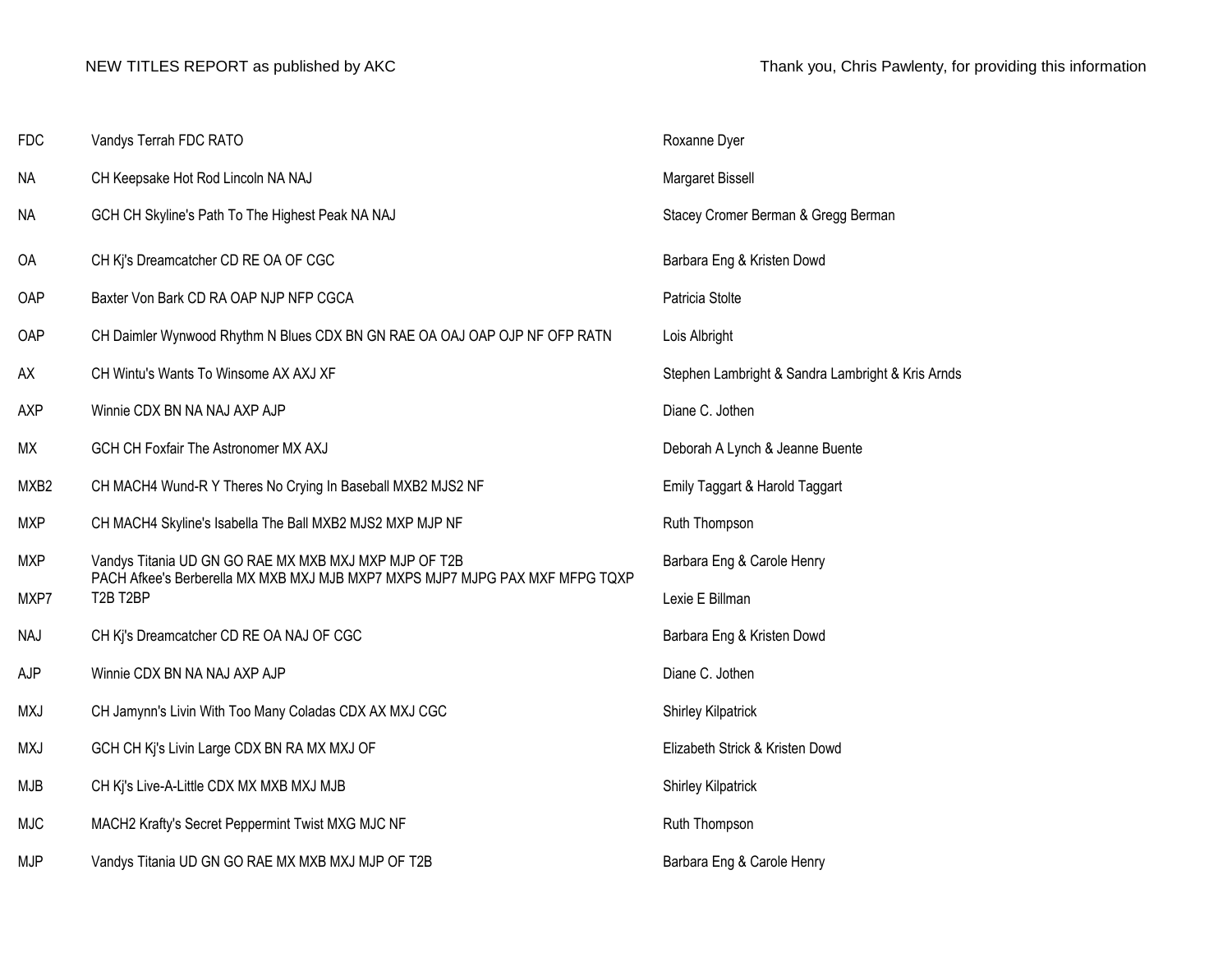| <b>MJPG</b>                   | PACH Afkee's Berberella MX MXB MXJ MJB MXP6 MXPS MJP7 MJPG PAX MXF MFPG TQXP<br>T2B T2BP                                                   | Lexie E Billman                                                          |
|-------------------------------|--------------------------------------------------------------------------------------------------------------------------------------------|--------------------------------------------------------------------------|
| NF                            | CH Jamynn's Dreamin Of A Gin Colada NA NAJ NF                                                                                              | Emily Taggart & Shirley Kilpatrick & Harold Taggart & WILLIAM KILPATRICK |
| <b>NFP</b>                    | CH Allante's Devil In The Bottle BN RE NFP CGC TKI                                                                                         | Rebecca McMillion & Jeri Caldwell                                        |
| <b>MXF</b>                    | CH MACH Hallelujah's Canon Amen CD RE MXB MJG MXF T2B4 CGC<br>PACH Afkee's Berberella MX MXB MXJ MJB MXP6 MXPS MJP7 MJPG PAX MXF MFPG TQXP | Sue Ellen Cassiday & John Cassiday                                       |
| <b>MFPG</b>                   | T2B T2BP                                                                                                                                   | Lexie E Billman                                                          |
| MACH <sub>2</sub>             | MACH2 Keepsake Hot As A Pistol MXB2 MJS2 XF T2B CAX2                                                                                       | Mary Kay Keenan                                                          |
| MACH <sub>6</sub>             | MACH6 ResQ's Ruger 514 MXG2 MJB3 MFB TQX T2B4                                                                                              | Mrs. Shelley Durbak & Mr. Joseph Durbak                                  |
| T <sub>2</sub> B <sub>4</sub> | CH MACH Hallelujah's Canon Amen CD RE MXB MJG XF T2B4 CGC                                                                                  | Sue Ellen Cassiday & John Cassiday                                       |
| T <sub>2</sub> B <sub>4</sub> | GCH CH MACH3 Shoreline's Tuff Enuf VCD2 BN RAE TDX MXC2 MJG2 MFS TQX T2B4                                                                  | Tawn Sinclair & Pia Paulsen                                              |
| T2B13                         | MACH4 Winsome's Raising The Bar MXS2 MJG2 OF T2B13                                                                                         | Kristine M Arnds                                                         |
| CGC                           | CH Challenger's Rebel By Choice CGC                                                                                                        | Mr. Patrick P Harrigan & Mrs. Carol A Harrigan                           |
| <b>CGCA</b>                   | Kona Bean Shores CGCA                                                                                                                      | Mrs. Melinda K Shores                                                    |
| <b>TKN</b>                    | Ares War God Of Windy Pines BN RA CGCA CGCU TKN                                                                                            | Kelly Rollyson                                                           |
| <b>TKN</b>                    | Astarz Lucky Charm CGC TKN                                                                                                                 | Leslie Modine & Donna Stekli & David Modine                              |
| <b>TKN</b>                    | CH Ladyslipper's Top Hat And Tail CD BN RE MX MXB MXJ MJB RATO CGC TKN                                                                     | Karen Sheahan & Karen S Godfrey & G M Godfrey                            |
| <b>TKN</b>                    | Rainkees No Reservations CD PCD BN RE NAP NJP NFP TKN                                                                                      | Kim Sullivan                                                             |
| <b>TKN</b>                    | Seacrest Bebopreboprhubarbpie CD RAE OA AXJ THD RATS CGC TKN                                                                               | Karen Sheahan                                                            |
| <b>TKN</b>                    | Shoreline's Hey Y'All Watch This! TKN                                                                                                      | Mary Kay Keenan                                                          |
| <b>TKN</b>                    | Shoreline's Silver Streak CGC TKN                                                                                                          | Erin Kelly                                                               |
| <b>TKN</b>                    | Shoreline's Taming The Tiger TKN                                                                                                           | Erin Kelly                                                               |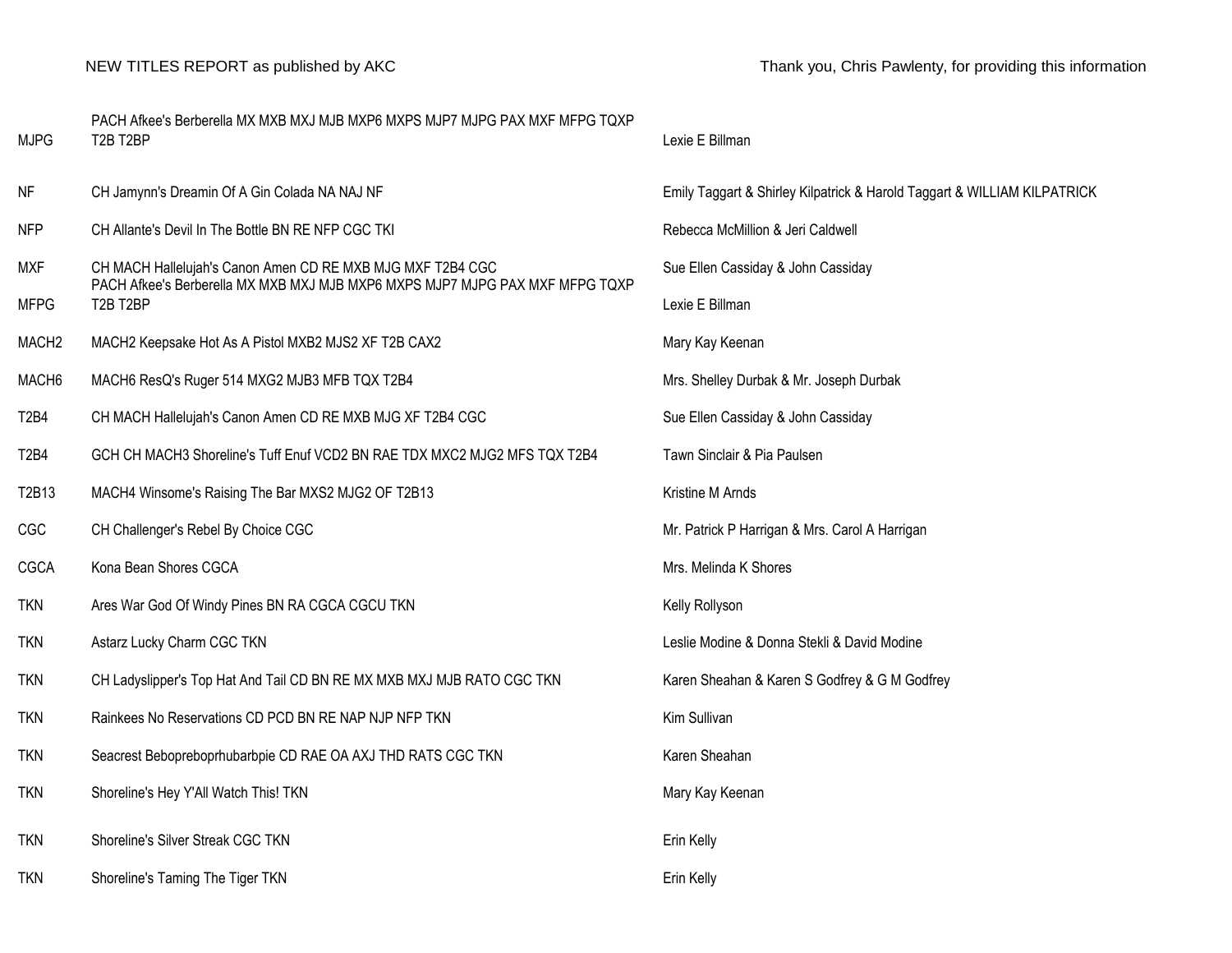| <b>TKN</b>   | Smokee Ridges Priceless Parody CGCA CGCU TKN                           | Carol L LeGars                                               |
|--------------|------------------------------------------------------------------------|--------------------------------------------------------------|
| <b>TKN</b>   | GCHS CH Wund-R Y Bases Loaded CD BN RN RATN CGCA TKN                   | DAVID MALANICK & Angie Malanick                              |
| <b>TKI</b>   | Darkenwald Right Down The Line CGC TKI                                 | Catherine Foldesi                                            |
| <b>TKI</b>   | CH Ladyslipper's Top Hat And Tail CD BN RE MX MXB MXJ MJB RATO CGC TKI | Karen Sheahan & Karen S Godfrey & G M Godfrey                |
| <b>TKI</b>   | Lilly's Miracle Zoey RN ACT1 CGCA TKI                                  | Kathleen Ayala                                               |
| <b>TKI</b>   | Rainkees No Reservations CD PCD BN RE NAP NJP NFP TKI                  | Kim Sullivan                                                 |
| <b>TKI</b>   | Seacrest Bebopreboprhubarbpie CD RAE OA AXJ THD RATS CGC TKI           | Karen Sheahan                                                |
| <b>TKI</b>   | Shoreline's Silver Streak CGC TKI                                      | Erin Kelly                                                   |
| <b>TKI</b>   | Shoreline's Taming The Tiger TKI                                       | Erin Kelly                                                   |
| <b>TKA</b>   | Shoreline's Silver Streak CGC TKA                                      | Erin Kelly                                                   |
| <b>TKA</b>   | Shoreline's Taming The Tiger TKA                                       | Erin Kelly                                                   |
| <b>THD</b>   | Novel's New Tricks CDX RE AX MXJ OF THD                                | Linda Hall & Sueanne Nelson & Barbara Cobean & Gerald Hall   |
| <b>THD</b>   | Suncoast's Reggie Barkly Of LI THD CGCA CGCU TKP                       | Mary Lynch & Robert Lynch                                    |
| <b>THDX</b>  | Allante's Wicked Wave Of Wonder BN RN THDX CGCA CGCU                   | Margaret K. Griffo                                           |
| <b>RATO</b>  | Vandys Terrah RATO                                                     | Roxanne Dyer                                                 |
|              | 2017 from the October AKC Report                                       |                                                              |
| <b>TITLE</b> | <b>NAME</b>                                                            | <b>OWNERS</b>                                                |
| <b>CH</b>    | CH Allante's Ladies Love Country Boys                                  | Mrs. Jeri L Caldwell-Kissling & Bobby Kissling               |
| <b>CH</b>    | CH Blessed To Hope From Lavendermist Meadow                            | Rev. RUTHANN SEIBERT                                         |
| <b>CH</b>    | CH Cedarhills-Shamrock Paris When It Sizzles                           | Teresa Sue Cook & Shannon L Kelly & Mary Ward & Richard Ward |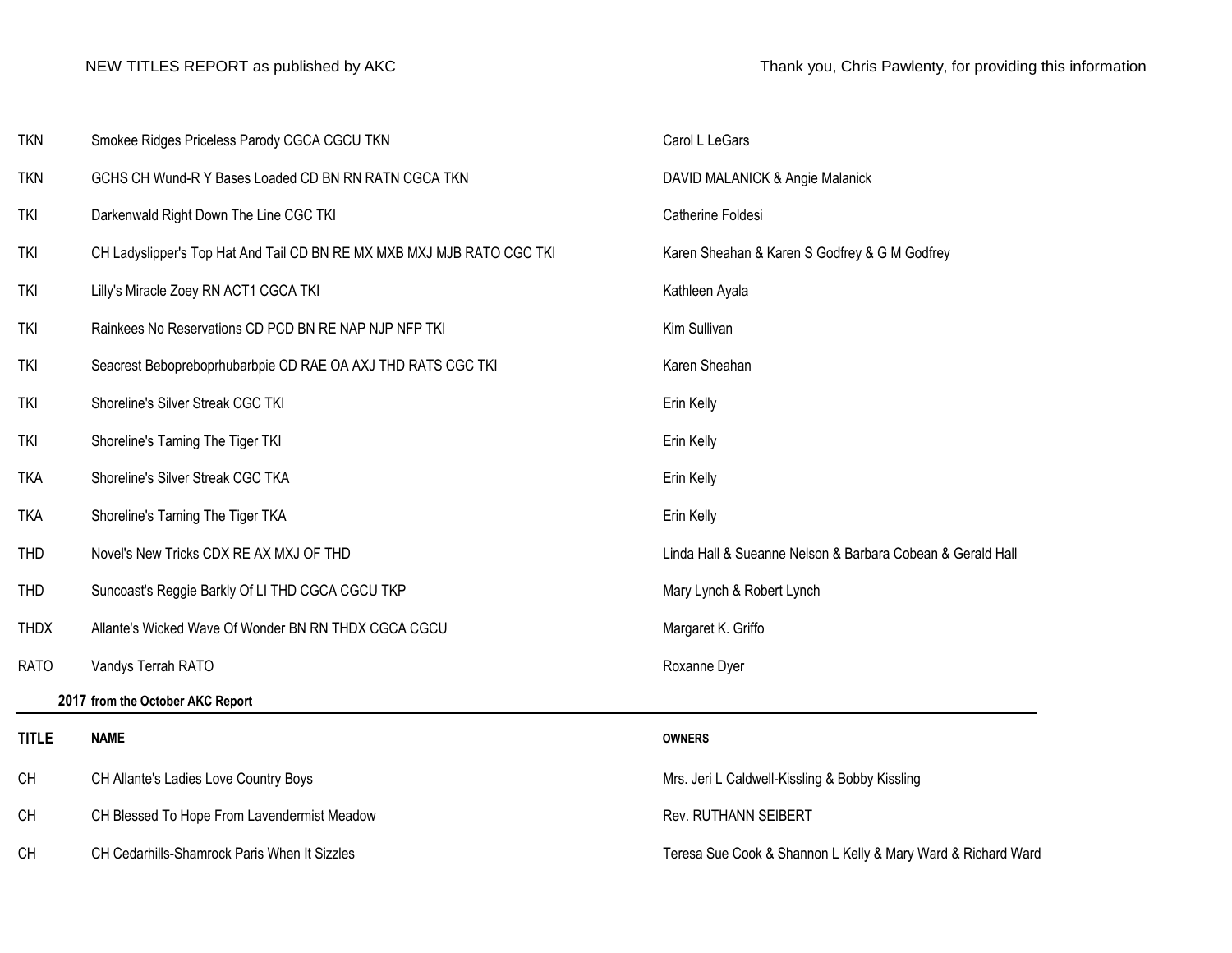| CH              | CH Darkenwald Keeping Stride CGC                                             | Talli Brown & Dan Brown                                                |
|-----------------|------------------------------------------------------------------------------|------------------------------------------------------------------------|
| CH              | CH Darkenwald Rejoice In The Chase                                           | Suzette Lefebvre & Ron Lefebvre                                        |
| <b>CH</b>       | CH Jen'Ndi's Allure Of The Game                                              | Michelle Beaton & Jennifer McClure & Gail Richies                      |
| <b>CH</b>       | CH Keepsake All Jacked Up For Nightwind                                      | Margaret Bissell & Deborah Hodges                                      |
| CH              | CH Kriskee Mari Marie Say It Again                                           | Joann Lewis-Franklin & Richard Franklin                                |
| <b>CH</b>       | CH Ladyslipper's Blue Moon Of Kentucky                                       | Theresa Therriault & Karen S Godfrey & G M Godfrey & Jeremy Therriault |
| <b>CH</b>       | CH Markwright's I'M Packing My Pearls                                        | Elizabeth D Fortino                                                    |
| CH              | CH Shamrock-Cedarhills Salted Karamel Crunch                                 | Joan Summers & Robert Summers                                          |
| <b>GCH</b>      | GCH CH Trumpet's Cherry Bomb                                                 | Beth Blankenship                                                       |
| GCHB            | GCHB CH Jen'N Di's Don'T Stop Believin' CD RE ACT2 CGC                       | Barbara Anne Crawford Stoffel & Diane Wright                           |
| <b>GCHB</b>     | <b>GCHB CH Wyndjamr's Suffragette</b>                                        | Rebecca lutzi D.V.M. & Robin Skinner                                   |
| <b>GCHG</b>     | <b>GCHG CH Traleigh Tenacity</b>                                             | <b>Traci Wasser</b>                                                    |
| CD              | Wyndspell Spring Fling CD                                                    | Marion Crain                                                           |
| OM <sub>2</sub> | CH OTCH Owenbriar's Incredible Journey OM2                                   | Denise Arway                                                           |
| <b>BN</b>       | Keepsake What Were You Smoking BN                                            | Margaret Bissell                                                       |
| <b>BN</b>       | CH Olefort Triple Crown BN RN CGC                                            | Ms. Melissa Brown Eelman                                               |
| GO              | GCH CH Wund R Y Sheza Superstar At Paugh Prints VCD2 BN GN GO RAE MX AXJ TKA | Sherri Alspaugh & Terri Van Schyndel                                   |
| <b>RN</b>       | Keepsake What Were You Smoking BN RN                                         | Margaret Bissell                                                       |
| <b>RN</b>       | CH Olefort Triple Crown BN RN CGC                                            | Ms. Melissa Brown Eelman                                               |
| <b>RN</b>       | Paragon's Beau Sancy RN CGC                                                  | Bradley Phillips & Natasha Petrov                                      |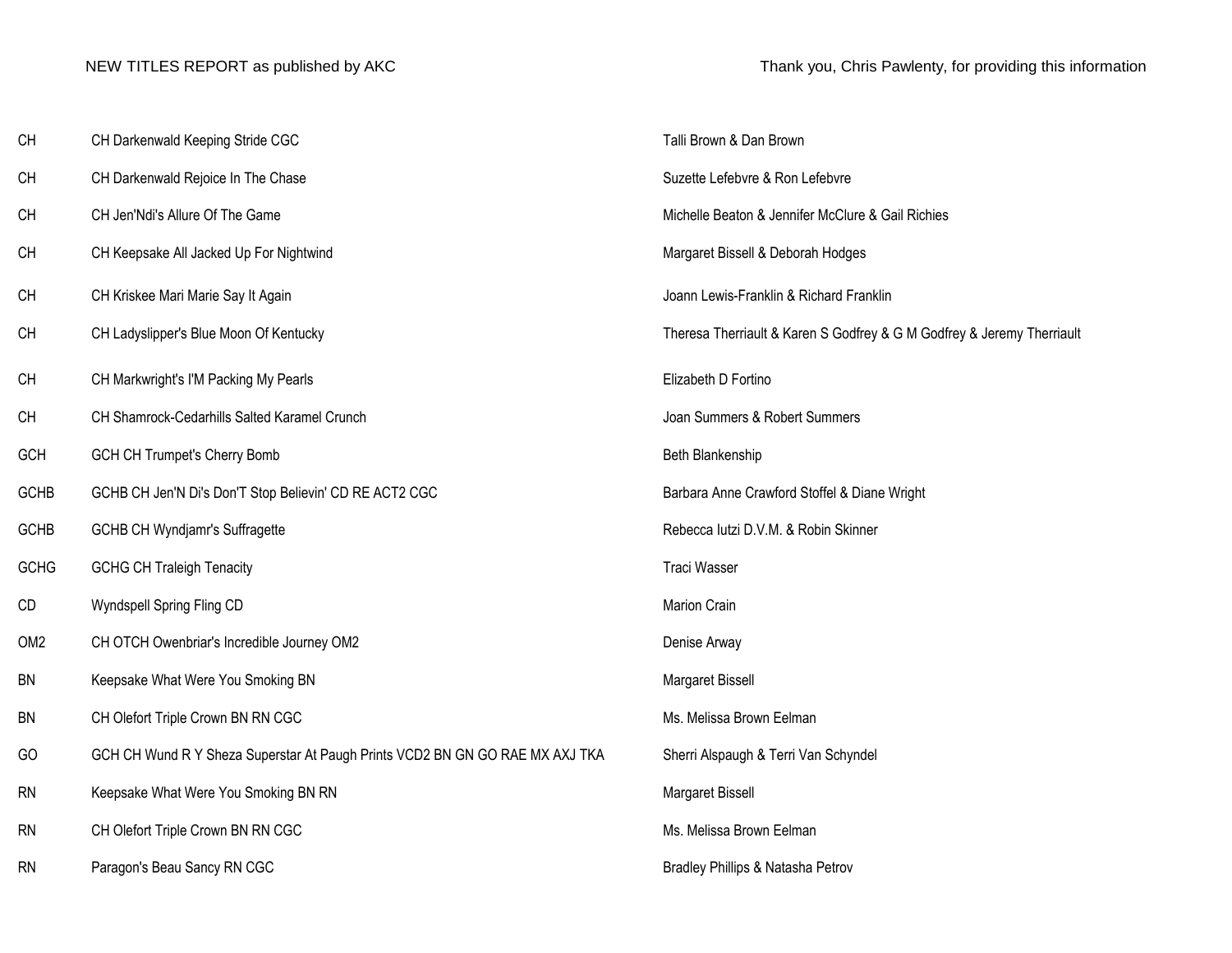| <b>RA</b>   | Keepsake He Comes When Called CD RA                                           | Mrs. Wendy C Swimme & Mr. James F Swimme & Ms. MARGARET BISSELL |
|-------------|-------------------------------------------------------------------------------|-----------------------------------------------------------------|
| <b>RE</b>   | CH OTCH Wyndspell Live Wire II UDX OM3 RE                                     | Marion Crain                                                    |
| <b>NA</b>   | Markwright's Icecap NA NAJ                                                    | Janice Graves                                                   |
| OA          | Foxfair Cara Screen Play OA OAJ                                               | Marilyn Warren & Heather Myers & Debbie Lynch                   |
| МX          | Amjukees Let It Be MX AXJ XF                                                  | Janice Graves                                                   |
| MXS         | CH MACH Hallelujah's Canon Amen CD RE MXS MJG MXF T2B4 CGC                    | Sue Ellen Cassiday & John Cassiday                              |
| MXG2        | MACH4 Winsome's Raising The Bar MXG2 MJG2 OF T2B13                            | Kristine M Arnds                                                |
| <b>MXPB</b> | Sweetkees Kacy Ruttkay RN NA NAJ MXP2 MXPB MJP3 MJPB OF                       | Don Warren & Dawn Rager                                         |
| <b>MXPG</b> | PACH2 Foxfair Counterpoint MXP7 MXPG PADP MJP8 MJPG PAX2 OFP                  | Sherilyn K Solanick & John R Samuel                             |
| AXJ         | Foxfair Cara Screen Play OA AXJ                                               | Marilyn Warren & Heather Myers & Debbie Lynch                   |
| MXJ         | CH Wintu's Wants To Winsome AX MXJ XF T2B                                     | Stephen Lambright & Sandra Lambright & Kris Arnds               |
| <b>MJB</b>  | Keepsake Playing With Matches MX MXJ MJB CAX                                  | Mary Kay Keenan                                                 |
| <b>MJB</b>  | CH Shoreline's Cup O Sunshine MX MXB MXJ MJB OF                               | Ms. Jocelyn Tipple & Mrs. Tawn Sinclair                         |
| MJC2        | GCH CH MACH3 Shoreline's Tuff Enuf VCD2 BN RAE TDX MXC2 MJC2 MFS TQX T2B4 CGC | Tawn Sinclair & Pia Paulsen                                     |
| MJP5        | Sweetkees Mia Esmerelda Ruttkay NA MXP3 MXPB MJP5 MJPS NF                     | Dawn Rager & Donald Warren                                      |
| MJP10       | PACH Kimar's Prime Time In Sprookje MXP4 MXPB MJP10 MJPC PAX NFP              | Sherilyn Solanick & John R Samuel                               |
| <b>MJPS</b> | Sweetkees Mia Esmerelda Ruttkay NA MXP3 MXPB MJP5 MJPS NF                     | Dawn Rager & Donald Warren                                      |
| <b>MJPC</b> | PACH Kimar's Prime Time In Sprookje MXP4 MXPB MJP10 MJPC PAX NFP              | Sherilyn Solanick & John R Samuel                               |
| OF          | CH MACH4 Wund-R Y Theres No Crying In Baseball MXB2 MJS2 OF                   | Emily Taggart & Harold Taggart                                  |
| <b>MACH</b> | CH MACH Ki's Live-A-Little CDX MXB MJB                                        | <b>Shirley Kilpatrick</b>                                       |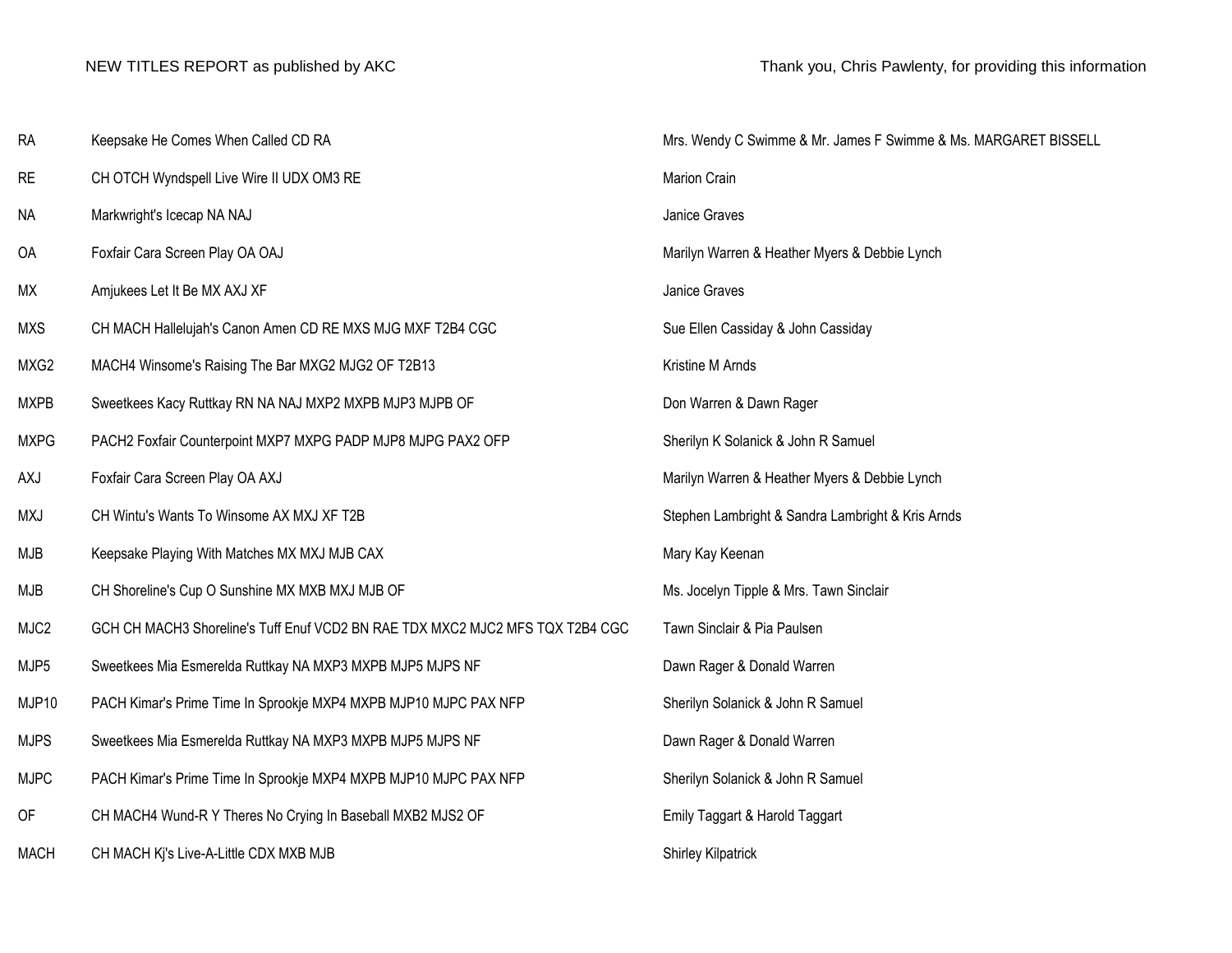| MACH9            | GCH CH MACH9 Parrkees Perpetual Motion At Shoreline CDX RAE MXS3 PAD MJB4 PJD MFS<br>TQX T2B4 | Patricia Voyles & Tawn Sinclair & Eileen A Parr   |
|------------------|-----------------------------------------------------------------------------------------------|---------------------------------------------------|
| T <sub>2</sub> B | CH Wintu's Wants To Winsome AX AXJ XF T2B                                                     | Stephen Lambright & Sandra Lambright & Kris Arnds |
| ACT1             | Havel ACT2                                                                                    | Joanna Loucky-Ramsey                              |
| ACT <sub>2</sub> | Havel ACT2                                                                                    | Joanna Loucky-Ramsey                              |
| CGC              | Darkenwald Keeping Stride CGC                                                                 | Talli Brown & Dan Brown                           |
| CGC              | GCH CH MACH3 Shoreline's Tuff Enuf VCD2 BN RAE TDX MXC2 MJG2 MFS TQX T2B4 CGC                 | Tawn Sinclair & Pia Paulsen                       |
| CGC              | Suncoast's Kosmic Kira Narisse THDN CGC TKN                                                   | Mary Lynch                                        |
| <b>CGCA</b>      | CH Jen'Ndi's Winter Games At Nightwatch BN RN CGCA                                            | Martha V Huck & Jennifer McClure                  |
| <b>TKN</b>       | Baxter Von Bark CD RA OAP NJP NFP CGCA TKN                                                    | Patricia Stolte                                   |
| <b>TKN</b>       | CH Challenger's Rebel By Choice CGC TKN                                                       | Mr. Patrick P Harrigan & Mrs. Carol A Harrigan    |
| <b>TKN</b>       | CH Ikon's Giving Me Goosebumps CGC TKN                                                        | Roseanne D Conrad & Kathi Fleischer               |
| <b>TKN</b>       | Keepsake Spring Fever CGC TKN                                                                 | Daisy Kramer                                      |
| <b>TKN</b>       | GCH CH Kemont's Foolish Pleasure RN NA NAJ TKN                                                | Jan Corrington                                    |
| <b>TKN</b>       | Kemont's Tip Me Over RN AX MXJ NF TKN                                                         | Jan Corrington                                    |
| <b>TKN</b>       | MACH6 ResQ's Ruger 514 MXG2 MJB3 MFB TQX T2B4 TKN                                             | Mrs. Shelley Durbak & Mr. Joseph Durbak           |
| <b>TKN</b>       | Shoreline's Back To The Future TKN                                                            | <b>Tawn Sinclair</b>                              |
| <b>TKN</b>       | CH Shoreline's Cup O Sunshine MX MXB MXJ MJB OF TKN                                           | Ms. Jocelyn Tipple & Mrs. Tawn Sinclair           |
| <b>TKN</b>       | Shoreline's Small Caliber TKN                                                                 | Shelley Durbak                                    |
| <b>TKN</b>       | GCH CH MACH2 Shoreline's Way Too Tuff CDX BN RAE MXG MJG OF T2B3 CGC TKN                      | Robyn M Mcnutt & Tawn Sinclair & Blaine E Mcnutt  |
| <b>TKN</b>       | CH Shoreline's Wild Things Run Fast BN RN CGC TKN                                             | Robyn McNutt & Tawn Sinclair & Blaine McNutt      |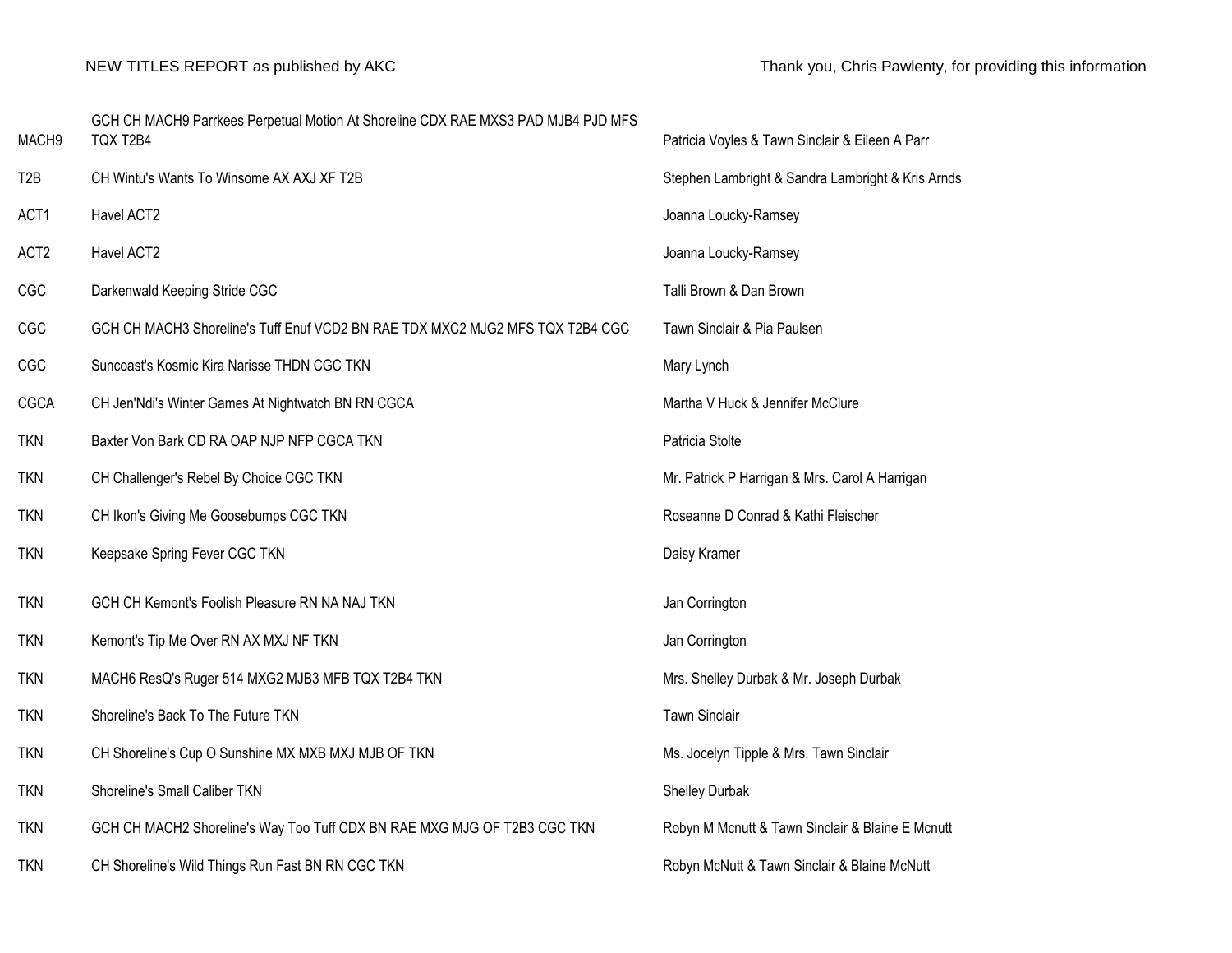| <b>TKI</b>   | Baxter Von Bark CD RA OAP NJP NFP CGCA TKI                               | Patricia Stolte                                                    |
|--------------|--------------------------------------------------------------------------|--------------------------------------------------------------------|
| <b>TKI</b>   | MACH6 ResQ's Ruger 514 MXG2 MJB3 MFB TQX T2B4 TKI                        | Mrs. Shelley Durbak & Mr. Joseph Durbak                            |
| <b>TKI</b>   | GCH CH MACH2 Shoreline's Way Too Tuff CDX BN RAE MXG MJG OF T2B3 CGC TKI | Robyn M Mcnutt & Tawn Sinclair & Blaine E Mcnutt                   |
| <b>TKI</b>   | CH Shoreline's Wild Things Run Fast BN RN CGC TKI                        | Robyn McNutt & Tawn Sinclair & Blaine McNutt                       |
| <b>TKI</b>   | Smokee Ridges Priceless Parody CGCA CGCU TKI                             | Carol L LeGars                                                     |
| <b>TKA</b>   | Baxter Von Bark CD RA OAP NJP NFP CGCA TKA                               | Patricia Stolte                                                    |
| <b>TKA</b>   | Cliffhouse Kristenborn Saturday Night Fever TKA                          | Jean Ann Christensen & Harold L Christensen                        |
| <b>TKA</b>   | Rainkees No Reservations CD PCD BN GN RE NAP NJP NFP TKA                 | Kim Sullivan                                                       |
| <b>TKA</b>   | Smokee Ridges Priceless Parody CGCA CGCU TKA                             | Carol L LeGars                                                     |
| <b>THDN</b>  | Suncoast's Kosmic Kira Narisse THDN CGC TKN                              | Mary Lynch                                                         |
| DN           | GCH CH Trumpet's A Kind Of Majik AX AXJ NF DN                            | Joan Malak & Joan L Malak                                          |
|              | 2017 from the November AKC Report                                        |                                                                    |
| <b>TITLE</b> | <b>NAME</b>                                                              | <b>OWNERS</b>                                                      |
| <b>CH</b>    | CH Castlebar's Chance Encounter CGC                                      | Megan Mcloughlin                                                   |
| <b>CH</b>    | CH Evolution Shattered Glass For Mountain Spring                         | Ms. Deborah Sayre & Kellie Siekierski                              |
| <b>CH</b>    | CH Jen'Ndi Set Fire To The Reign                                         | Diane Wright & Jennifer McClure                                    |
| <b>CH</b>    | CH Keeshond Heavens Can'T Touch This Ember                               | Collene Esterly Hamm                                               |
| <b>CH</b>    | CH Schamayra's Jayla Flys To Jen'N Di                                    | Diane Wright                                                       |
| <b>CH</b>    | CH Stardust's Skier Of Mountains With Jenndi                             | Mrs. Kelli Kolar & Sonya Anton & Harrison Kolar & Jennifer McClure |
| <b>CH</b>    | CH Summerwind's 007                                                      | Barbara Johnston & Joshua Hargis & Jean Gauchat Hargis             |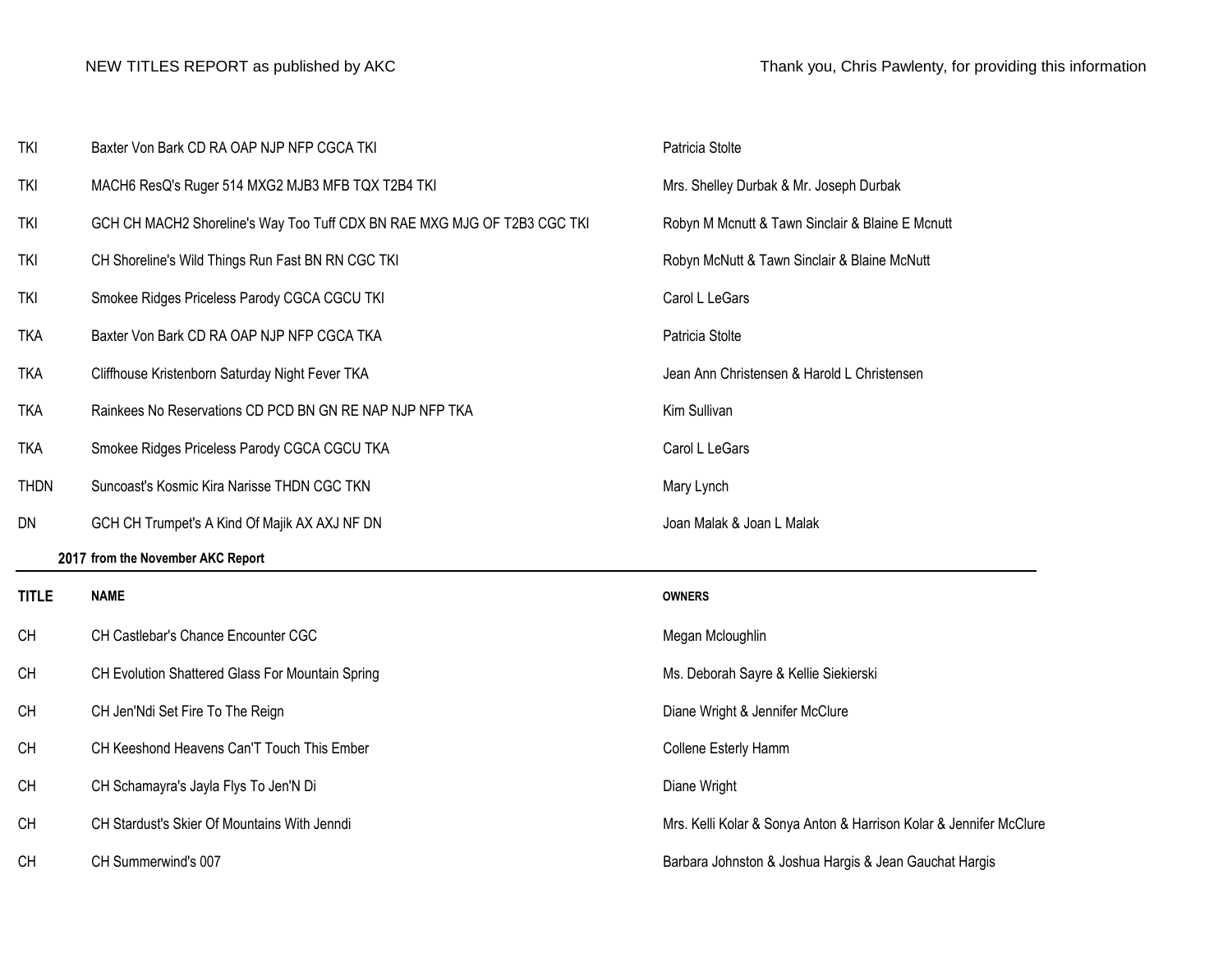| CH               | CH Trumpet's Carolina In My Mind                        | Beth Blankenship                                 |
|------------------|---------------------------------------------------------|--------------------------------------------------|
| <b>CH</b>        | CH Trumpet's Teardrops On My Guitar                     | Beth Blankenship                                 |
| <b>CH</b>        | CH Windrift's The Force Awakens                         | Anna Boehringer & Chanse Boehringer              |
| <b>GCHB</b>      | GCHB CH Quin Of Kh Sumbarsky Pramen                     | Collene Hamm                                     |
| GCHB             | GCHB CH Showtyme Admiraal The Mighty Sven               | Lori Hooper & Shannon De Bruin & Susan Woodliffe |
| <b>GCHB</b>      | GCHB CH Sprookje N Sherwood Special Blendz              | Mrs. Melanie Sorice & Mr. Salvatore Sorice       |
| GCH <sub>2</sub> | GCHS CH Kimar's All About Me                            | Kimberly Wallace-Schall & Mark Schall            |
| DD               | GCH CH Kj's Tiny Dancer CD BN RN CGC                    | Kathy Gaynor                                     |
| CD               | Paragon's Beau Sancy CD RN CGC                          | Bradley Phillips & Natasha Petrov                |
| <b>UDX</b>       | CH OTCH Owenbriar's Incredible Journey UDX OM2          | Denise Arway                                     |
| UDX4             | OTCH Wyndspell Benchmark UDX4 OM7 BN GN GO RE OA OAJ    | Mrs. Lila M Dann                                 |
| <b>BN</b>        | CH Discover Cryoseismic Boom BN RN                      | Leslie A Meyn                                    |
| <b>PCDX</b>      | Trumpet's Guess Who CDX PCDX BN                         | Bonnie Davis & Beth Blankenship                  |
| <b>RN</b>        | Ki's Daydreamer CD RN                                   | Theresa Bricker                                  |
| <b>RN</b>        | Shoreline's Back To The Future RN TKN                   | <b>Tawn Sinclair</b>                             |
| <b>RA</b>        | GCH CH Kj's Tiny Dancer CD BN RA CGC                    | Kathy Gaynor                                     |
| <b>RE</b>        | Maiha Dancing Wave BN RE ACT2 THDN CGCA TKA             | Marguerite Cutroni                               |
| RAE <sub>2</sub> | Vandys Titania UD GN GO RAE2 MX MXB MXJ MXP MJP2 OF T2B | Barbara Eng & Carole Henry                       |
| <b>NA</b>        | Krafty's Livin To Twist NA                              | Ruth Thompson                                    |
| <b>NAP</b>       | CH Allante's Devil In The Bottle BN RE NAP NFP CGC TKI  | Rebecca McMillion & Jeri Caldwell                |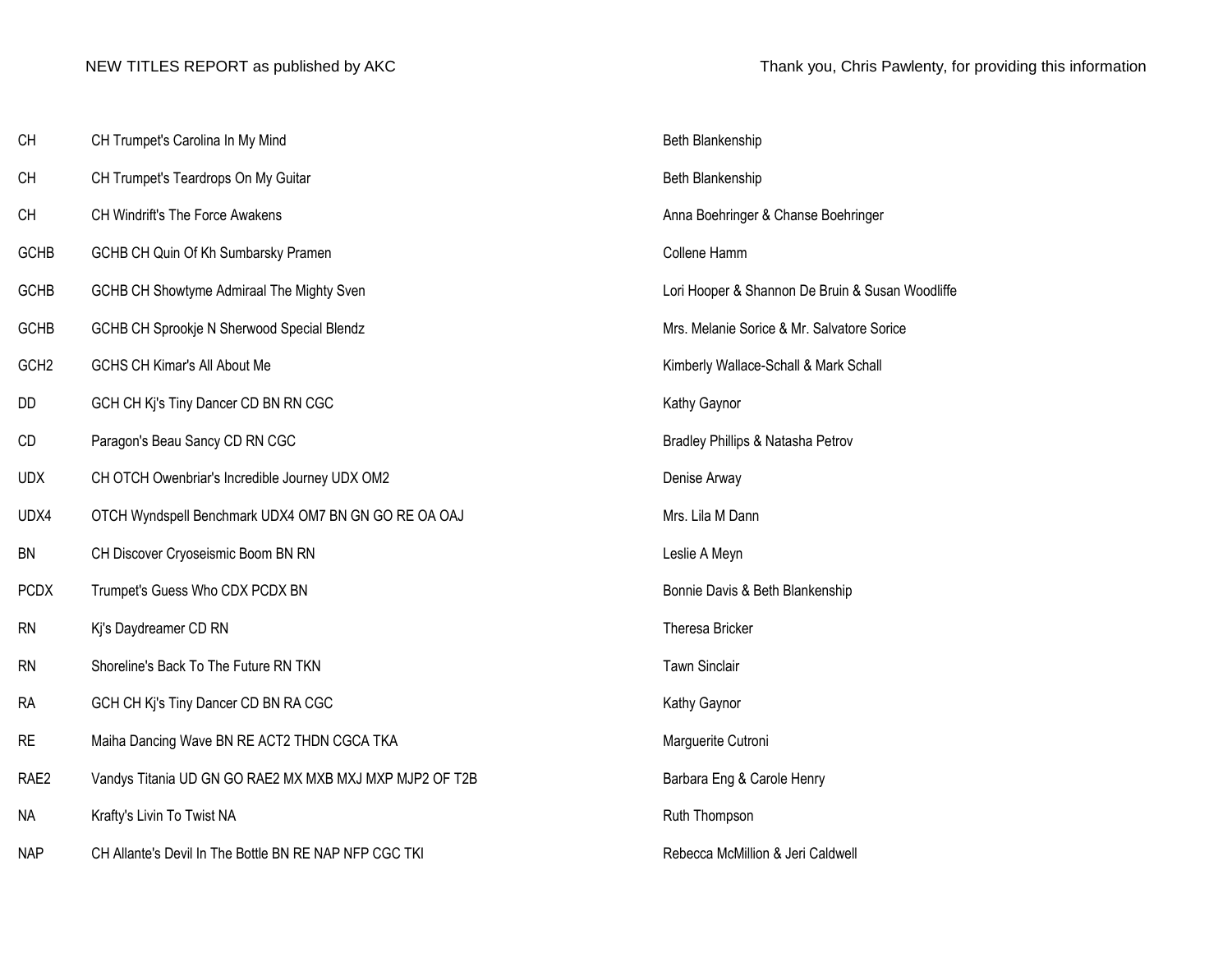| OAP         | CH Sun-Kiss Uzetta CD BN RE NA NAJ OAP OJP                                                                                            | Kathleen Bloden & Donna Williams & Ernest Williams |
|-------------|---------------------------------------------------------------------------------------------------------------------------------------|----------------------------------------------------|
| <b>MXS</b>  | CH MACH Ki's Live-A-Little CDX MXS MJB                                                                                                | <b>Shirley Kilpatrick</b>                          |
| <b>MXG</b>  | MACH Adonai's Star Attraction MXG MJS XF T2B CGC<br>GCH CH MACH9 Parrkees Perpetual Motion At Shoreline CDX RAE MXG3 PAD MJB4 PJD MFS | Craig Josling                                      |
| MXG3        | TQX T2B4<br>MACH2 PACH Afkee's Mistress Of The Dark RN MXC MJB2 MXP10 MXPC MJP9 MJPG PAX3                                             | Patricia Voyles & Tawn Sinclair & Eileen A Parr    |
| MXP10       | MXF MFPS TQXP T2B T2BP<br>MACH2 PACH Afkee's Mistress Of The Dark RN MXC MJB2 MXP10 MXPC MJP9 MJPG PAX3                               | Lexie E Billman                                    |
| <b>MXPC</b> | MXF MFPS TQXP T2B T2BP                                                                                                                | Lexie E Billman                                    |
| <b>NAJ</b>  | Kj's Pop The Question NAJ CGC                                                                                                         | Emily Taggart & Kristen Dowd                       |
| <b>OAJ</b>  | CH Keepsake Hot Rod Lincoln NA OAJ                                                                                                    | Margaret Bissell                                   |
| OJP         | CH Sun-Kiss Uzetta CD BN RE NA NAJ OAP OJP                                                                                            | Kathleen Bloden & Donna Williams & Ernest Williams |
| <b>MJC</b>  | MACH2 Keepsake He'LI Blow You Away MXG MJC MXF T2B CAA                                                                                | Beth Godwin                                        |
| MJG2        | CH MACH4 Wund-R Y Theres No Crying In Baseball MXB2 MJG2 OF                                                                           | Emily Taggart & Harold Taggart                     |
| MJG5        | MACH15 Sherwood's Selah MXS5 MJG5 MXF TQX T2B2                                                                                        | Ms. Kimberly D Smith                               |
| <b>MJP</b>  | MACH2 Duncan MXS MJS MJP OF T2B                                                                                                       | Jessica Houghton & Francis Kelly                   |
| <b>MJP</b>  | CH MACH3 Kj's Speed Date BN RN MXC MJC NAP MJP OF T2B RATO                                                                            | Laura Inman                                        |
| MJP2        | Vandys Titania UD GN GO RAE MX MXB MXJ MXP MJP2 OF T2B                                                                                | Barbara Eng & Carole Henry                         |
| MJP4        | Sweetkees Kacy Ruttkay RN NA NAJ MXP2 MXPB MJP4 MJPB OF                                                                               | Don Warren & Dawn Rager                            |
| XF          | CH MACH4 Wund-R Y Theres No Crying In Baseball MXB2 MJG2 XF                                                                           | Emily Taggart & Harold Taggart                     |
| <b>XFP</b>  | Whiskees Caol IIa Floranfauna OA OAJ AXP OF XFP                                                                                       | Kathy Winzer & Stephen Winzer                      |
| <b>MFB</b>  | MACH2 Keepsake He'LI Blow You Away MXG MJC MFB T2B CAA                                                                                | Beth Godwin                                        |
| <b>MACH</b> | CH MACH Keepsake Firestarter VCD2 UD OM1 VER RAE MXB MJG XF T2B                                                                       | Jean Munger                                        |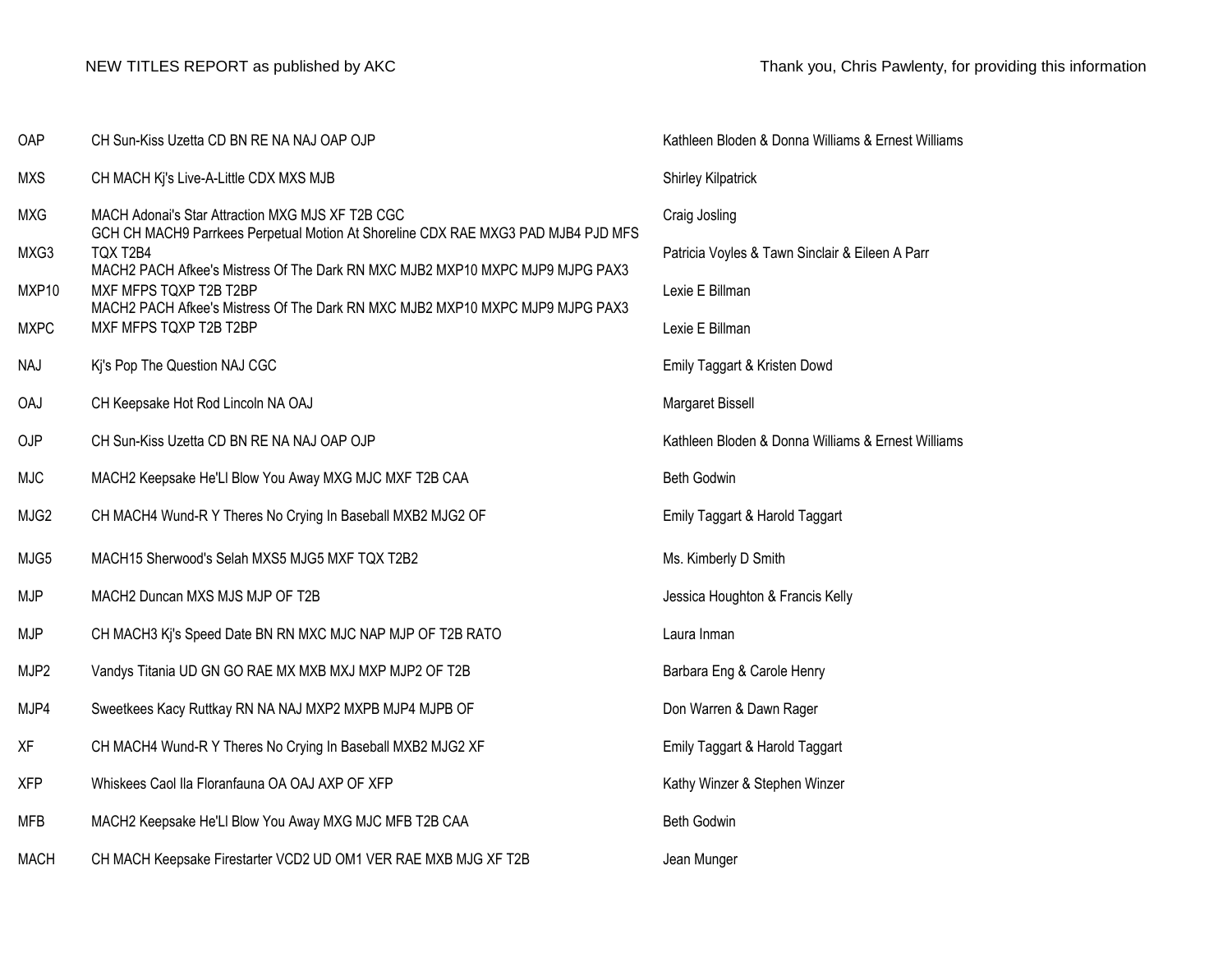| MACH15       | MACH15 Sherwood's Selah MXS5 MJG5 MXF TQX T2B2                | Ms. Kimberly D Smith                                    |
|--------------|---------------------------------------------------------------|---------------------------------------------------------|
| CA           | Copykees Ice Is Right In Paradise CA                          | Cherrie A Treber & John Treber                          |
| CGC          | Dawson Rose CGC                                               | Karen Rueschhoff                                        |
| CGC          | Kan Du's Skor Of Designer CGC                                 | Barbara Campbell                                        |
| CGC          | MACH6 ResQ's Ruger 514 MXG2 MJB3 MFB TQX T2B4 CGC             | Mrs. Shelley Durbak & Mr. Joseph Durbak                 |
| CGC          | Shainakees Hat Trick CGC                                      | Glen Campbell & Rev. RUTHANN SEIBERT & Barbara Campbell |
| <b>TKN</b>   | MACH Imagine The Road To Success CD BN RN MXS MJS T2B CGC TKN | Carolyn Schaldecker & Vernon Schaldecker                |
| <b>TKN</b>   | Maiha Dancing Wave BN RA ACT2 THDN CGCA TKN                   | Marguerite Cutroni                                      |
| tki          | Maiha Dancing Wave BN RA ACT2 THDN CGCA TKI                   | Marguerite Cutroni                                      |
| <b>TKI</b>   | CH Shoreline's Cup O Sunshine MX MXB MXJ MJB OF TKI           | Ms. Jocelyn Tipple & Mrs. Tawn Sinclair                 |
| <b>TKA</b>   | Maiha Dancing Wave BN RA ACT2 THDN CGCA TKA                   | Marguerite Cutroni                                      |
| <b>TKA</b>   | CH Shoreline's Cup O Sunshine MX MXB MXJ MJB OF TKA           | Ms. Jocelyn Tipple & Mrs. Tawn Sinclair                 |
| <b>TKP</b>   | Wyndjamr's Reflections Of A Blue Moon UD RAE AX OAJ TKP       | Ms. Stacy Dickinson                                     |
| <b>FDCH</b>  | Keeshond Heavens Aero Naut Jacobs FDCH                        | Mike Jacobs & Joneva Jacobs                             |
|              | 2017 from the December AKC Report                             |                                                         |
| <b>TITLE</b> | <b>NAME</b>                                                   | <b>OWNERS</b>                                           |
| <b>CH</b>    | CH Clingmeys Undeniable Eye Kandy                             | Cyndi Clingerman                                        |
| <b>CH</b>    | CH Darcroft Legend Of Grinder's Switch                        | Doris Meadowcroft                                       |
| <b>CH</b>    | CH Keepsake Nightwind Hot Diggity Of Mar-Cyn                  | Jacquelin Harding                                       |
| <b>CH</b>    | CH Ki's What About Bob                                        | Kristen Dowd & Taryn Preston                            |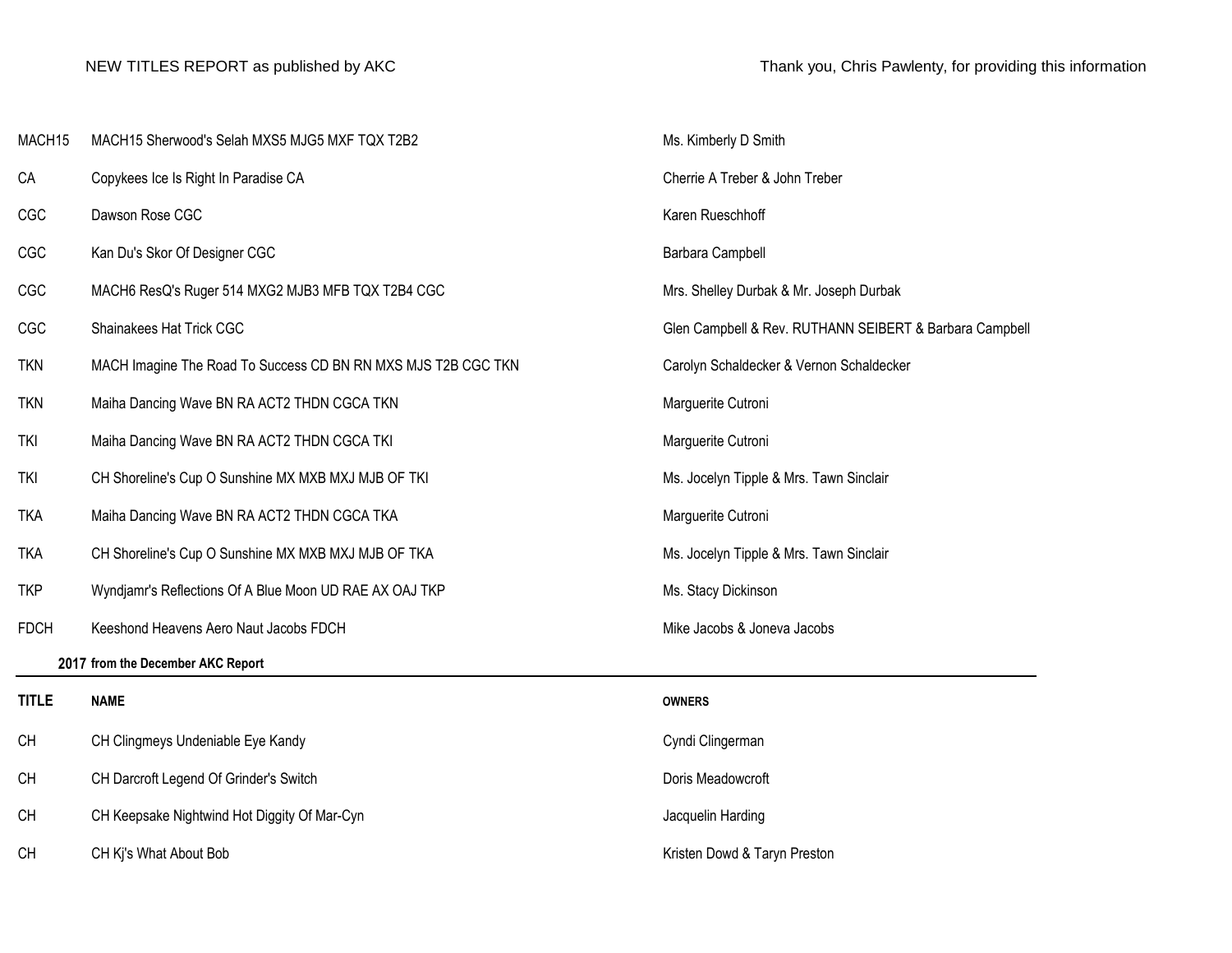| CH               | CH Shainakees Hat Trick CGC                                               | Glen Campbell & Rev. RUTHANN SEIBERT & Barbara Campbell         |
|------------------|---------------------------------------------------------------------------|-----------------------------------------------------------------|
| <b>CH</b>        | CH Trumpet's Raise Your Glass                                             | Cheryl Boettcher & Beth Blankenship & Carissa Boettcher         |
| CH               | CH Wyndspell Spring Fling CD                                              | Marion Crain                                                    |
| GCH              | GCH CH Indykees Hurryin' Hoosier                                          | Pamela L Hildebrand                                             |
| GCH              | GCH CH Jen'Ndi's Ashbrook Ascent                                          | Diane Wright & Susan Malmstrom                                  |
| GCHB             | <b>GCHB CH Foxfair The Astronomer MX AXJ</b>                              | Deborah A Lynch & Jeanne Buente                                 |
| <b>GCHS</b>      | <b>GCHS CH Bearpaws Bonnyvale Rebel</b>                                   | Marcy L Zingler & Suzanne H Hampton                             |
| $\mathsf{CD}$    | CH Keltic's Living The Dream CD BN RN THD CGCA TKP                        | Anitra Lee Redlefsen                                            |
| CD               | Lilly's Miracle Zoey CD RA ACT1 CGCA TKI                                  | Kathleen Ayala                                                  |
| UD               | GCH CH Ki's Livin Large UD BN RA MX MXJ OF                                | Elizabeth Strick & Kristen Dowd                                 |
| OM8              | OTCH Wyndspell Benchmark UDX4 OM8 BN GN GO RE OA OAJ                      | Mrs. Lila M Dann                                                |
| <b>OGM</b>       | CH OTCH Keesbrook's Diamond Jubilee UDX4 OGM                              | Marion Crain                                                    |
| <b>RA</b>        | Lilly's Miracle Zoey CD RA ACT1 CGCA TKI                                  | Kathleen Ayala                                                  |
| <b>RE</b>        | Keepsake He Comes When Called CD RE                                       | Mrs. Wendy C Swimme & Mr. James F Swimme & Ms. MARGARET BISSELL |
| <b>RAE</b>       | GCHB CH Jen'N Di's Don'T Stop Believin' CD RAE ACT2 CGC                   | Barbara Anne Crawford Stoffel & Diane Wright                    |
| RAE <sub>2</sub> | GCH CH MACH2 Shoreline's Way Too Tuff CDX BN RAE2 MXG MJG OF T2B3 CGC TKI | Robyn M Mcnutt & Tawn Sinclair & Blaine E Mcnutt                |
| <b>NA</b>        | CH Allante's Wicked Decadence NA NAJ                                      | Jeri Caldwell                                                   |
| <b>NA</b>        | Ashbrook's Itz'Za Chasen My Blues Away NA NAJ NF                          | Sherilyn Solanick & John R Samuel                               |
| <b>NAP</b>       | GCHB CH Astarz Through The Looking Glass NAP OJP OFP CGC TKN              | Donna Stekli & Kathryn Barker                                   |
| 0A               | Keepsake Dauntless Shyenne OA NAJ                                         | Kimberly Smith                                                  |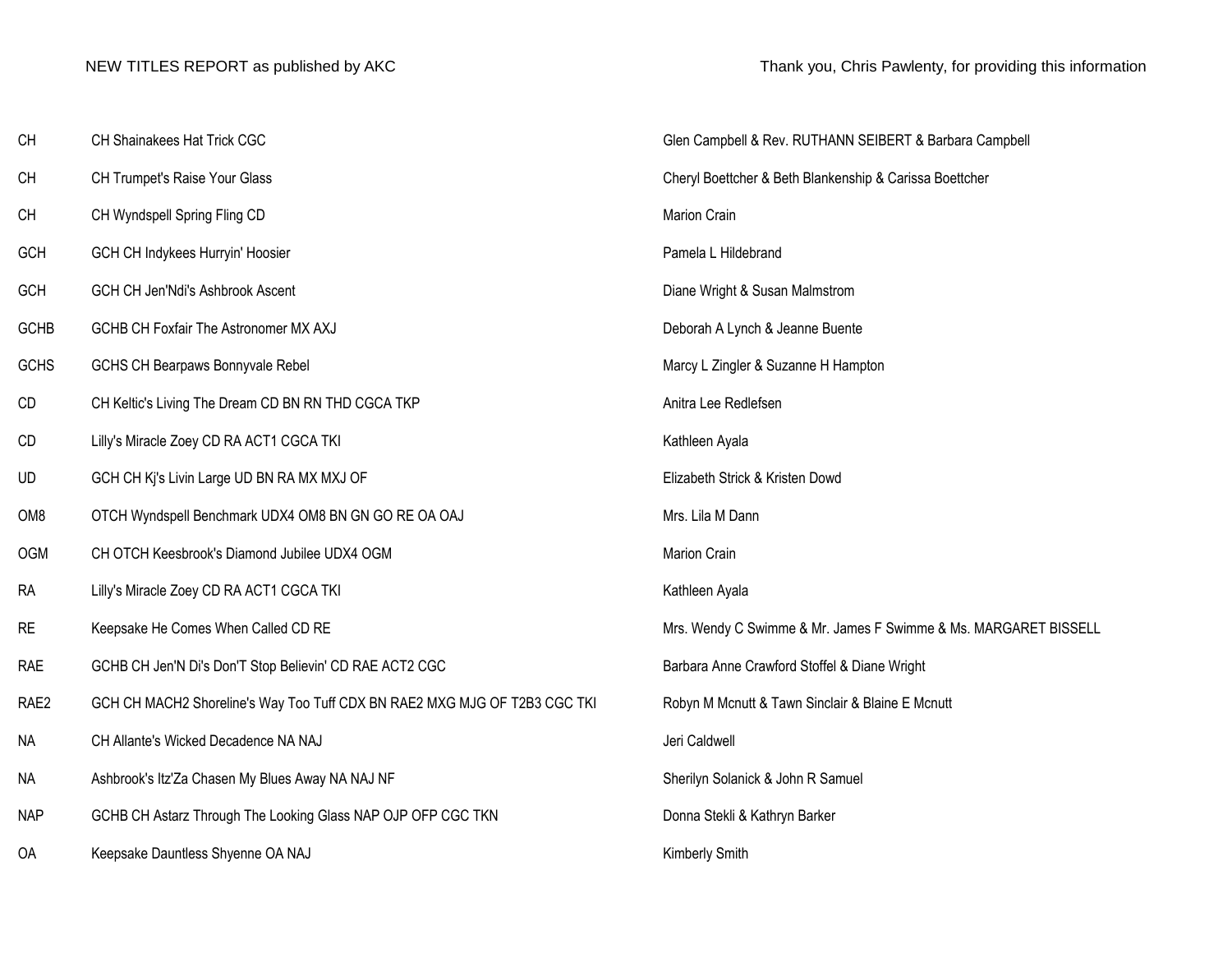| <b>MXS</b>       | CH MACH Keepsake Firestarter VCD2 UD OM1 VER RAE MXS MJG XF T2B                                                                                       | Jean Munger                                     |
|------------------|-------------------------------------------------------------------------------------------------------------------------------------------------------|-------------------------------------------------|
| MXG5             | MACH15 Sherwood's Selah MXG5 MJG5 MXF TQX T2B2                                                                                                        | Ms. Kimberly D Smith                            |
| <b>MXP</b>       | CH MACH3 Kj's Speed Date BN RN MXC MJC MXP MJP OF T2B RATO                                                                                            | Laura Inman                                     |
| <b>MXP</b>       | MACH11 Rainkees He's Got Razzmatazz CD RE MXC3 MJS4 MXP MFC TQX T2B2<br>MACH2 PACH Afkee's Mistress Of The Dark RN MXC MJB2 MXP11 MXPC MJP9 MJPG PAX3 | <b>Beth Godwin</b>                              |
| MXP11            | MXF MFPG TQXP T2B T2BP<br>PACH Afkee's Berberella MX MXB MXJ MJB MXP7 MXPG MJP7 MJPG PAX MXF MFPG TQXP                                                | Lexie E Billman                                 |
| <b>MXPG</b>      | T2B T2BP                                                                                                                                              | Lexie E Billman                                 |
| <b>NAJ</b>       | CH Shoreline's Bear Enuf NAJ                                                                                                                          | <b>Edward Tyler</b>                             |
| <b>NJP</b>       | CH Allante's Devil In The Bottle BN RE NAP NJP NFP CGC TKI                                                                                            | Rebecca McMillion & Jeri Caldwell               |
| <b>MXJ</b>       | <b>GCHB CH Foxfair The Astronomer MX MXJ</b><br>GCH CH MACH9 Parrkees Perpetual Motion At Shoreline CDX RAE MXG3 PAD MJS4 PJD MFS                     | Deborah A Lynch & Jeanne Buente                 |
| MJS4             | TQX T2B4                                                                                                                                              | Patricia Voyles & Tawn Sinclair & Eileen A Parr |
| MJP2             | CH MACH4 Skyline's Isabella The Ball MXB2 MJS2 MXP MJP2 NF                                                                                            | Ruth Thompson                                   |
| <b>NF</b>        | Ashbrook's Itz'Za Chasen My Blues Away NA NAJ NF                                                                                                      | Sherilyn Solanick & John R Samuel               |
| <b>NF</b>        | Keepsake Dauntless Shyenne OA NAJ NF                                                                                                                  | Kimberly Smith                                  |
| <b>NF</b>        | Markwright's Icecap NA NAJ NF<br>MACH2 PACH Afkee's Mistress Of The Dark RN MXC MJB2 MXP10 MXPC MJP9 MJPG PAX3                                        | Janice Graves                                   |
| <b>MFPG</b>      | MXF MFPG TQXP T2B T2BP                                                                                                                                | Lexie E Billman                                 |
| T <sub>2</sub> B | CH Shoreline's Cup O Sunshine MX MXB MXJ MJB OF T2B TKA                                                                                               | Ms. Jocelyn Tipple & Mrs. Tawn Sinclair         |
| ACT1             | GCH CH Trumpet's Play Me Gezang ACT1 CGCA                                                                                                             | Patricia Martinez                               |
| CGC              | Darcroft Asher Key Future Mclaughlin CGC                                                                                                              | Bernadette Mclaughlin                           |
| CGC              | Darcroft Ncis New Girl In Town V Corney's Corner CGC                                                                                                  | Doris Meadowcroft & Edna M Corney               |
| CGC              | Markwright's Guns N' Roses CGC                                                                                                                        | Mary Ellen Meyer & David Daugherty              |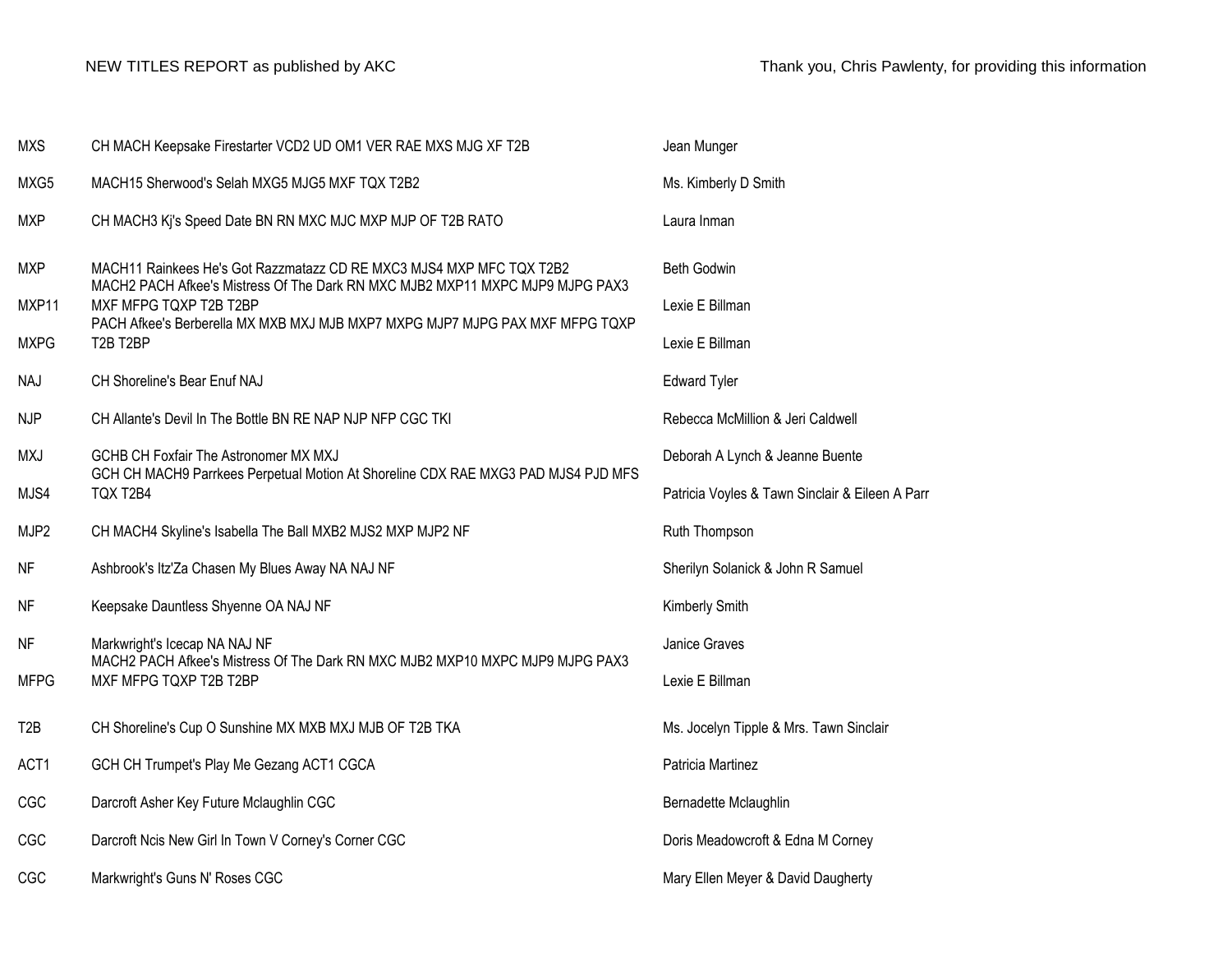| <b>TKN</b>   | CH Keepsake Giving Me Excitations TKN                                                                         | Margaret Bissell                    |
|--------------|---------------------------------------------------------------------------------------------------------------|-------------------------------------|
| <b>TKN</b>   | CH Kidkees Make No Mistake RN OA OAJ THD CGC TKN                                                              | Kathy Gray & Nicole Gray            |
| <b>TKN</b>   | GCH CH Kidkees Sweet Escape CGC TKN                                                                           | Kathy Gray                          |
| <b>TKN</b>   | GCH CH MACH3 Shoreline's Tuff Enuf VCD2 BN RAE TDX MXC2 MJC2 MFS TQX T2B4 CGC TKN Tawn Sinclair & Pia Paulsen |                                     |
| <b>TKI</b>   | CH Ikon's Giving Me Goosebumps CGC TKI                                                                        | Roseanne D Conrad & Kathi Fleischer |
| <b>TKI</b>   | CH Kidkees Make No Mistake RN OA OAJ THD CGC TKI                                                              | Kathy Gray & Nicole Gray            |
| <b>TKI</b>   | GCH CH Kidkees Sweet Escape CGC TKI                                                                           | Kathy Gray                          |
| <b>TKI</b>   | GCH CH MACH3 Shoreline's Tuff Enuf VCD2 BN RAE TDX MXC2 MJC2 MFS TQX T2B4 CGC TKI Tawn Sinclair & Pia Paulsen |                                     |
| <b>TKA</b>   | CH Ikon's Giving Me Goosebumps CGC TKA                                                                        | Roseanne D Conrad & Kathi Fleischer |
| <b>TKA</b>   | Kj's Daydreamer CD RN TKA                                                                                     | Theresa Bricker                     |
| <b>THDA</b>  | CH Jo-Lyn's Captive Heart THDA CGC                                                                            | Pam Skinner & Janit L Johnson       |
|              |                                                                                                               |                                     |
|              | 2018 from the January AKC Report                                                                              |                                     |
| <b>TITLE</b> | <b>NAME</b>                                                                                                   | <b>OWNERS</b>                       |
| <b>CH</b>    | CH Cornerstone's Preacher Boy                                                                                 | Jean Leiker                         |
| <b>CH</b>    | CH Jen'Ndi To Hold The Heavens                                                                                | Diane Wright & Jennifer McClure     |
| <b>CH</b>    | CH Legend's 24 Carat Gold                                                                                     | Deanna Cox                          |
| <b>CH</b>    | <b>CH Markwright's Alternating Current</b>                                                                    | Mary Ellen Meyer & David Daugherty  |
| CH           | CH Markwright's Guns N' Roses CGC                                                                             | Mary Ellen Meyer & David Daugherty  |
| <b>CH</b>    | CH Markwright's Phoebe                                                                                        | Mary Whipple & Darla Daugherty      |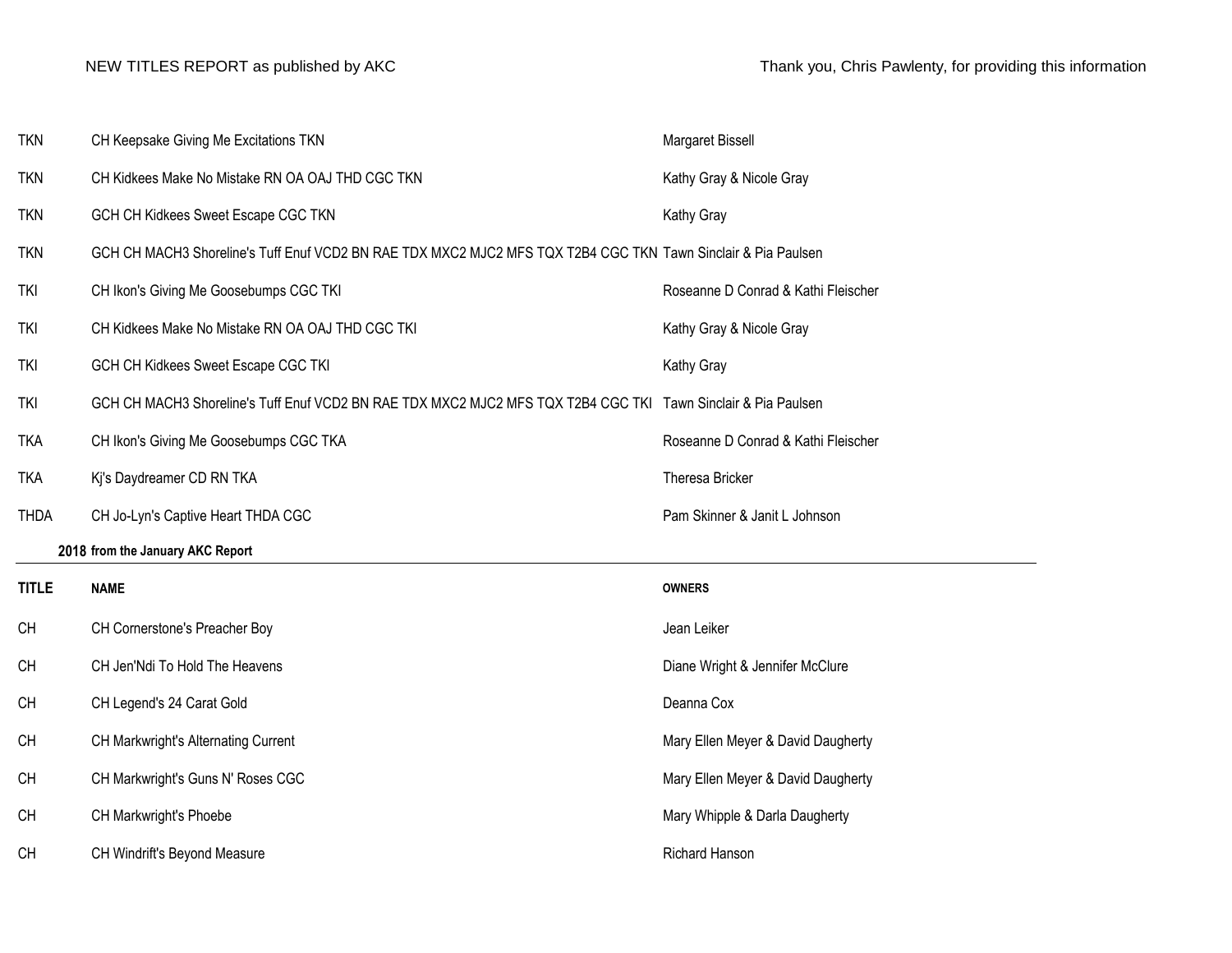| CH         | CH Windrift's Eye Eye Eliott                                                                                                                  | Michele Moriarty & Diane Belrmann               |
|------------|-----------------------------------------------------------------------------------------------------------------------------------------------|-------------------------------------------------|
| GCH        | <b>GCH CH Windrift's The Force Awakens</b>                                                                                                    | Anna Boehringer & Chanse Boehringer             |
| <b>CD</b>  | Keepsake She's Got Rhythm CD BN                                                                                                               | Jean Munger                                     |
| <b>UD</b>  | GCH CH Daimler's Purple Passion UD                                                                                                            | Julie A Miller                                  |
| <b>BN</b>  | CH Paugh Prints Can You Hear Me Now BN RN TKA                                                                                                 | Sherri Alspaugh                                 |
| <b>RN</b>  | Jenndi's Royal Dutchess RN                                                                                                                    | Sandra R Owens & Leland H Owens                 |
| <b>RN</b>  | CH Paugh Prints Can You Hear Me Now RN TKA                                                                                                    | Sherri Alspaugh                                 |
| <b>RAE</b> | CH Wund-R Y The Game Is Afoot CDX PCDX BN RAE OA OAJ OF                                                                                       | Donna L Schmitt & Katrina C Guse                |
| <b>NA</b>  | Keepsake She's Got Rhythm CD BN NA NAJ                                                                                                        | Jean Munger                                     |
| <b>NA</b>  | Ruttkay Sparking Jewel NA NAJ NF CGC                                                                                                          | Charles Mitchell & Bridget Sharry               |
| OAP        | CH Allante's Devil In The Bottle BN RE OAP NJP NFP CGC TKI                                                                                    | Rebecca McMillion & Jeri Caldwell               |
| МX         | GCH CH Allante's Politically Correct MX MXJ OF CGC                                                                                            | Julie North & Jay North                         |
| MX         | CH Jamynn's Livin With Too Many Coladas CDX MX MXJ CGC                                                                                        | <b>Shirley Kilpatrick</b>                       |
| MX         | Keepsake Lightning Strikes Twice CD MX AXJ                                                                                                    | Lydia Taylor                                    |
| <b>MXC</b> | MACH2 Keepsake He'Ll Blow You Away MXC MJC MFB T2B CAA<br>GCH CH MACH9 Parrkees Perpetual Motion At Shoreline CDX RAE MXG3 PDS MJS4 PJD MFG   | <b>Beth Godwin</b>                              |
| <b>PDS</b> | TQX T2B4<br>PACH Afkee's Berberella MX MXB MXJ MJB MXP8 MXPG MJP7 MJPG PAX MXF MFPG TQXP                                                      | Patricia Voyles & Tawn Sinclair & Eileen A Parr |
| MXP8       | T2B T2BP                                                                                                                                      | Lexie E Billman                                 |
| MXP8       | PACH2 Foxfair Counterpoint MXP8 MXPG PADP MJP8 MJPG PAX2 OFP<br>MACH2 PACH Afkee's Mistress Of The Dark RN MXC MJB2 MXP12 MXPC MJP9 MJPG PAX3 | Sherilyn K Solanick & John R Samuel             |
| MSP12      | MXF MFPG TQXP T2B T2BP                                                                                                                        | Lexie E Billman                                 |
| <b>NAJ</b> | Keepsake She's Got Rhythm CD BN NAJ                                                                                                           | Jean Munger                                     |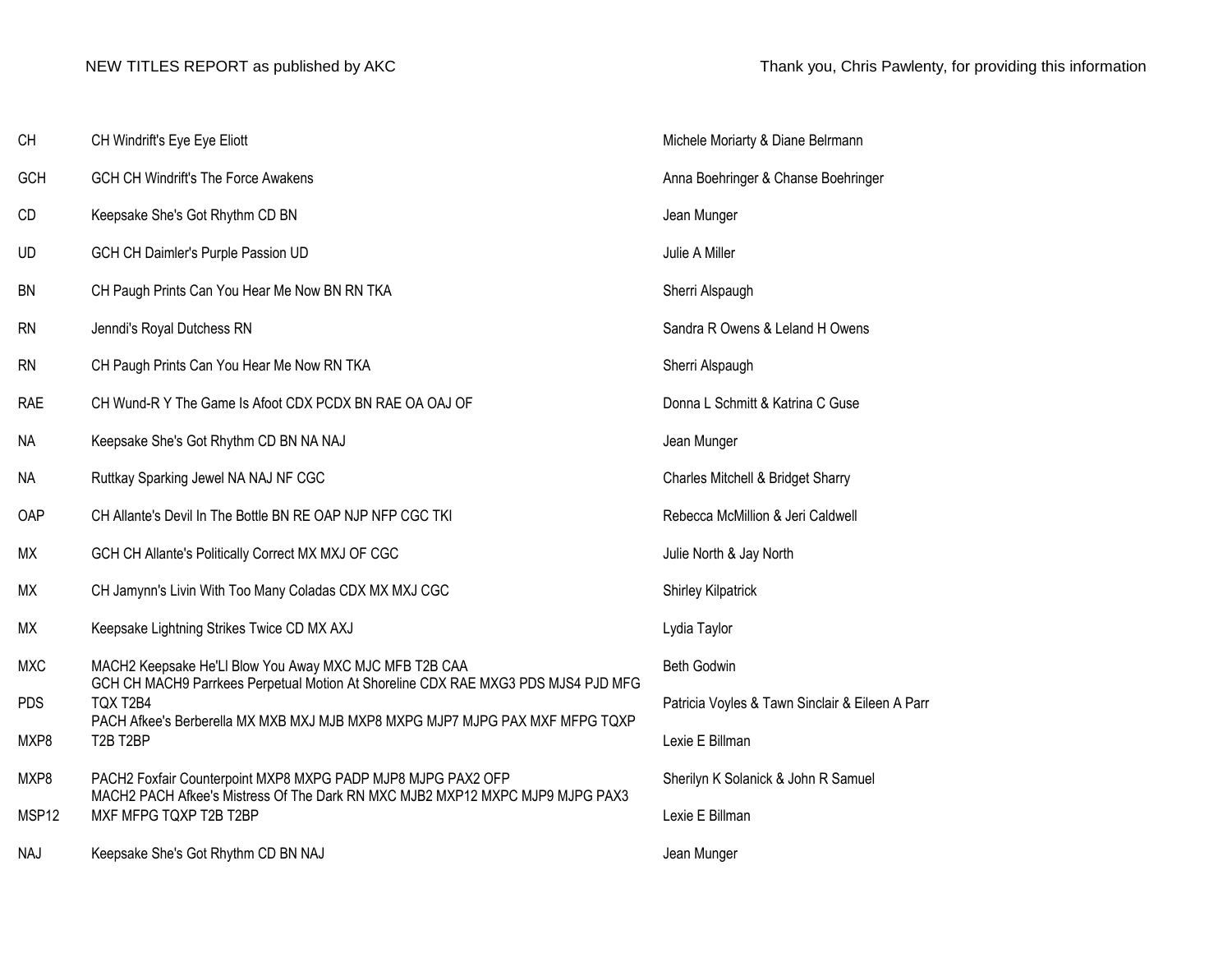| <b>NAJ</b>        | Ruttkay Sparking Jewel NAJ CGC                                                                                                  | Charles Mitchell & Bridget Sharry                 |
|-------------------|---------------------------------------------------------------------------------------------------------------------------------|---------------------------------------------------|
| <b>OAJ</b>        | Keepsake Dauntless Shyenne OA OAJ NF                                                                                            | Kimberly Smith                                    |
| AXJ               | Windrift's Sky Full Of Stars AX AXJ OF                                                                                          | Karen O'Neil & Claire O'Neil                      |
| <b>MJC</b>        | CH MACH Hallelujah's Canon Amen CD RE MXS MJC MXF T2B4 CGC                                                                      | Sue Ellen Cassiday & John Cassiday                |
| <b>MJC</b>        | CH MACH Keepsake Firestarter VCD2 UD OM1 VER RAE MXS MJC XF T2B                                                                 | Jean Munger                                       |
| MJG2              | CH MACH3 Jamynn's Onetoomany Coladas UD MXC MJG2                                                                                | <b>Shirley Kilpatrick</b>                         |
| <b>MJP</b>        | MACH11 Rainkees He's Got Razzmatazz CD RE MXC3 MJS4 MXP MJP MFC TQX T2B2                                                        | Beth Godwin                                       |
| <b>MJPB</b>       | CH MACH4 Skyline's Isabella The Ball MXB2 MJS2 MXP MJP2 MJPB NF                                                                 | Ruth Thompson                                     |
| <b>MJPB</b>       | Vandys Titania UD GN GO RAE2 MX MXB MXJ MXP MJP2 MJPB OF T2B                                                                    | Barbara Eng & Carole Henry                        |
| NF                | Ruttkay Sparking Jewel NA NAJ NF CGC                                                                                            | Charles Mitchell & Bridget Sharry                 |
| <b>XF</b>         | GCH CH MACH2 Shoreline's Way Too Tuff CDX BN RAE2 MXG MJG XF T2B3 CGC TKI                                                       | Robyn M Mcnutt & Tawn Sinclair & Blaine E Mcnutt  |
| <b>MXF</b>        | CH Wintu's Wants To Winsome AX MXJ MXF T2B<br>GCH CH MACH9 Parrkees Perpetual Motion At Shoreline CDX RAE MXG3 PAD MJS4 PJD MFG | Stephen Lambright & Sandra Lambright & Kris Arnds |
| <b>MFG</b>        | TQX T2B4<br>GCH CH MACH3 Shoreline's Tuff Enuf VCD2 BN RAE TDX MXC2 MJC2 MFS TQX MFP T2B4                                       | Patricia Voyles & Tawn Sinclair & Eileen A Parr   |
| <b>MFP</b>        | <b>CGC TKI</b>                                                                                                                  | Tawn Sinclair & Pia Paulsen                       |
| MACH <sub>5</sub> | MACH5 Winsome's Raising The Bar MXG2 MJG2 OF T2B14                                                                              | Kristine M Arnds                                  |
| T2B14             | MACH4 Winsome's Raising The Bar MXG2 MJG2 OF T2B14                                                                              | Kristine M Arnds                                  |
| <b>SCN</b>        | CH Imagine Against All Odds SWN CGC                                                                                             | Diana Pesek                                       |
| <b>SCN</b>        | MACH Imagine The Road To Success CD BN RN MXS MJS T2B SCN SIN SBN CGC TKN                                                       | Carolyn Schaldecker & Vernon Schaldecker          |
| SIN               | CH Imagine Against All Odds SWN CGC                                                                                             | Diana Pesek                                       |
| SIN               | MACH Imagine The Road To Success CD BN RN MXS MJS T2B SCN SIN SBN CGC TKN                                                       | Carolyn Schaldecker & Vernon Schaldecker          |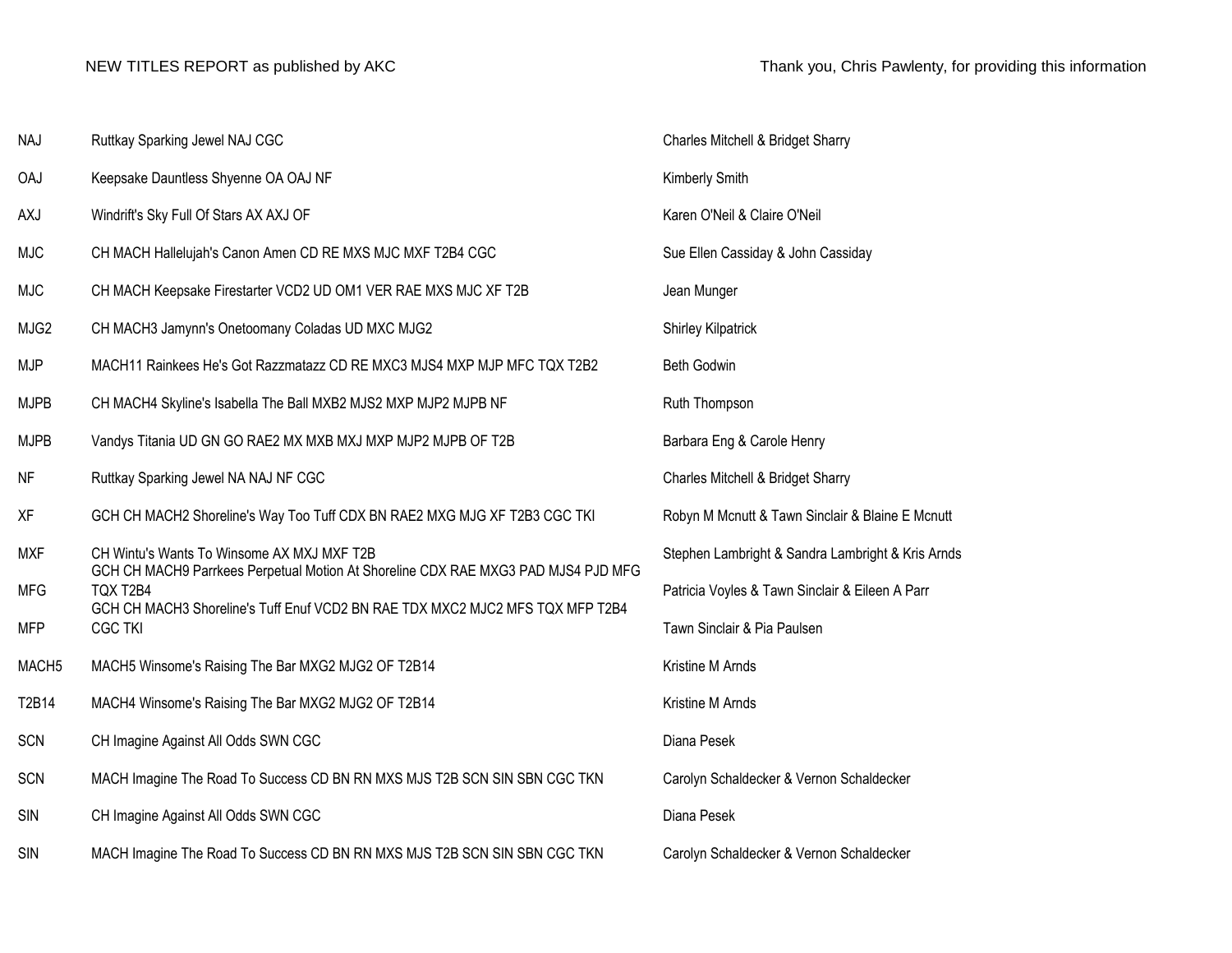| <b>SEN</b>   | CH Imagine Against All Odds SWN CGC                                       | Diana Pesek                                  |
|--------------|---------------------------------------------------------------------------|----------------------------------------------|
| <b>SBN</b>   | CH Imagine Against All Odds SWN CGC                                       | Diana Pesek                                  |
| <b>SBN</b>   | MACH Imagine The Road To Success CD BN RN MXS MJS T2B SCN SIN SBN CGC TKN | Carolyn Schaldecker & Vernon Schaldecker     |
| SWN          | CH Imagine Against All Odds SWN CGC                                       | Diana Pesek                                  |
| CGC          | Astarz Learning To Fly CGC                                                | Mrs. Terri Nelson Lewin                      |
| CGC          | Jen'N Di's Epic Illumination RN CGC                                       | Barbara Stoffel & Diane Wright               |
| CGC          | CH Markwright's Touch Of Frost CGC                                        | Mrs. Alecia Novak                            |
| CGC          | CH Skyline's Splash Of Mimosa CGC                                         | Mrs. Sandi Ford                              |
| <b>TKN</b>   | CH Jo-Lyn's Captive Heart THDA CGC TKN                                    | Pam Skinner & Janit L Johnson                |
| <b>TKN</b>   | Rainkees Mama Mia's Pixie RATN TKN                                        | Phyllis Dinsmore & Judi A James              |
| <b>TKN</b>   | Traleigh Toulumne Meadows TKN                                             | Lila Dann                                    |
| <b>TKP</b>   | Smokee Ridges Priceless Parody CGCA CGCU TKP                              | Carol L LeGars                               |
| <b>THDA</b>  | Darkenwald Nikita THDA CGCA CGCU                                          | Kenneth Vierra                               |
|              | 2018 from the February AKC Report                                         |                                              |
| <b>TITLE</b> | <b>NAME</b>                                                               | <b>OWNERS</b>                                |
| <b>CH</b>    | CH Summerwind's One Of A Kind                                             | Jean Gauchat-Hargis & Joshua Hargis          |
| CH           | CH Wild Heart's Dragon Dance                                              | Liz L McKnight                               |
| CH           | CH Wyndjamr's Magistrate Judge RN                                         | Peter Voelker & Carol Voelker                |
| CH           | CH Wyndjamr's More Time For Me                                            | Ann Elders                                   |
| GCH          | GCH CH Geatland's Beemster V Sprookje CD                                  | Ms. Phyllis Noonan & Richard Su & Judith Nye |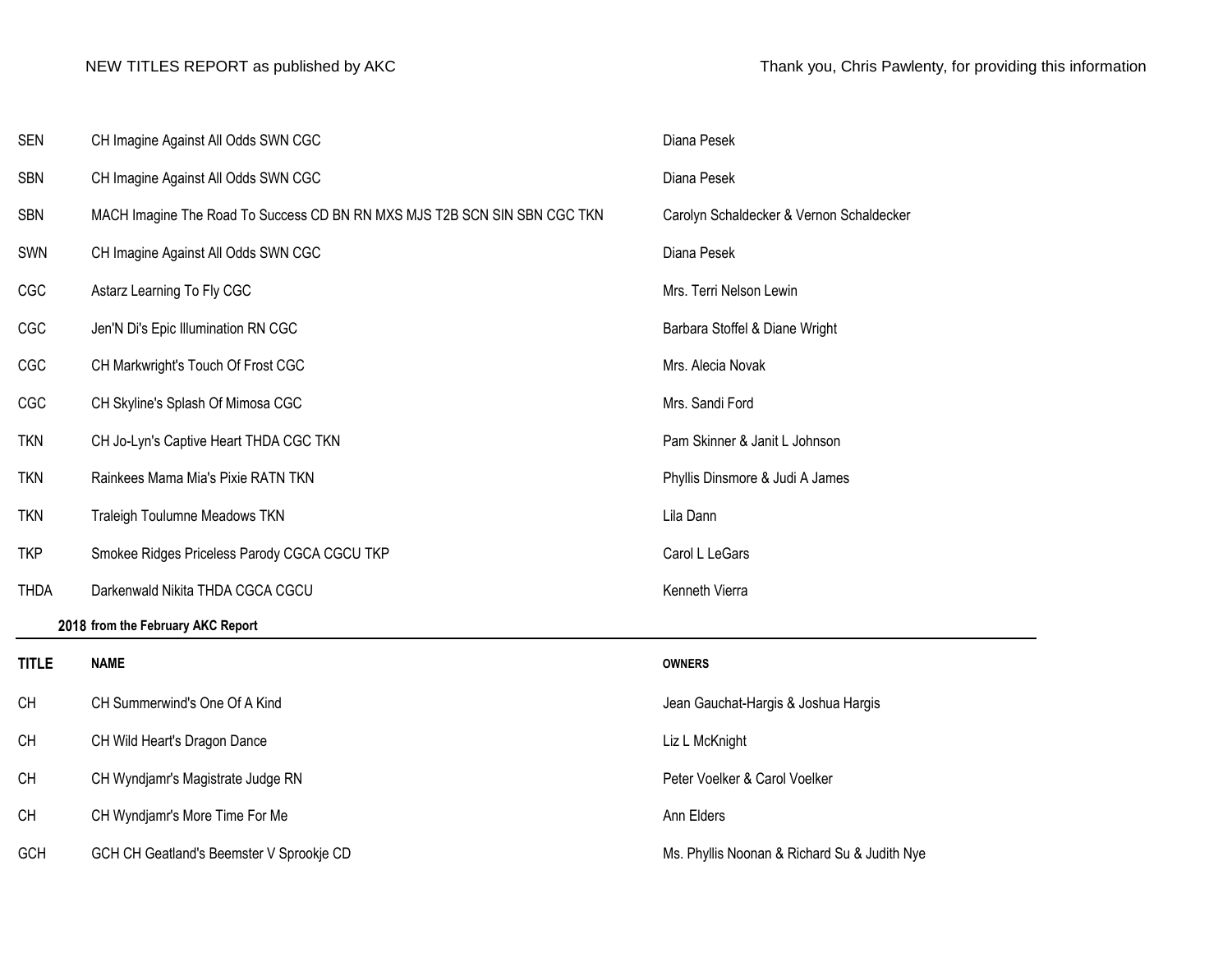| <b>GCHS</b>      | GCHS CH Ki's Mcdreamy                                                                                                                         | Kristen Dowd                                      |
|------------------|-----------------------------------------------------------------------------------------------------------------------------------------------|---------------------------------------------------|
| <b>GCHG</b>      | GCHG CH Shainakees Faith In Song At Southcar                                                                                                  | Lynne Hewitt & Rev. RUTHANN SEIBERT               |
| CD               | Keepsake's Hazy Shade Of Winter CD BN                                                                                                         | Mrs. Victoria E Youngmeyer                        |
| <b>CDX</b>       | CH Wyndspell Spring Fling CDX                                                                                                                 | <b>Marion Crain</b>                               |
| <b>PCD</b>       | GCH CH Ki's Tiny Dancer CD PCD BN RA CGC                                                                                                      | Kathy Gaynor                                      |
| <b>RA</b>        | Shoreline's Back To The Future RA TKN                                                                                                         | <b>Tawn Sinclair</b>                              |
| <b>RE</b>        | Willow Gouda Mattas RE CGC                                                                                                                    | JANETTE T MATTAS & JERRY R MATTAS                 |
| MX               | CH Wintu's Wants To Winsome MX MXJ MXF T2B                                                                                                    | Stephen Lambright & Sandra Lambright & Kris Arnds |
| <b>MXS</b>       | CH Ladyslipper's Top Hat And Tail CD BN RE MX MXS MXJ MJB RATO CGC TKI                                                                        | Karen Sheahan & Karen S Godfrey & G M Godfrey     |
| <b>MXS</b>       | CH Shoreline's Cup O Sunshine MX MXS MXJ MJB XF T2B TKA                                                                                       | Ms. Jocelyn Tipple & Mrs. Tawn Sinclair           |
| <b>MXS</b>       | CH MACH Windrifs Right On The Money MXS MJS XF T2B                                                                                            | Joanne Reed & Karen O'Neil                        |
| <b>MXC</b>       | GCH CH MACH2 Shoreline's Way Too Tuff CDX BN RAE2 MXC MJG XF T2B3 CGC TKI                                                                     | Robyn M Mcnutt & Tawn Sinclair & Blaine E Mcnutt  |
| MXB <sub>2</sub> | CH MACH3 Jamynn's Onetoomany Coladas UD MXB2 MJG2                                                                                             | <b>Shirley Kilpatrick</b>                         |
| MXP2             | CH MACH3 Kj's Speed Date BN RN MXC MJC MXP2 MJP2 OF T2B RATO                                                                                  | Laura Inman                                       |
| MXP2             | Vandys Titania UD GN GO RAE2 MX MXB MXJ MXP2 MJP2 MJPB OF T2B<br>PACH Afkee's Berberella MX MXB MXJ MJB MXP9 MXPG MJP7 MJPG PAX MXF MFPG TQXP | Barbara Eng & Carole Henry                        |
| MXP9             | T2B T2BP<br>MACH2 PACH Afkee's Mistress Of The Dark RN MXC MJB2 MXP12 MXPB2 MJP9 MJPG PAX3                                                    | Lexie E Billman                                   |
| MXPB2            | MXF MFPG TQXP T2B T2BP                                                                                                                        | Lexie E Billman                                   |
| <b>NJP</b>       | GCH CH Winsome's Taking Flight NJP                                                                                                            | Ms. Kristine M Arnds                              |
| OAJ              | Keepsake She's Got Rhythm CD BN NA OAJ                                                                                                        | Jean Munger                                       |
| OAJ              | GCH CH Skyline's Path To The Highest Peak NA OAJ                                                                                              | Stacey Cromer Berman & Gregg Berman               |